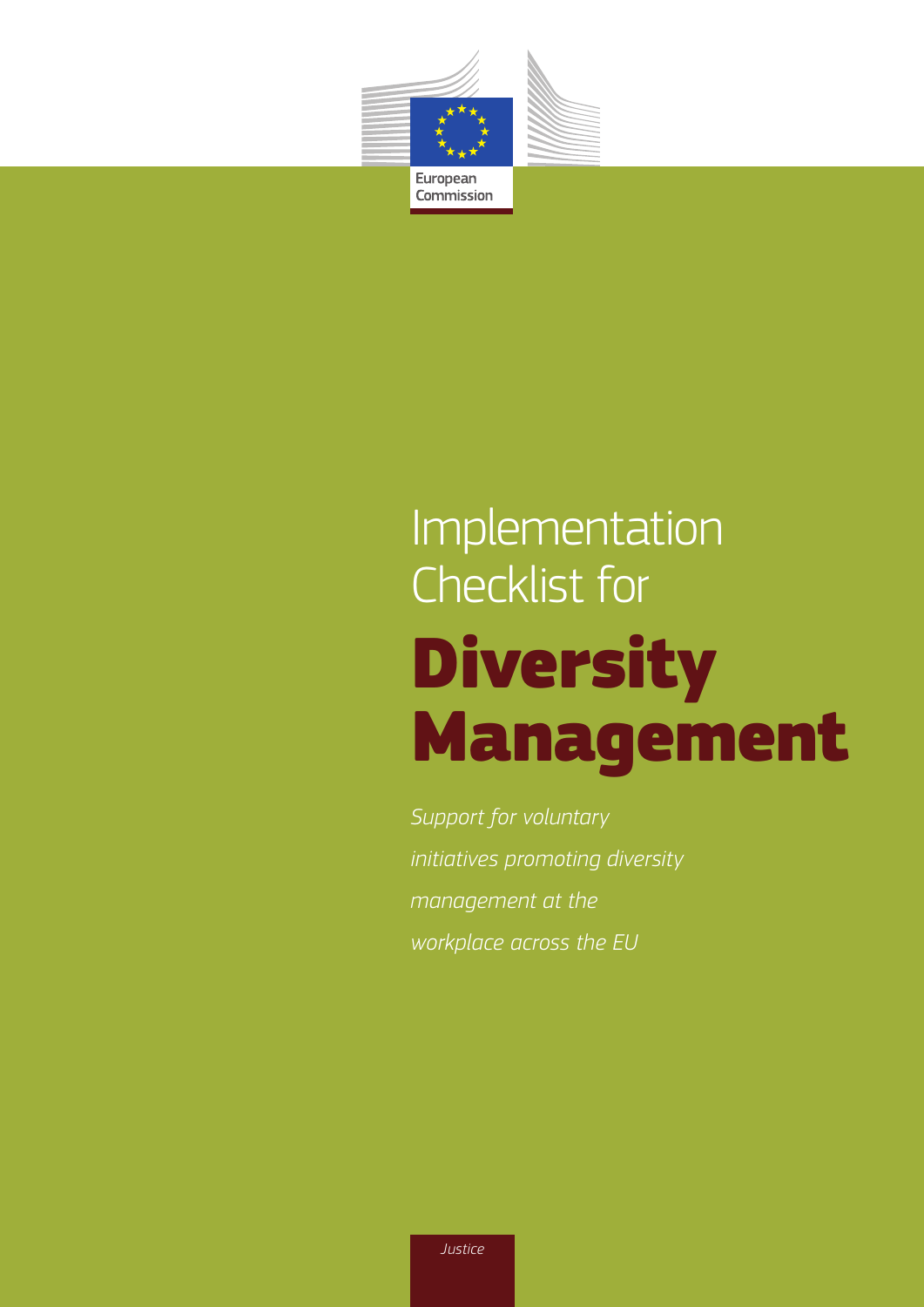Neither the European Commission nor any person acting on behalf of the Commission may be held responsible for the use that may be made of the information contained in this publication. This publication was drafted by Michael Stuber.

More information about Diversity Charters and the platform for EUlevel exchange is available from the European Commission portal: http://ec.europa.eu/justice/discrimination/diversity/index\_en.htm

Published in August 2012.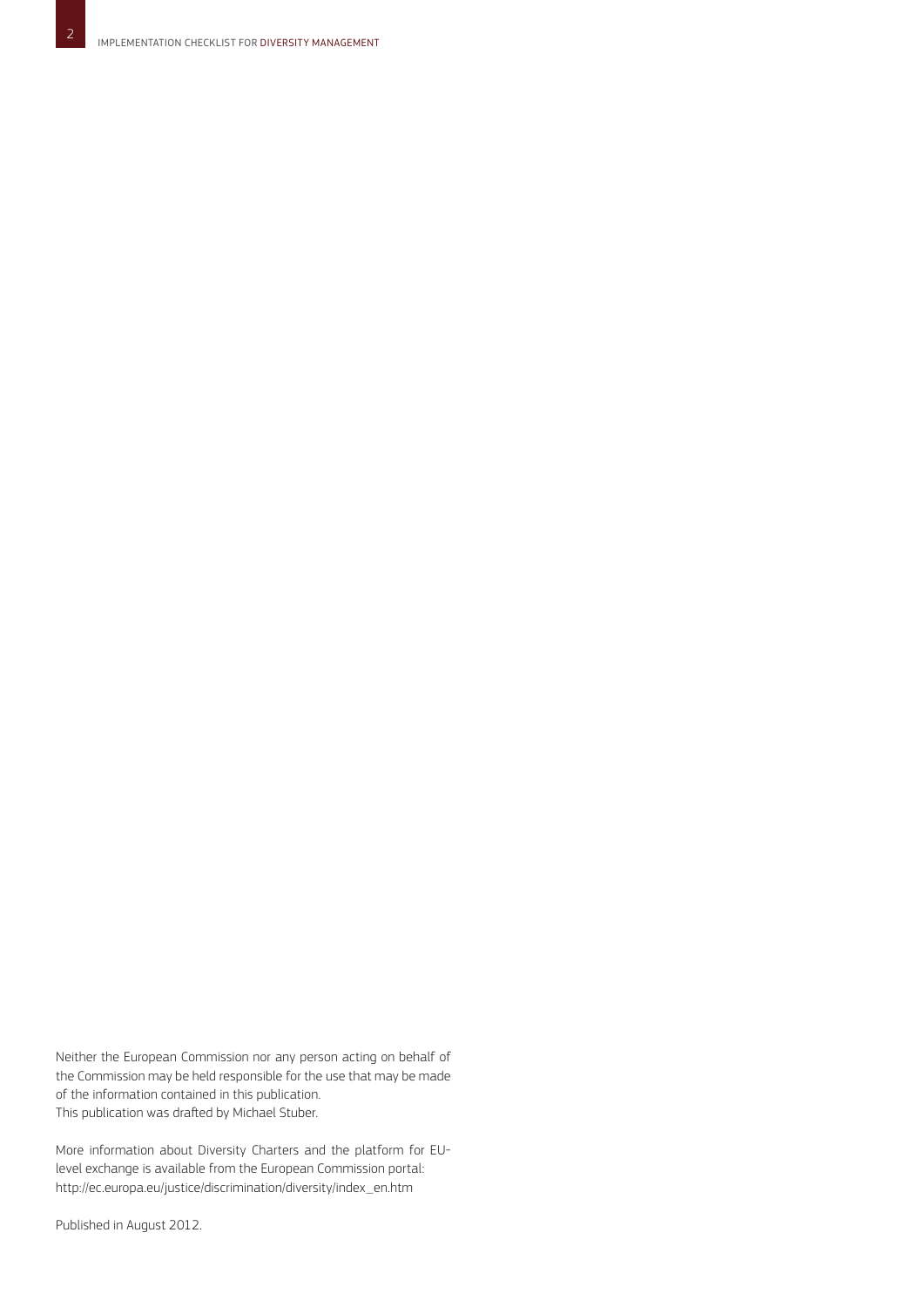3

## INTRODUCTION

The 'Business Case for Diversity' shows that diversity management – whereby employers recognise value and include women and men of different ages, abilities, ethnic origin, religion or sexual orientation – makes good business sense. Managing diversity and promoting inclusion also form part of the business world's strategic agenda as a response to a more diversified society, customer base, market structure and overall business environment and workforce where knowledge and innovation are critical in securing competitive advantage in a globalised economy. The European Commission welcomes such initiatives and has therefore initiated the Project "Support for voluntary initiatives promoting diversity management at the workplace across the EU". This checklist was developed within the framework of this project.

### **DIVERSITY PARADIGMS AND LANGUAGE**

Anti-discrimination has been one focus of the European policy since 1997 (Treaty of Amsterdam). In the corporate world, the concept of Diversity Management (nowadays often called 'Diversity & Inclusion') has since become almost a standard practice. The voluntary initiatives in this area interface with the legal requirements based on the EU anti-discrimination directives and their implementation in the member states.

Despite its long history, Diversity has not become a strictly defined concept but tends to change its scope and priorities according to industry, regional context or business needs. For the purpose of this document, the term Diversity refers to the so-called core dimensions of Diversity (as often used by companies) i.e. differences in age/generations, ability/disability (physical, mental, psychic), ethnicity/race/ cultural/migrational background, gender, religion/belief/world view and sexual orientation/identity/gender expression. These are consistent with the legal framework of the EU, where they are called grounds of discrimination (as layed out in Treaty of Lisbon, footnote: age, disability, ethnicity, religion, sexual orientation). Gender is considered as a horizontal dimension stretching across all areas, and it is hence integrated in a specific way throughout this checklist.

In many cases, organisations have crafted their specific terms to describe or communicate tailored approaches to manage Diversity. There will hence be a need to identify relevant concepts or items in this checklist that best relate to the concrete corporate activities.

### **DIVERSITY PRACTICE, VOLUNTARY INITIATIVES AND CHARTERS**

Research, conferences, networking activities and media reports clearly show that more and more companies are adopting dedicated, proactive programmes to mange diversity and inclusion as part of their HR or business strategies. An increasing number of those initiatives isalso communicated to external stakeholders, including investors on

financial markets, candidates on labour markets, and consumers as part of the general public. Diversity charters have become one specific way for companies to publicly underline their conviction for Diversity. Companies of all sizes and in all sectors across Europe are gaining recognition by signing these statements of self commitment. There are currently eight countries where Diversity Charters operate: Austria, Belgium, France, Germany, Italy, Poland, Spain and Sweden. Diversity Charters are voluntary initiatives, which engage with businesses in implementing effective diversity and equality strategies to meet their business needs. The main purpose of the Diversity Charters is to promote the acceptance, appreciation and integration of diversity within the corporate culture. Operating at national levels and supported by a range of governmental and private or public organisations, Diversity Charters provide a recognised public 'trademark' that demonstrates the organisations' commitment to the promotion of equality and diversity as part of their business strategy. In recognition of their contribution, the European Commission is funding a platform for EUlevel exchange between organizations' promoting and implementing national Diversity Charters . As signatories, the participating companies and organisations acknowledge the benefits of a culture that is inclusive of social and demographic diversity. In addition, the signatory companies commit to implementing policies, strategies or measures to enhance working environments so they are free of prejudice regarding employment inclusion, training and promotion, and thus prevent discrimination and harassment of protected groups in their countries.

### **ABOUT THIS CHECKLIST**

The European Commission encourages employers to put diversity management more firmly on their strategic business agenda and has supported various activities in order to achieve this aim across the EU over the last few years. One result of the project is this European Diversity Management Checklist which aims to guide experts in companies through the process of (re-)assessing their Diversity programmes, so that they can build a fuller picture and design a more holistic strategy that supports inclusion.

The checklist is based on a questionnaire that was originally designed as the core element of a benchmarking tool to encourage large companies to compare their activities and progress with each other. In 2010, some thirty representatives from international corporations were involved in that development process and provided input, ideas and feedback throughout the evolution of the benchmarking tool. The final questionnaire was then reviewed, realigned and rewritten to serve as a checklist for Diversity management practitioners who want to verify or optimise their approach to implementing Diversity & Inclusion. In this process, the original questions were turned into checklist items. The final version of the checklist was then discussed with representatives from various Diversity charter organisations from across the EU encouraging their input. The author would like to thank all who gave their time and expertise in bringing this checklist together.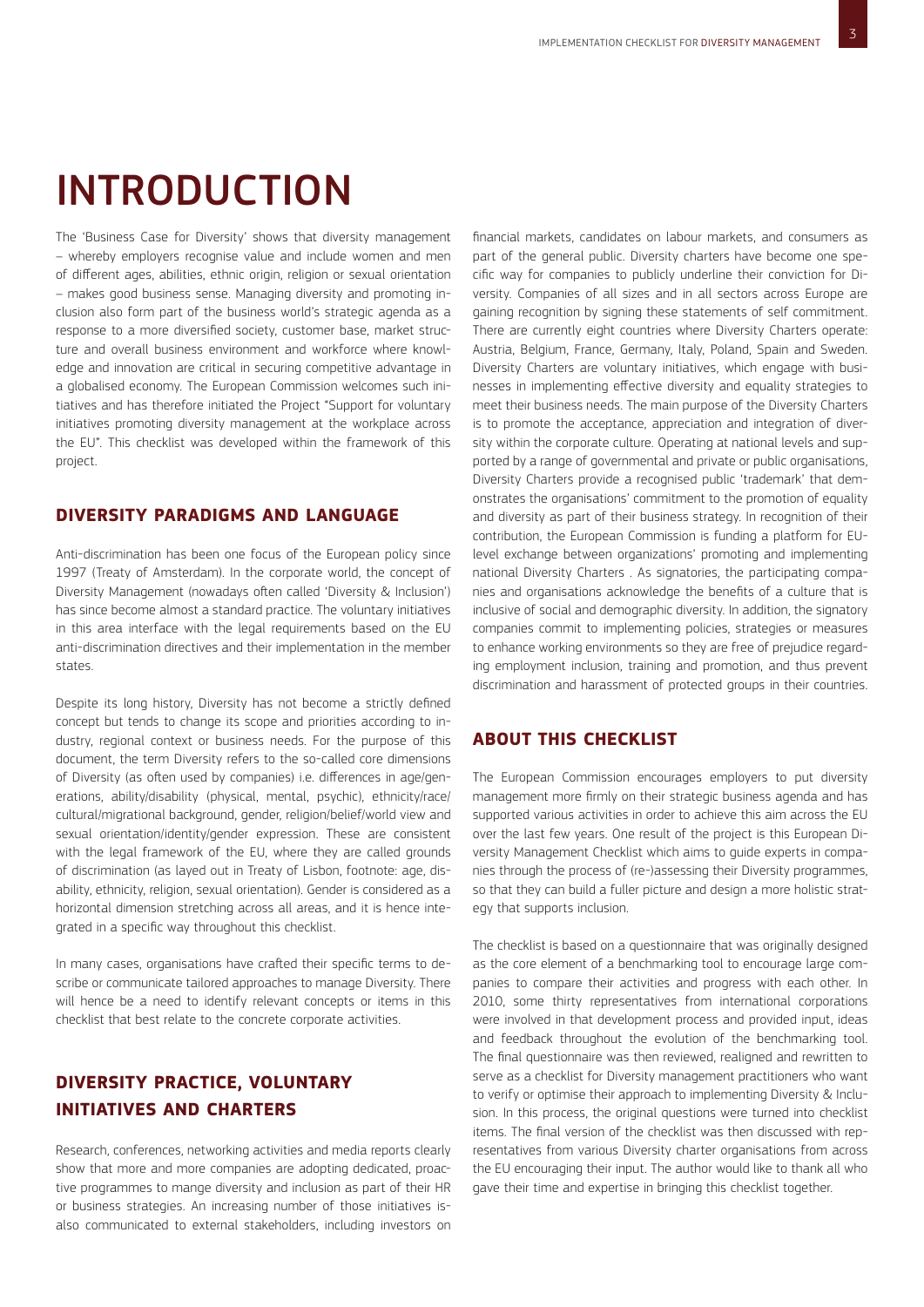### **Purpose**

4

The checklist aims at serving as a support tool for the voluntary implementation of Diversity & Inclusion in companies, mainly in larger corporations (with concrete HR structures or processes). Public entities may find most of the content useful as well. It aspires to be an impetus to verify, broaden, deepen or optimise existing approaches to Diversity & Inclusion. Therefore, the checklist provides a framework for the implementation of Diversity Management along different timelines and for a variety of corporate functions. It also presents ideas for the sustained integration and steering/monitoring of Diversity Management as an ongoing task.

### **Limitations**

As the checklist is based on a previously planned benchmarking tool, it cannot serve as a complete guideline for the comprehensive implementation of Diversity Management. Such can be found in comprehensive books or other publications. Due to the vast variety of contexts, not all items are applicable in all countries, sectors or types of organisation, and some aspects might appear to be missing, e.g. related to local legal requirements. Everyone hence has to select, omit or add relevant items.

### **How to use the checklist**

- $\square$  Review the short introductions at the beginning of each section to decide if the section will be relevant at the time or later
- $\Box$  Consider each item as a stand-alone element and not the additional levels of details which can be used in a first or at a later stage
- $\square$  Remember that the checklist suggests to implement most activities according to all the dimensions of diversity while you may choose to plan this over a longer period of time
- $\square$  Understand that based on EU policy gender is embedded in each element of the checklist suggesting that all of your activities cover the needs and perspectives of women and men
- $\square$  Apply the checklist once a year or every two year, e.g. in your annual planning or review process, aiming at a progressively broader and/or deeper approach to Diversity & Inclusion

We hope you will find it a valuable tool to help you on your diversity journey.

#### **Feasibility Tips**

As the checklist covers multiple axis of the implementation of Diversity, it may appear quite large in volume. You may want to consider tailoring the use of the checklist to your needs, e.g., in one of the following ways.

- $\square$  For a comprehensive review of your D&I activities you should use the entire checklist
- $\square$  For a review of your foundational framework for Diversity management or when finalising your cornerstones for D&I, you should focus on parts 1, 2 and 3
- $\square$  When planning or realigning your programmes and initiatives in the field of D&I, parts 4, 5 and 6 will be most helpful
- □ When you aim at embedding D&I in existing processest to sustain your efforts and make them part of your everyday practices, then you should use parts 7, 8 and 9

#### **Abbreviations used for Diversity Themes**

Diversity Management may include a number of different topics which may also be phrased in various ways, depending on the organisational or regional context. Throughout the checklist, specific check items are used to prompt those topics for your considerations. The following short phrases are used to refer to each of dimensions mentioned:

| Phrase<br>Diversity management | includes each of the following concepts, topics and paradigms<br>- differences / individuality'<br>- dignity / respect / tolerance / open-mindedness<br>- integration /inclusiveness/inclusive behaviour |
|--------------------------------|----------------------------------------------------------------------------------------------------------------------------------------------------------------------------------------------------------|
| Age                            | ageing, demographic changes, generations, generational differences/diversity                                                                                                                             |
| <b>Disability</b>              | physical/mental/psychic (dis)abilities                                                                                                                                                                   |
| <b>Ethnicity</b>               | ethnic/cultural/migrational background, race, racial differences                                                                                                                                         |
| <b>Religion</b>                | religious beliefs, world view                                                                                                                                                                            |
| <b>LGBT</b>                    | sexual orientation / identity, gender identity / expression                                                                                                                                              |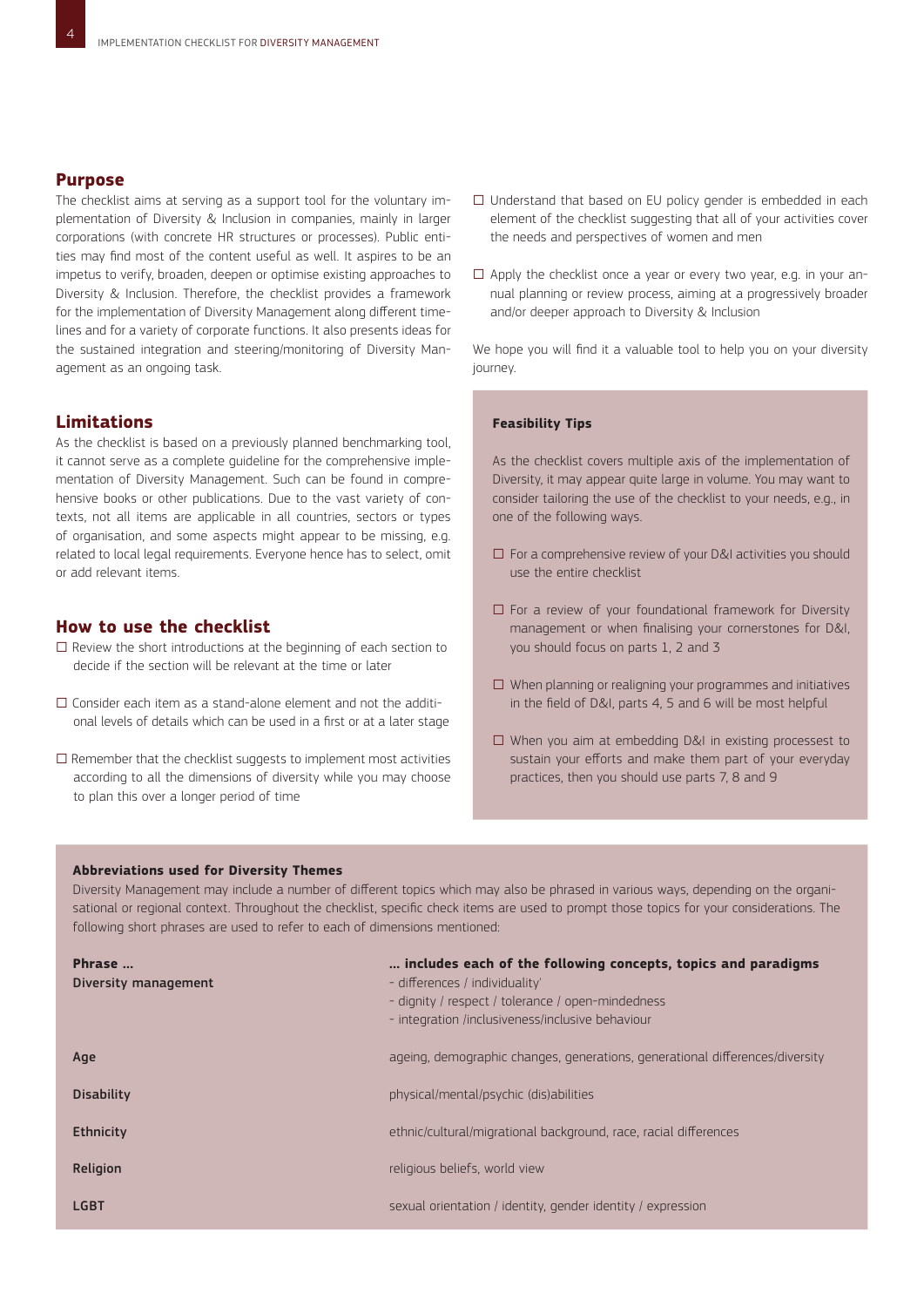### STRUCTURE AND TABLE OF CONTENT

|      | Introduction - about this Checklist                                                    | $\overline{3}$ |
|------|----------------------------------------------------------------------------------------|----------------|
| 1.   | Positioning of Diversity Within Coporate Context                                       | 6              |
| 1.1. | Integration in and alignment with Corporate Policy                                     | 6              |
| 1.2. | Specific policies or business agreements related to Diversity & anti-discrimination    | 6              |
| 1.3. | Internal or public commitments                                                         | 7              |
| 1.4. | Integration in Corporate accountability framework / score card                         | 8              |
| 2.   | <b>Management Structure for Diversity</b>                                              | 10             |
| 2.1. | Central / corporate / global position and reporting structure for Diversity management | 10             |
| 2.2. | Involvement of line managers in Diversity council / committee                          | 10             |
| 2.3. | Involvement of employees in task forces / implementation                               | 11             |
| 3.   | Measurement & monitoring                                                               | 12             |
| 3.1. | Initial Process and Cultural Audits                                                    | 12             |
| 3.2. | External Comparisons                                                                   | 13             |
| 3.3. | Workforce diversity / diversity in management                                          | 14             |
| 3.4. | Ongoing Monitoring of Corporate Processes                                              | 15             |
| 3.5. | Ongoing Monitoring of Corporate Culture                                                | 16             |
| 3.6. | Transparency of results                                                                | 18             |

| Mentoring schemes / programmes | <b>Implementation Top-Down</b><br>Workshops / training / education<br>4.1.<br>Events<br>4.2.<br>Implementation Bottom-Up (mainly beginners)<br>Employee networks / resource groups<br>5.1. | 19<br>19<br>21<br>22 |                                     |
|--------------------------------|--------------------------------------------------------------------------------------------------------------------------------------------------------------------------------------------|----------------------|-------------------------------------|
|                                | 22<br>22                                                                                                                                                                                   |                      | When planning or<br>realigning your |
|                                | Dedicated website & online marketing / social networks / blogging<br>Specific external Diversity communication                                                                             | 26                   | field of D&I                        |
|                                | Specific external diversity activities                                                                                                                                                     | 27                   |                                     |
| 27                             | Support for external diversity organisations<br>Networking / benchmarking                                                                                                                  | 28<br>28             |                                     |

| 7 <sub>1</sub> | Integration of Diversity in HR                               | 29 |
|----------------|--------------------------------------------------------------|----|
| 7.1.           | in HR Marketing / employer branding                          | 29 |
| 7.2.           | in Recruitment                                               | 30 |
| 7.3.           | in Employment policies and practices (retention)             | 32 |
| 7.4.           | in Talent & Performance management (assessment, development, | 32 |
|                | promotion and career management)                             |    |
| 7.5.           | in Compensation & Benefits (pay/recognition/rewards)         | 35 |
| 7.6.           | in infrastructural support (child care etc.)                 | 36 |
| 7.7.           | in mental support (counselling etc.)                         | 37 |
| 7.8.           | in international mobility, rotation, assignments             | 37 |
| 7.9.           | in termination of employment                                 | 38 |
| 8.             | Integration of Diversity in Communication                    | 38 |
| 8.1.           | in Corporate Marketing & Brand Communication                 | 38 |
| 8.2.           | in CSR / sustainability reporting                            | 40 |
| 8.3.           | in Investor Relations / annual (corporate) reporting         | 40 |
| 8.4.           | in internal communication                                    | 42 |
| 9.             | Integration of Diversity in Purchasing                       | 44 |

When you aim at embedding D&I in existing processes to sustain your efforts and make them part of your everyday practices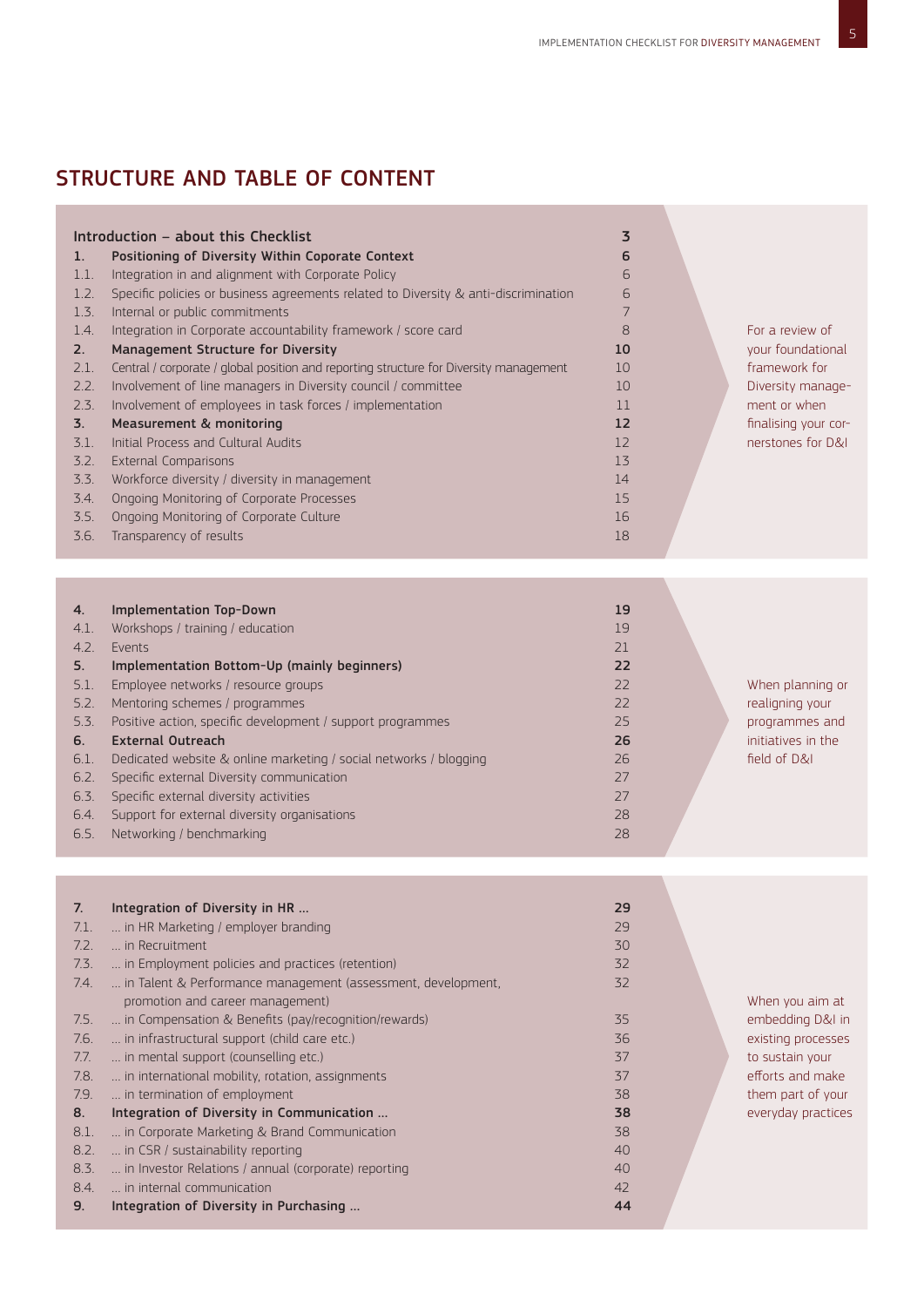### 1. POSITIONING OF DIVERSITY WITHIN CORPORATE CONTEXT

In order to implement, integrate and promote Diversity Management at the workplace, the approach must be clearly positioned within the strategic and organisational context where it is being implemented. There is a variety of elements and options of how to establish Diversity within the corporate framework and some of these are covered in the following section.

### **1.1. Integration in and alignment with Corporate Policy**

**Diversity is explicitly integrated in the following fundamental corporate elements of our organisation, i.e. it is concretely mentioned and explained:**



| $\Box$ Strategy                                                            |  |  |  |
|----------------------------------------------------------------------------|--|--|--|
| $\Box$ Vision and Values, Corporate Identity/Culture                       |  |  |  |
| $\Box$ Scenarios for the future                                            |  |  |  |
| $\Box$ Code of Conduct                                                     |  |  |  |
| $\Box$ Social Charter                                                      |  |  |  |
| $\Box$ Corporate scorecard / measuring Corporate or performance objectives |  |  |  |

It has been secured to ensure the equality of women and men in all of the above in the following way:

### **1.2. Specific policies or business agreements related to Diversity & anti-discrimination Our organisation has the following specific policies relating to Diversity in place:**

- □ Accessibility policy
- □ Anti- or Non-Discrimination policy
- □ Dignity at Work policy (Anti-Harassment, Inclusiveness) Vision and Values, Corporate Identity/Culture
- $\square$  Diversity and/or Inclusion/Inclusiveness policy
- $\square$  Diversity quota (binding objectives measured by workforce statistics)
- $\square$  Diversity targets (individual objectives measured by specific metrics)
- $\square$  Equal opportunities policy
- $\Box$  Gender equality policy
- $\square$  Equal Pay policy
- □ Work-life Balance / Flexible Working policy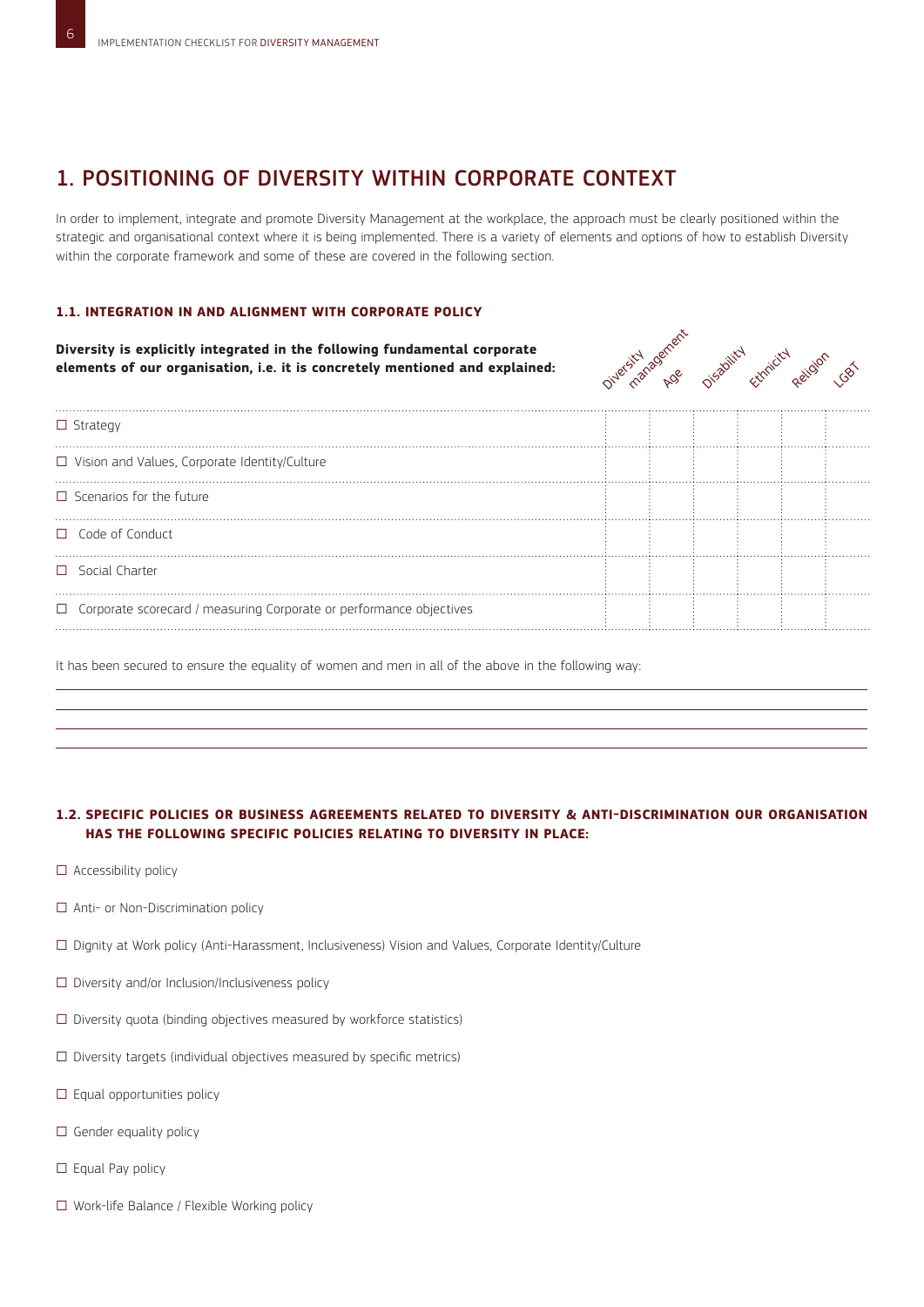7

- □ Positive Action policy
- □ Supplier Diversity policy

#### **Our organisation has signed business agreements with unions regarding:**

- □ Wage Scale
- □ Gender Diversity
- □ Policy for the Disabled
- □ Migrant workers
- □ Work Life Balance
- □ Age Diversity
- □ LGBT employees
- □ Religious issues
- $\Box$  Other:  $\Box$

 $\square$  The policies mentioned above are binding for [this item can be integrated in each of the items above]

- all staff (employees and all managers)
- O managers / supervisors only
- $\Omega$  employees only

### **1.3. Internal or public commitments**

### **There is a senior management commitment in the organisation demonstrated by way of written statements endorsing:**

- □ CEO statement on D&I communicated to all employees
- □ Other Board member statement on D&I communicated to all employees
- □ Head of HR statement on D&I communicated to all employees

### **This statement also details:**

- □ Overall goals
- □ Business reasons
- □ Chosen approach / strategy
- $\square$  Roles and responsibilities (expectations)
- □ Accountability framework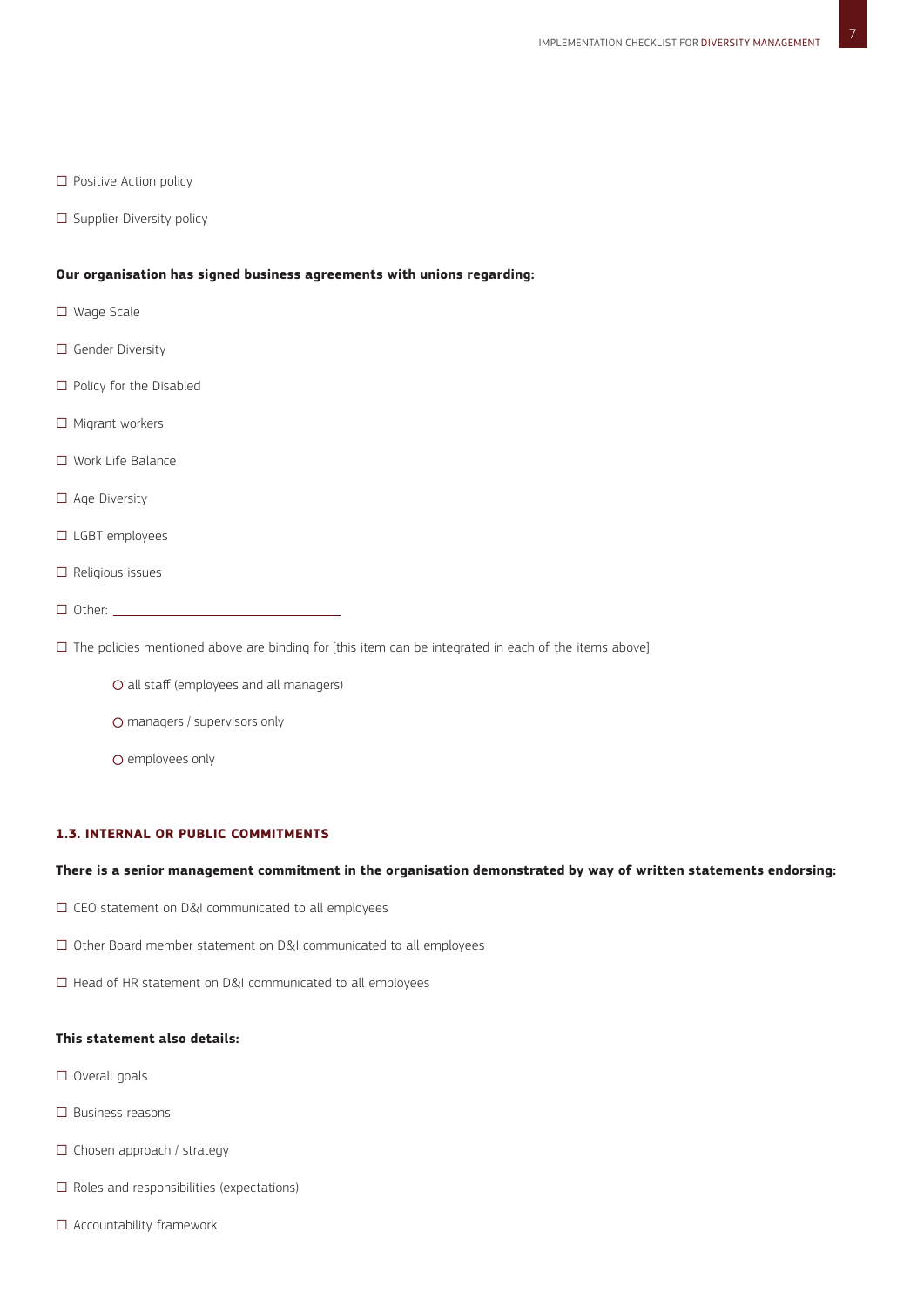- □ Reward systems for Diversity implementation
- □ Sanctions
- □ Allocation of resources
- □ Allocation of time

**Our organisation has signed the following Diversity Charters promoting Diversity management at the workplace across the EU:**

### **Our organisation has signed the following additional public documents of self-commitment to promote Diversity, Inclusion and/or Equality in our organisation:**

- □ European Pledge
- □ UN Global Compact UN Women's Empowerment principles
- $\square$  Talent to the Top (the Netherlands)
- □ Norwegian Diversity Charter
- □

□

### **1.4. Integration in Corporate accountability framework / score card**

### **The following management level(s) of our organisation is (are) held accountable for implementing Diversity, Inclusion or relevant parts there of:**

- $\Box$  Top level (executive board, management board, board of managing directors)
- □ Second level (executive directors/corporate VPs, managing directors, business area managers, country managers)
- □ Senior management (below the above)
- □ Middle management (below the above)
- □ Lower management (below the above)
- $\square$  There is a percentage of up to 5% of bonuses tied to achieving Diversity goals for the above groups
- $\square$  There is a percentage of up to 6-10% of bonuses tied to achieving Diversity goals for the above groups
- $\square$  There is a percentage of more than 10% of bonuses tied to achieving Diversity goals for the above groups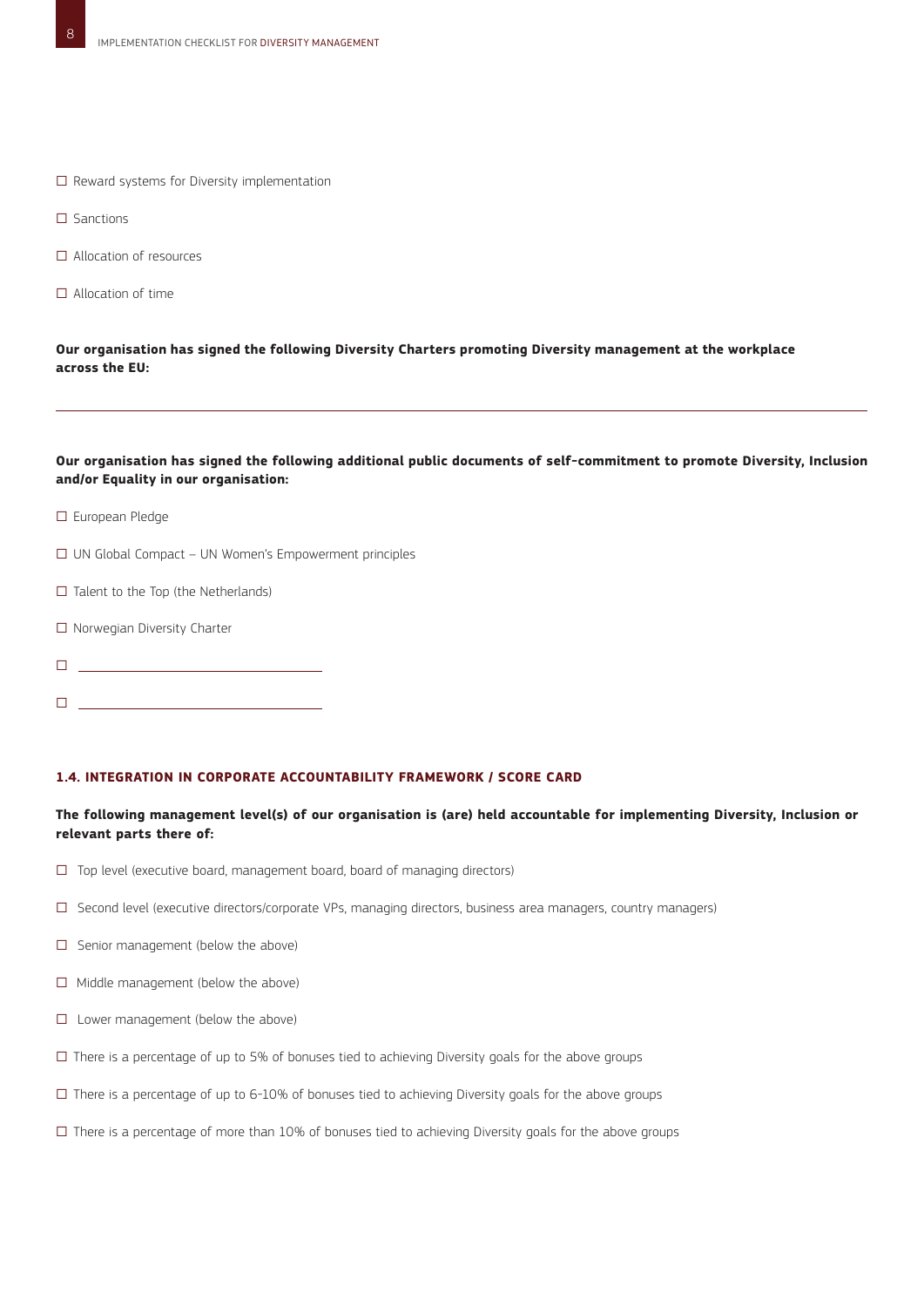**The percentage of our upper management (1st/top level plus level below) who are explicit, specific, visible sponsors and promoters for dedicated parts of the Diversity Strategy is:**

□ None, 0%

- $\square$  up to 25%
- □ 26 to 50%
- □ 51 to 75%
- □ 76 to 100%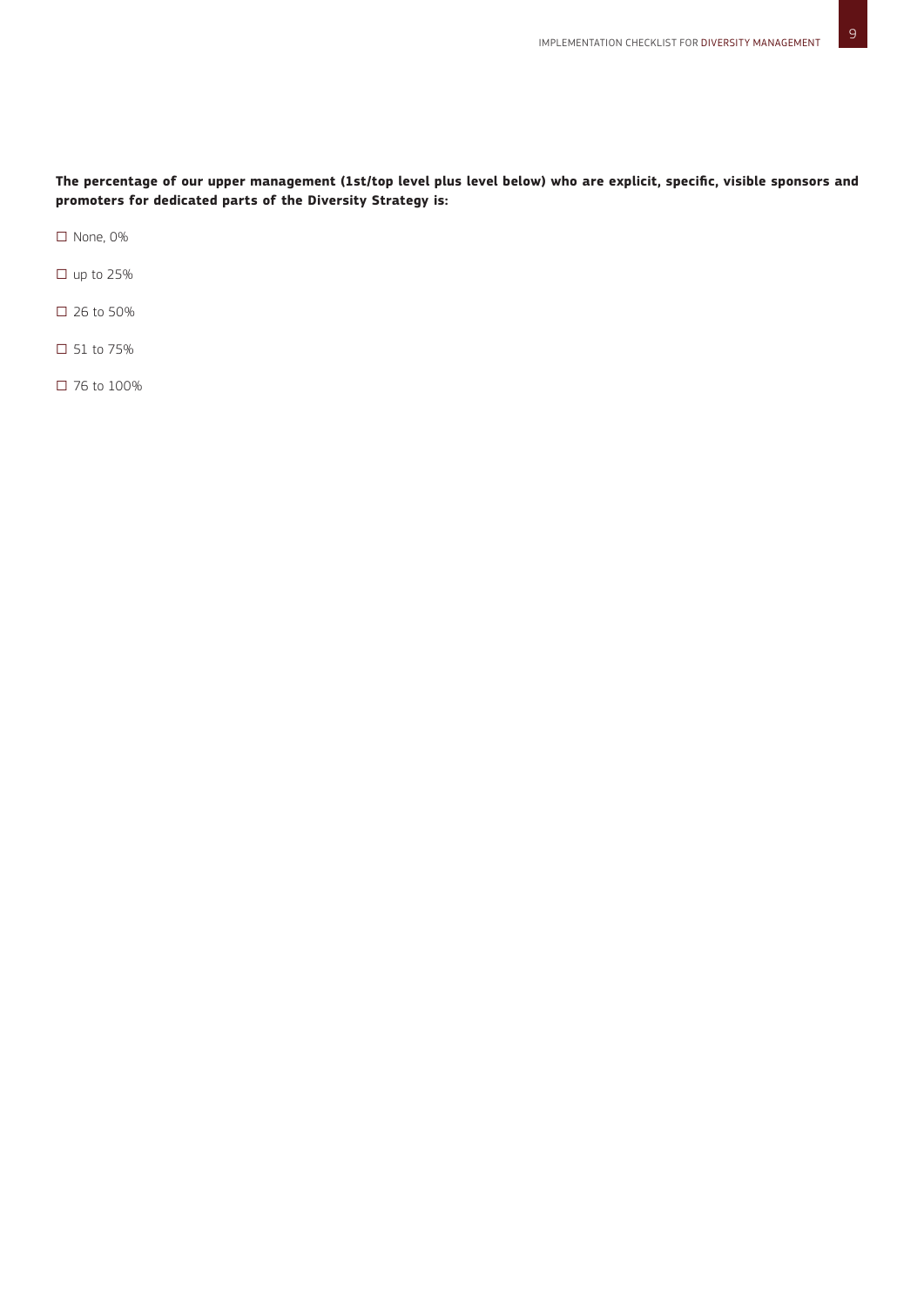### 2. MANAGEMENT STRUCTURE FOR DIVERSITY

Whether as a change process, a set of initiatives or an organisational empowerment programme, Diversity management needs some form of organisational structure as well as a governance process. Some common approaches are covered by this following section.

### **2.1. Central / corporate / global position and reporting structure for Diversity management**

**Our organisation's highest ranking employee who is mainly responsible for Diversity reports to:** 

| $\Box$ CEO (or similar top position)                                         |  |
|------------------------------------------------------------------------------|--|
| $\Box$ CHRO (or similar top HR position)                                     |  |
| $\Box$ Other senior HR executive (e.g. head of HR)                           |  |
| $\Box$ Other senior business executive                                       |  |
| $\Box$ Other middle management HR executive (e.g. head of talent management) |  |
| $\Box$ Other:                                                                |  |

The central/corporate/global Diversity management team or unit in our organisation has a total of **staff (direct reports to the above mention manager for Diversity) with the following workloads (FTEs):**

- \_\_\_ Up to 25%
- \_\_\_ 25 to 50%
- \_\_\_ 50 to 75%
- \_\_\_ 75 to 100%

### **Furthermore, there are additional dedicated resources for Diversity management in the following units:**

- $\square$  Each business area (or geographical/country unit)
- □ One or few business areas
- $\square$  Each central function (HR, finance, communication, purchasing etc.)
- $\Box$  One or few central functions

### **2.2. Involvement of line managers in Diversity council / committee**

**A group of line/business managers at our organisation advises on or endorses Diversity goals and strategies (e.g. Diversity Steering Committee or similar), consisting of:**

 $\square$  Mainly senior line manager fro all major business units

 $\square$  Mainly middle line managers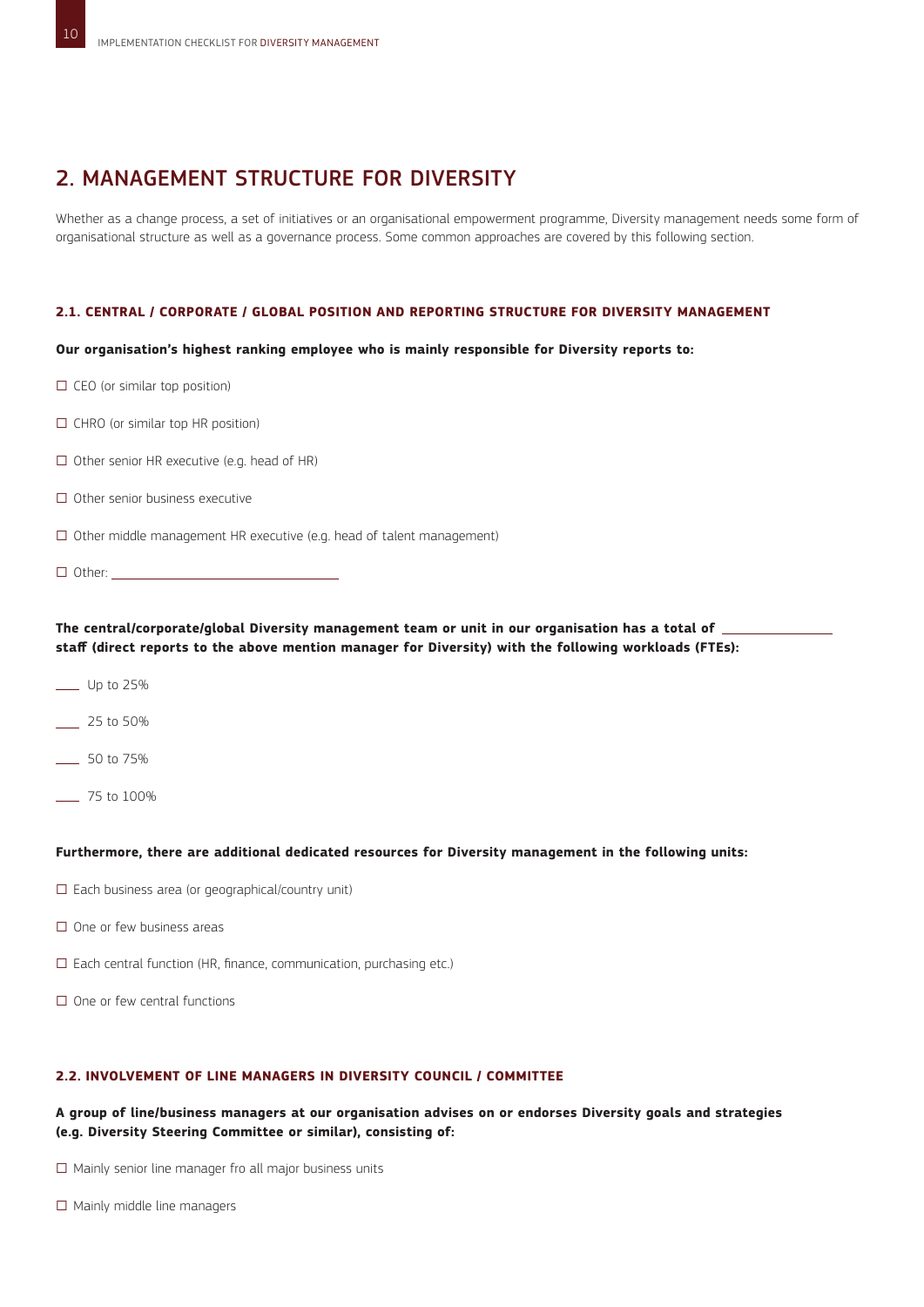- □ Mainly HR managers or experts
- □ This group also sets key performance indicators to measure the success of Diversity efforts.
- $\square$  This group is chaired by:
	- O The CEO
	- Another Board members
	- O The Head of HR (or similar)
	- O The Head of Diversity
	- O Internal Diversity consultant

### **2.3. Involvement of employees in task forces / implementation**

One or several groups of employees (not including dedicated Diversity staff) assists in the implementation of Diversity (e.g. Diversity Task Force or similar, not including employee networks/resource groups which are covered below).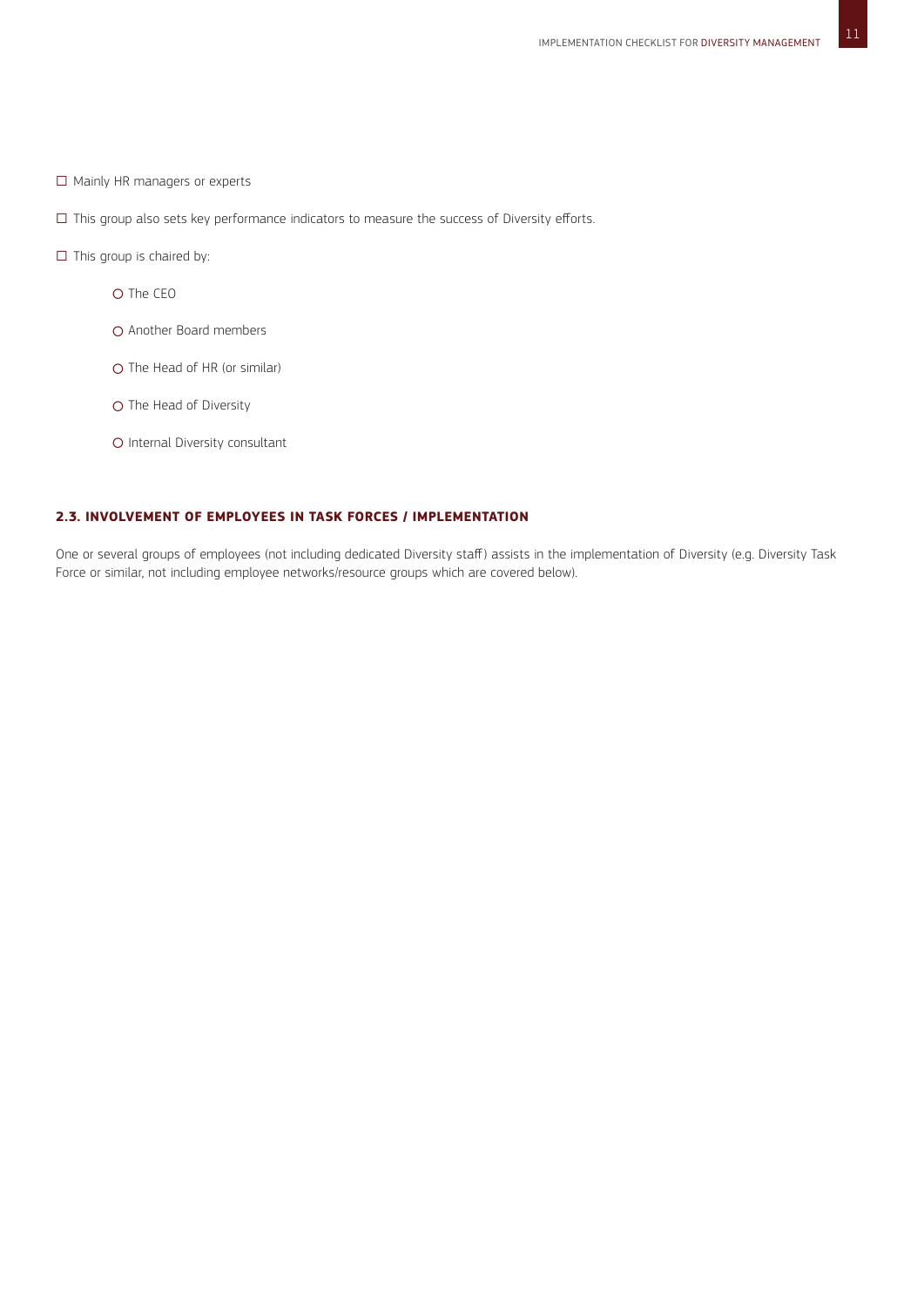### 3. MEASUREMENT & MONITORING

To evaluate the success of implemented Diversity programs, a regular monitoring is necessary. The following section provides an overview of some of the measurement approaches to reach a comprehensive monitoring process from initial audits and analysis to ongoing measuring/ controlling.

### **3.1. Initial Process and Cultural Audits**

### **Our organisation has completed a HR process Diversity audit of the following scale:**

- $\square$  Full-scale HR Process audit for potential diversity bias
- □ Employer branding audit
- $\square$  Recruitment / sourcing audit
- □ Job advertisement audit
- □ Selection procedure audit
- □ Performance assessment audit
- □ Talent identification process audit

### **Our organisation has completed a cultural Diversity audit of the following scale:**

- □ Full-scale corporate cultural audit regarding employee perceptions of dignity at work and inclusiveness
- $\square$  As part of the employee survey (e.g. engagement survey)
- □ Separate field survey
- □ Focus group interviews

### **Our organisation has completed a communication Diversity audit of the following scale:**

- $\square$  Full-scale communication audit regarding diversity aspects
- $\square$  Internal communication / language / images
- $\square$  External communication / language / images

### **Our organisation has completed the additional other Diversity audits:**

- □ Supplier Diversity audit
- □ Other Diversity audits: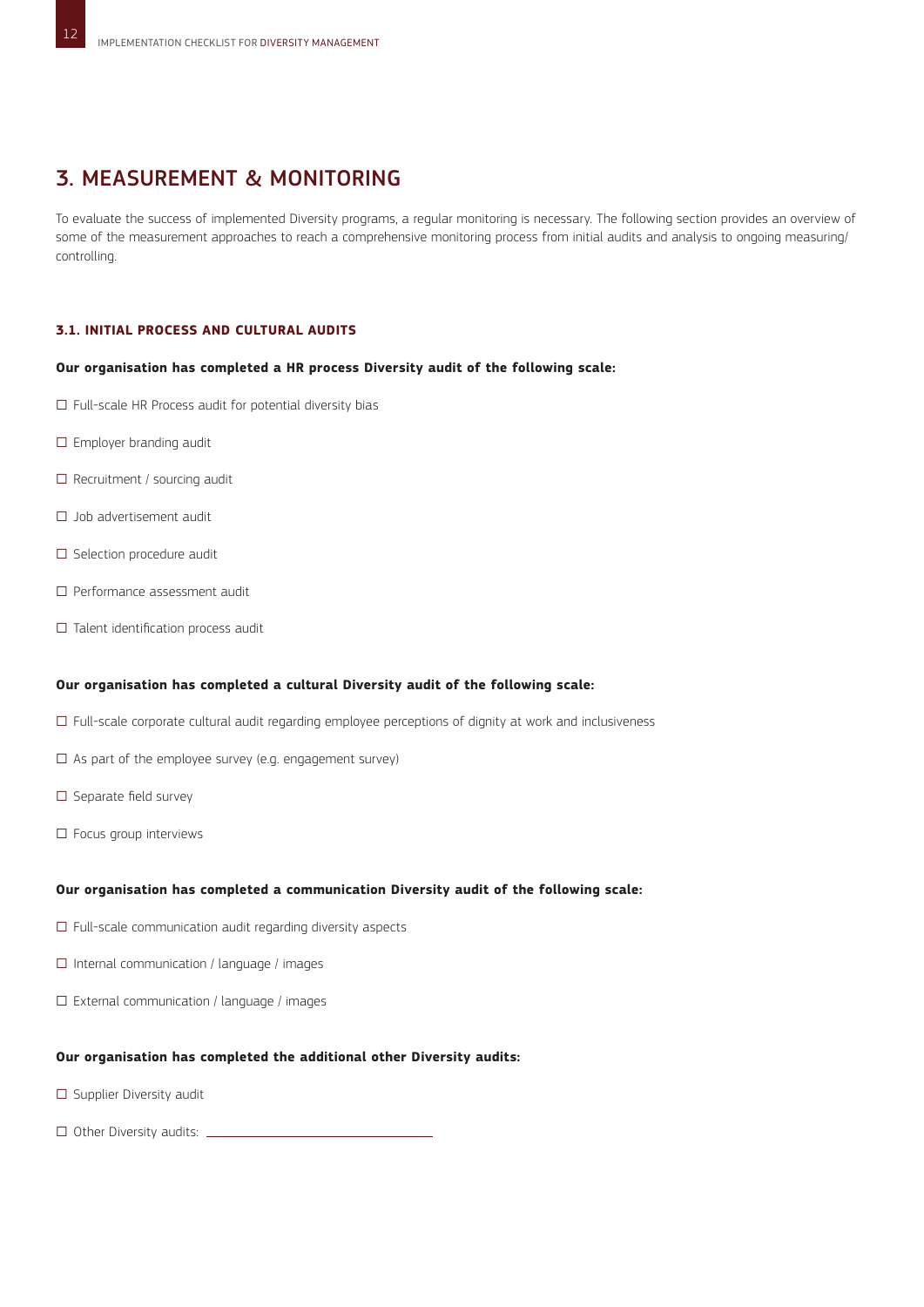### **3.2. External Comparisons**

### **Our organisation has participated in the following external indexes, surveys or ratings in Europe:**

- □ Working Mother's Magazine's 100 Best Companies for Working Mothers
- □ Opportunity Now's Gender Diversity Benchmarking Award
- □ Race for Opportunity Benchmarking
- □ NAFE Top 50 Companies
- □ Great Places to Work Institute's Best Places to Work
- □ The Sunday Times 100 Best Companies
- □ DiversityInc Top 50 and Specialty Lists
- □ The Times Top 50 Places Where Women Want to Work
- □ Stonewall Workplace Equality Index
- □ Völklinger Kreis Corporate Benchmarking Initiative
- □ International Business Equality Index (IGLCC)
- □ Other:

**Our organisation has received the following external labels, predicates or certificates/certifications on Diversity management:** 

#### **Our organisation has applied and or won the following awards for Diversity management:**

### **Our organisation has been recognised for best practices in diversity:**

- □ By your employees
- $\square$  By a public institution
- $\Box$  By a Diversity organisation
- $\square$  By the Media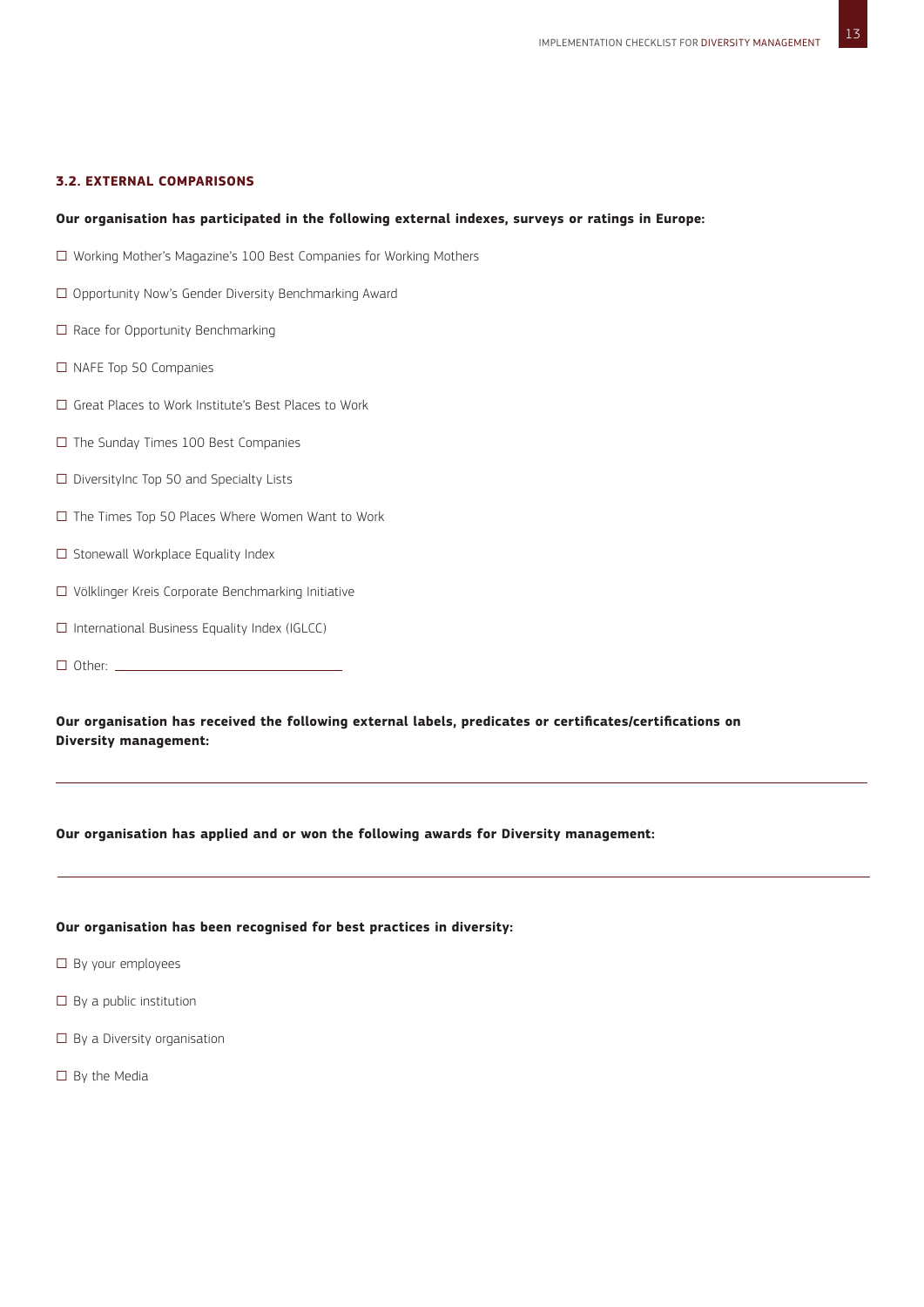### **3.3. Workforce diversity / diversity in management**

**Our organisation is regularly measuring its workforce diversity and diversity in management by tracking the following numbers:** 

Percentage of …

- □ women & men
- □ younger employees
- □ middle-aged employees
- □ older employees
- □ dominant ethnic-racial-cultural groups
- $\Box$  ethnic/racial/cultural minorities
- □ sexual minorities/LGBT (e.g. through survey)
- … in the following areas/segments …
- $\Box$  total workforce
- □ management levels
- □ entry-level hires
- $\square$  talent pools
- □ development programmes
- □

### **Our organisation has experienced positive changes in the external or internal perception of our organisation as it relates to Diversity in the following areas:**

- $\square$  The general ranking of our image/reputation as an employer
- $\square$  The specific perception of female candidates
- $\square$  The specific perception of international candidates
- $\square$  The general reputation of our company in our market(s)
- □ The specific perception of female customers or organisations (including lobby groups/NGOs)
- □ The specific perception of international customers or organisations (including lobby groups/NGOs)
- $\square$  The general reputation of our company on the financial markets
- $\square$  The specific perception of rating agencies or advisors with a focus on Diversity / Inclusiveness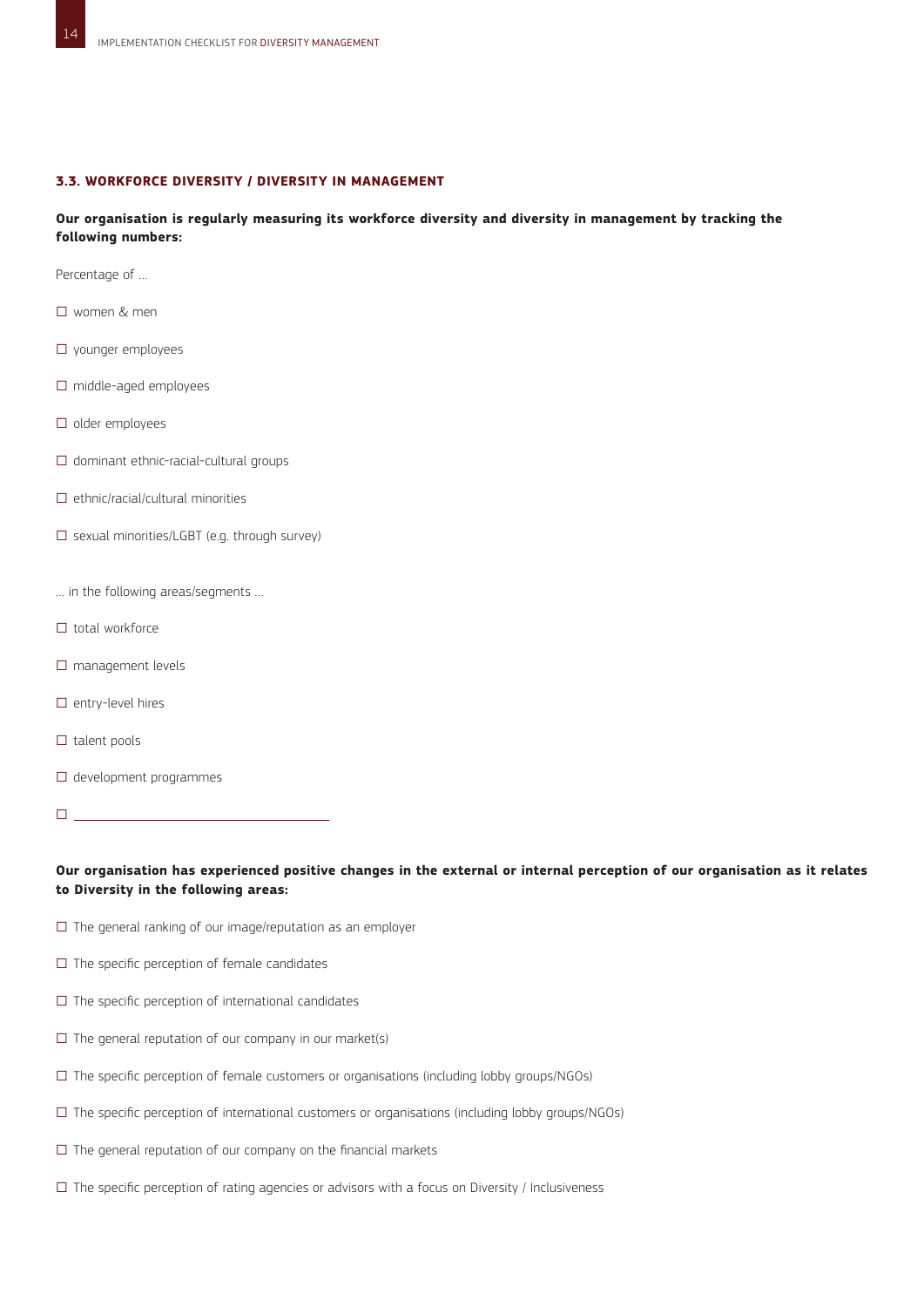$\square$  The specific perception of special interest organisations

□

Ċ,

### **3.4. Ongoing Monitoring of Corporate Processes**

### **The recruitment process is monitored in the following way:**



| $\Box$ The diversity of the candidates' pool is monitored against the overall pool<br>it is sourced it is sourced from (general and/or specific)                            |  |  |  |
|-----------------------------------------------------------------------------------------------------------------------------------------------------------------------------|--|--|--|
| $\Box$ There are specific targets in place to achieve representation of candidates from<br>specific groups on the long lists (as a result of the initial pre-selection)     |  |  |  |
| $\Box$ There are specific targets in place to achieve representation of candidates from<br>specific groups on the short lists (as a result of the selection for interviews) |  |  |  |

It has been secured to ensure the equality of women and men in all of the above in the following way:

### **The integration of Diversity in the talent & performance management is monitored by:**



| $\Box$ The diversity of the top rated group is monitored against the overall pool<br>it is sourced from (general and/or specific)                                              |  |  |  |
|--------------------------------------------------------------------------------------------------------------------------------------------------------------------------------|--|--|--|
| $\Box$ There are specific targets in place to achieve representation of candidates<br>from specific groups in the top rated pool(s) (as a result of the initial pre-selection) |  |  |  |
| $\Box$ There are specific targets in place to achieve representation of candidates<br>from specific groups in the wider / future talent pool                                   |  |  |  |
| $\Box$ Tracking of the success (or attrition) of groups of employees<br>according to specific diversity criteria                                                               |  |  |  |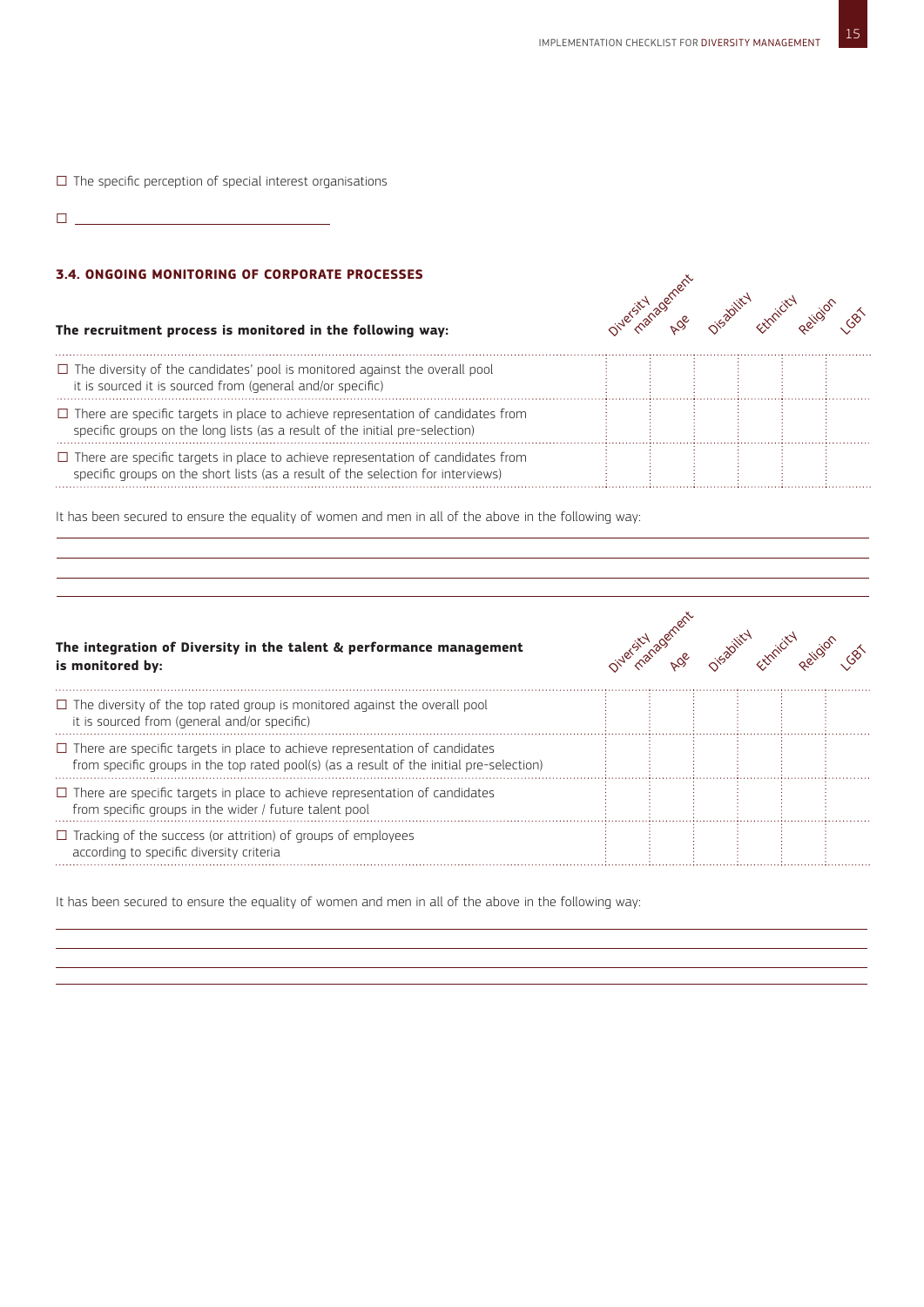### **The integration of Diversity in the talent & performance management is monitored by:**



| $\Box$ The diversity of a promoted group is monitored against the overall pool<br>it is sourced from (general and/or specific)                     |  |  |  |
|----------------------------------------------------------------------------------------------------------------------------------------------------|--|--|--|
| $\square$ There are specific targets in place to promote candidates from specific groups<br>on the lower management levels (to middle management)  |  |  |  |
| $\square$ There are specific targets in place to promote candidates from specific groups<br>on the middle management levels (to senior management) |  |  |  |

It has been secured to ensure the equality of women and men in all of the above in the following way:

### **The termination process is monitored concerning Diversity in the following way:**

- □ The diversity of employees that are affected by larger lay-offs is monitored against the overall population affected
- $\square$  If employees from diverse groups are more affected that the general workforce, measures are taken to adjust the lay-off process
- □ Exit interviews include questions about equal opportunities, diversity and/or inclusion to identify biases in these areas as they might lead to attrition

### **3.5. Ongoing Monitoring of Corporate Culture**

#### **Our organisation's employee and other stakeholder surveys include the following statements of agreement:**

- $\square$  Overall, I fell valued and respected with all my personal characteristics by the company
- $\square$  My manager is a role-model and supporter of Diversity and Inclusiveness
- $\Box$  I can express my opinion and ideas even if they do not reflect the current mainstream approach
- $\square$  I can fully contribute with all my personal skills to the success of the company
- $\square$  My company does a good job in the area of Diversity and Inclusiveness

### **Our employee survey splits the results in the following Diversity dimensions to identify biases:**

- □ Age
- □ Disability
- □ Ethnicity
- □ Gender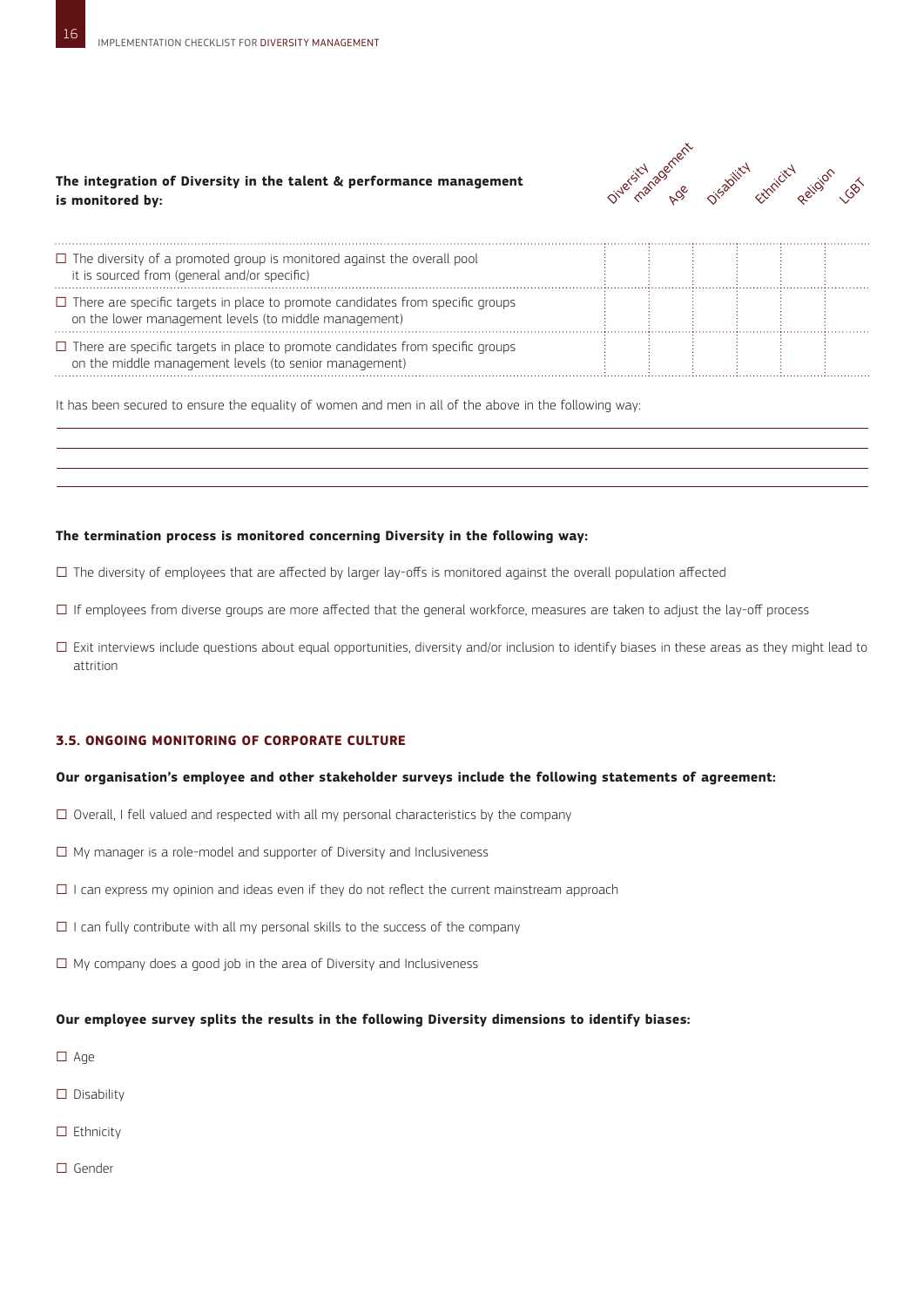17

### □ lgbt

- □ Religion
- □ Our organisation uses a 360-degree feedback process, where employees provide input to all facets of the process of managing diversity, from needs assessment to evaluation.

### **Our organisation regularly evaluates feedback on our market communication from:**

- □ Public watchdogs
- □ Ethics committees
- □ Special interest groups
- □ Market research panels

### **Our organisation offers a complaint settlement system in the event of harassment or discrimination, which consists of:**

- □ Ombudsperson
- □ Mediation
- □ Escalation Procedures
- □ Sanctions

### **The most severe sanction that is foreseen by the procedure is:**

- □ Warning
- □ Note in the file
- □ Re-Training
- □ Internal investigation
- □ Legal measures
- $\Box$  Termination
- □ Other: <u>\_\_\_\_\_</u>

□ Our organisation is monitoring the nature and number of events of harassment or discrimination that have been reported internally:

- O By theme / ground / dimension
- By division / function / organisational unit
- $\Omega$  By level
- $O$  By  $\frac{1}{2}$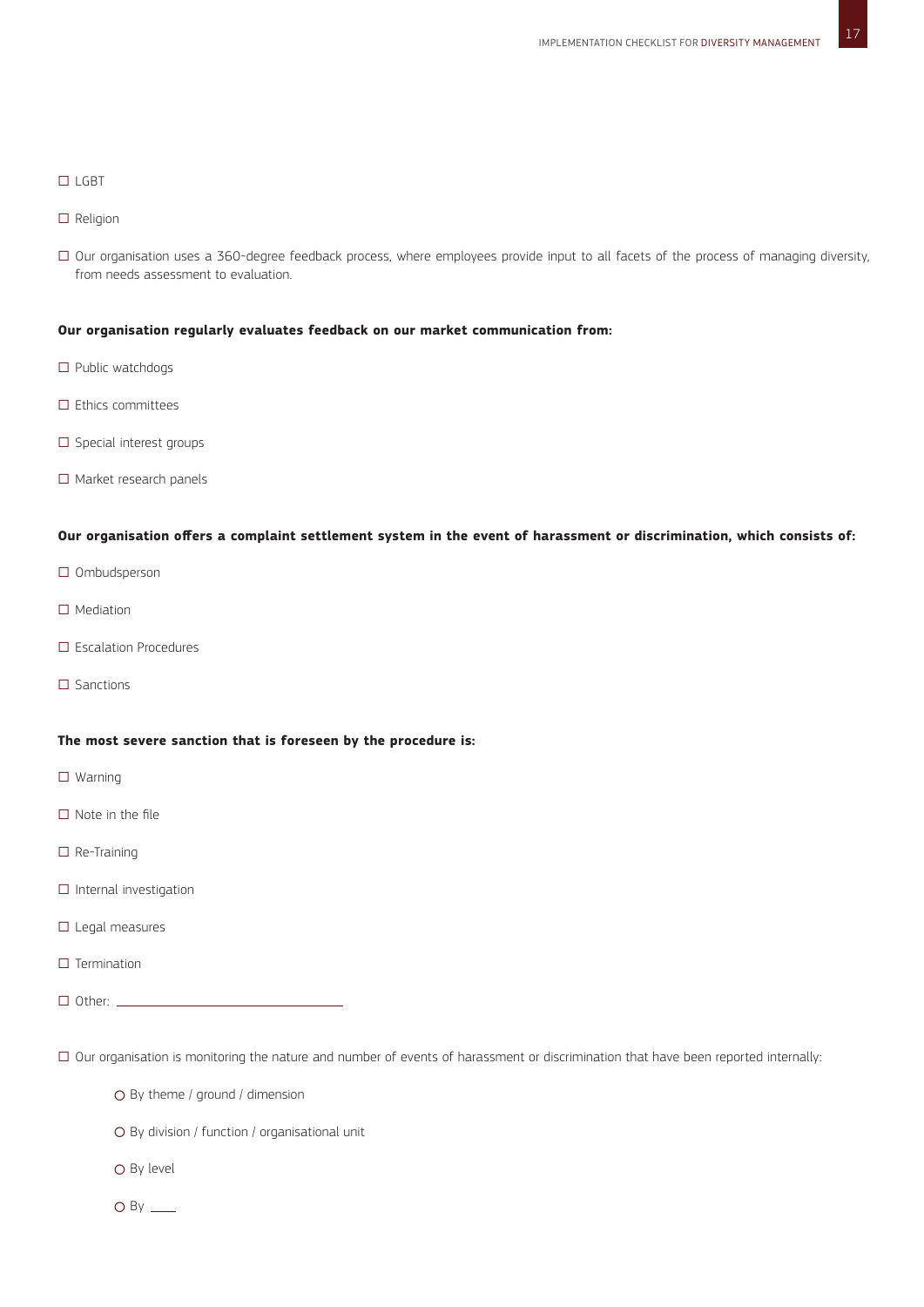- □ Our organisation is monitoring the nature and number of complaints about discrimination that have been sent by employees in our company to local anti-discrimination organisations or Ombudspersons
- □ Our organisation is monitoring the nature and number of complaints about discrimination that have been investigated internally
- $\square$  Our organisation is monitoring the nature and number of complaints about discrimination that have been mediated internally
- □ Our organisation is monitoring the nature and number of complaints about discrimination that resulted in lawsuits

### **3.6. Transparency of results**

### **Some of the main results of our organisation's internal or external quantitative and qualitative Diversity assessments are published or reported via:**

- □ Not reported or published
- □ Presentation of results at internal events/seminars/meetings
- □ Presentation of results on intranet
- □ Presentation of results on company website
- □ Presentation of results at external events/conferences/seminars
- □ Participation in Diversity Awards
- □ Participation in Diversity Benchmarking
- □ Press releases
- $\square$  Sharing of best practices through specialized networks
- $\square$  Distributing research on the business case for Diversity
- $\square$  Mentioning of all Diversity indicators in annual reporting
- □ Corporate Annual Reports
- □ Report on Sustainable Development
- □ Other:

### **Our organisation recognises "small wins" via:**

- □ Presentation of results at internal events/seminars/meetings
- □ Presentation of results on intranet
- □ Presentation of results on company website
- □ Not reported or published
- □ Other: <u>\_\_\_\_</u>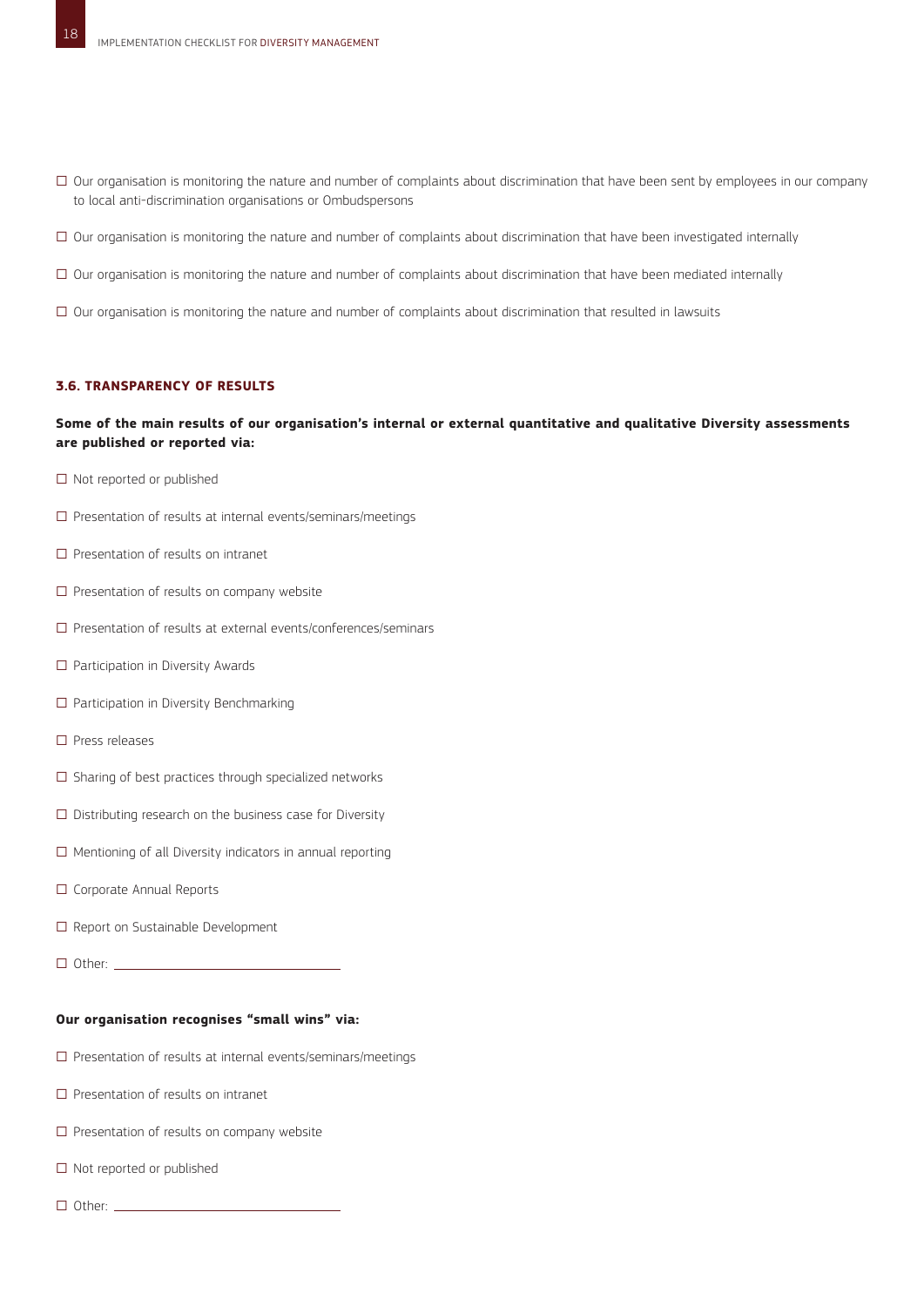### 4. IMPLEMENTATION TOP-DOWN

Any new approach, and more so any change process, has to start from the top and cascade down. In addition to the overall accountability and involvement in councils or committees, the wider roll-out often includes workshops, events and communication, all of which will ideally be kicked-off and/or driven by top management.

### **4.1. Workshops / training / education**

### **Please describe each of your organisation's Diversity-relevant trainings within the following drop-down menus:**

| 1 to 3 hours<br>Current/ongoing<br>General Diversity/<br>Top Management<br>Yes<br>Awareness<br>3 to 5 hours<br>Middle Management : No<br>Planned/in preparation<br>Conflict/Harassment<br>Training<br><b>HR</b> staff<br>6 to 8 hours<br>Completed<br><b>Interview Training</b><br>Lower Management<br>More than one day<br>Completed up to 2 years<br>Anti-discrimination<br>Training<br>ago | Name of Training | Theme/Type                          | Audience       | Mandatory? | Duration | When did the training<br>happen? |
|-----------------------------------------------------------------------------------------------------------------------------------------------------------------------------------------------------------------------------------------------------------------------------------------------------------------------------------------------------------------------------------------------|------------------|-------------------------------------|----------------|------------|----------|----------------------------------|
|                                                                                                                                                                                                                                                                                                                                                                                               |                  |                                     |                |            |          |                                  |
|                                                                                                                                                                                                                                                                                                                                                                                               |                  |                                     |                |            |          |                                  |
|                                                                                                                                                                                                                                                                                                                                                                                               |                  |                                     |                |            |          |                                  |
|                                                                                                                                                                                                                                                                                                                                                                                               |                  |                                     |                |            |          |                                  |
|                                                                                                                                                                                                                                                                                                                                                                                               |                  | Additional Theme-<br>based Training | All Management |            |          |                                  |
| Inclusive Behavior<br>Employees                                                                                                                                                                                                                                                                                                                                                               |                  |                                     |                |            |          |                                  |
| Dignity at Work                                                                                                                                                                                                                                                                                                                                                                               |                  |                                     |                |            |          |                                  |
|                                                                                                                                                                                                                                                                                                                                                                                               |                  |                                     |                |            |          |                                  |
|                                                                                                                                                                                                                                                                                                                                                                                               |                  |                                     |                |            |          |                                  |
|                                                                                                                                                                                                                                                                                                                                                                                               |                  |                                     |                |            |          |                                  |
|                                                                                                                                                                                                                                                                                                                                                                                               |                  |                                     |                |            |          |                                  |
|                                                                                                                                                                                                                                                                                                                                                                                               |                  |                                     |                |            |          |                                  |
|                                                                                                                                                                                                                                                                                                                                                                                               |                  |                                     |                |            |          |                                  |
|                                                                                                                                                                                                                                                                                                                                                                                               |                  |                                     |                |            |          |                                  |
|                                                                                                                                                                                                                                                                                                                                                                                               |                  |                                     |                |            |          |                                  |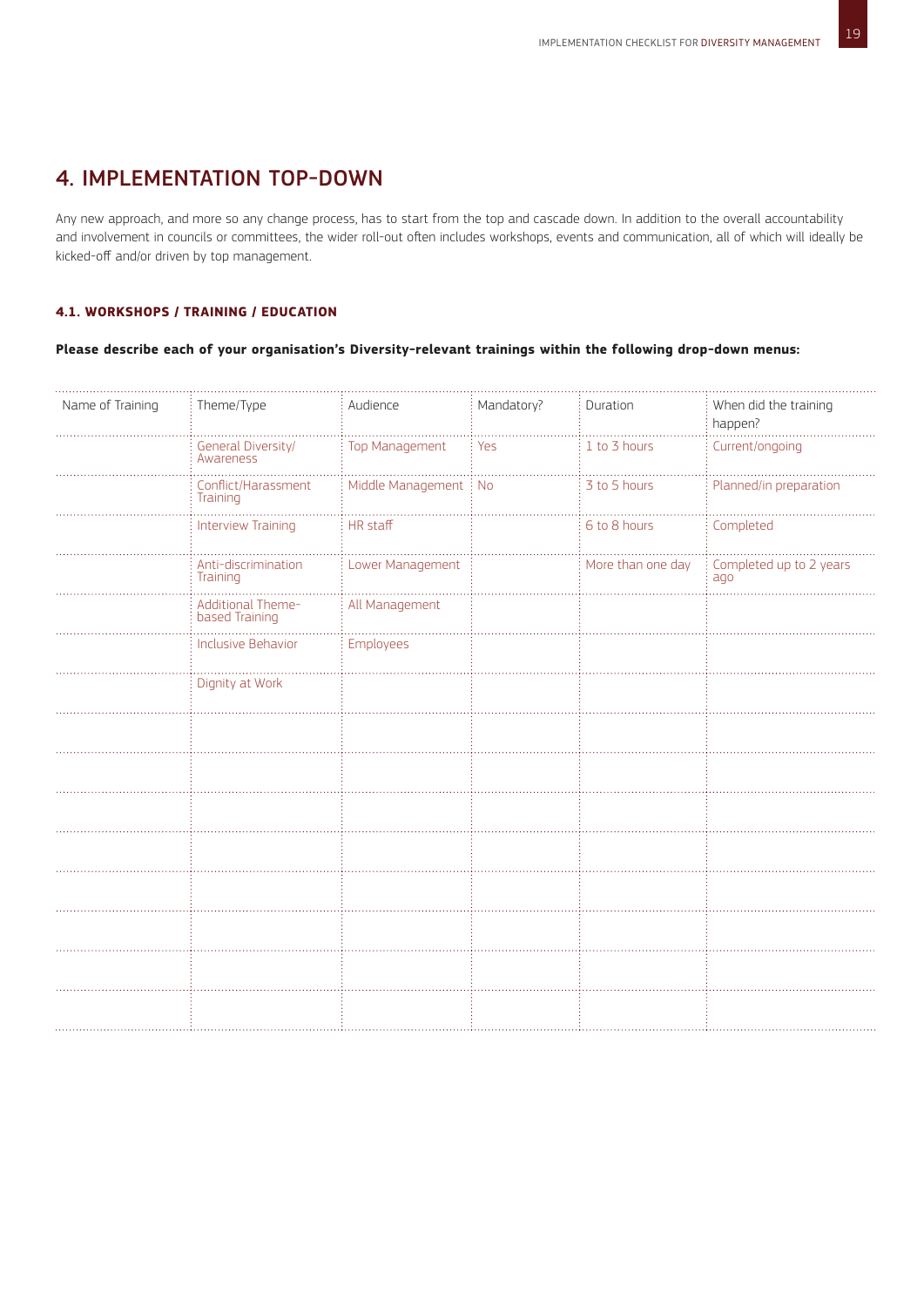| Diversity and its dimensions are integrated (as theme<br>or topic) in the following educational elements or courses: | oiversity agences or solitive curricity agilable cab |  |  |  |  |
|----------------------------------------------------------------------------------------------------------------------|------------------------------------------------------|--|--|--|--|
| $\Box$ Induction courses                                                                                             |                                                      |  |  |  |  |
| $\Box$ (Graduate) Trainee programmes                                                                                 |                                                      |  |  |  |  |
| $\Box$ Future management seminars (for high potential employees)                                                     |                                                      |  |  |  |  |
| $\Box$ Basic training for first time managers                                                                        |                                                      |  |  |  |  |
| $\Box$ Management development training programmes for lower<br>management (to become middle managers)                |                                                      |  |  |  |  |
| $\Box$ Management development training programmes for middle<br>management (to become senior managers)               |                                                      |  |  |  |  |
| $\Box$ Executive education                                                                                           |                                                      |  |  |  |  |

Participation of employees from diverse groups is monitored (please specify):

It has been secured to ensure the equality of women and men in all of the above in the following way:

### **Our organisation has set up actions to develop the diversity of our workforce in the following way:**

- $\square$  Support of education for discriminated groups
- $\square$  Sponsorship (to facilitate the employability of those seeking employment)
- □ Proposed courses or learning to diverse groups
- □ Support of potentially discriminated employees: (i.e. returns from maternity/paternity leave, tutoring/mentoring, newcomers)
- □ Sponsoring Diversity related-research
- □ Other: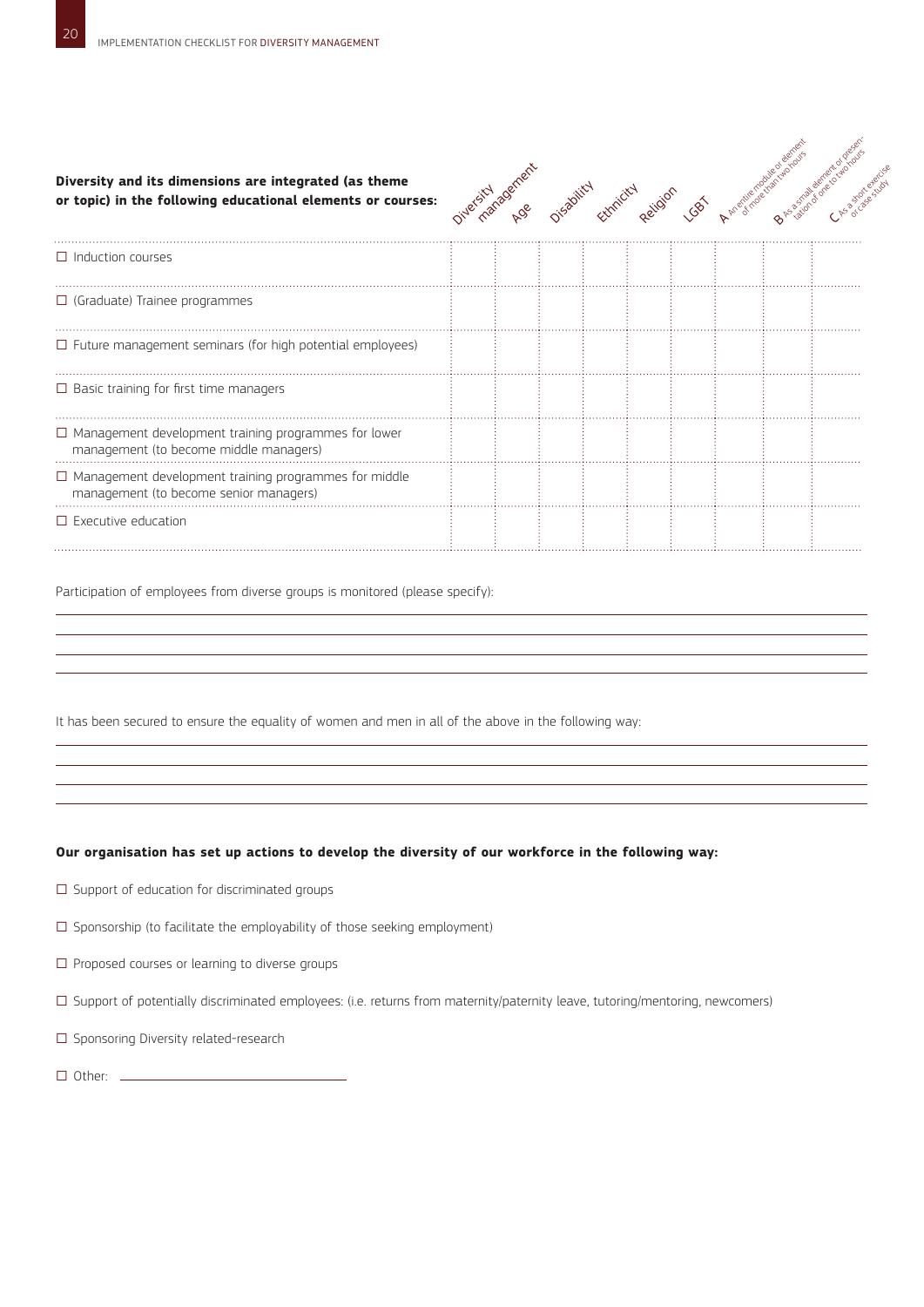### **4.2. Events**

| The following events have happened in our organisation:                                                                           | Oiversidre Ase Ossability cityricity Religion Last |  |  |  |
|-----------------------------------------------------------------------------------------------------------------------------------|----------------------------------------------------|--|--|--|
| $\Box$ Top management talks/speeches about Diversity                                                                              |                                                    |  |  |  |
| $\Box$ Townhalls on Diversity                                                                                                     |                                                    |  |  |  |
| $\Box$ International management conference on Diversity                                                                           |                                                    |  |  |  |
| $\Box$ National management conference on Diversity                                                                                |                                                    |  |  |  |
| $\Box$ Regional Diversity conference                                                                                              |                                                    |  |  |  |
| $\Box$ Road show about Diversity in 5 or more locations                                                                           |                                                    |  |  |  |
| $\Box$ Local Q&A sessions with senior management about Diversity                                                                  |                                                    |  |  |  |
| $\Box$ Regional food days, weeks or events                                                                                        |                                                    |  |  |  |
| $\Box$ Religious and cultural holidays beyond the majority religion<br>(usually being Christianity in most of the Western world). |                                                    |  |  |  |
| $\Box$                                                                                                                            |                                                    |  |  |  |
|                                                                                                                                   |                                                    |  |  |  |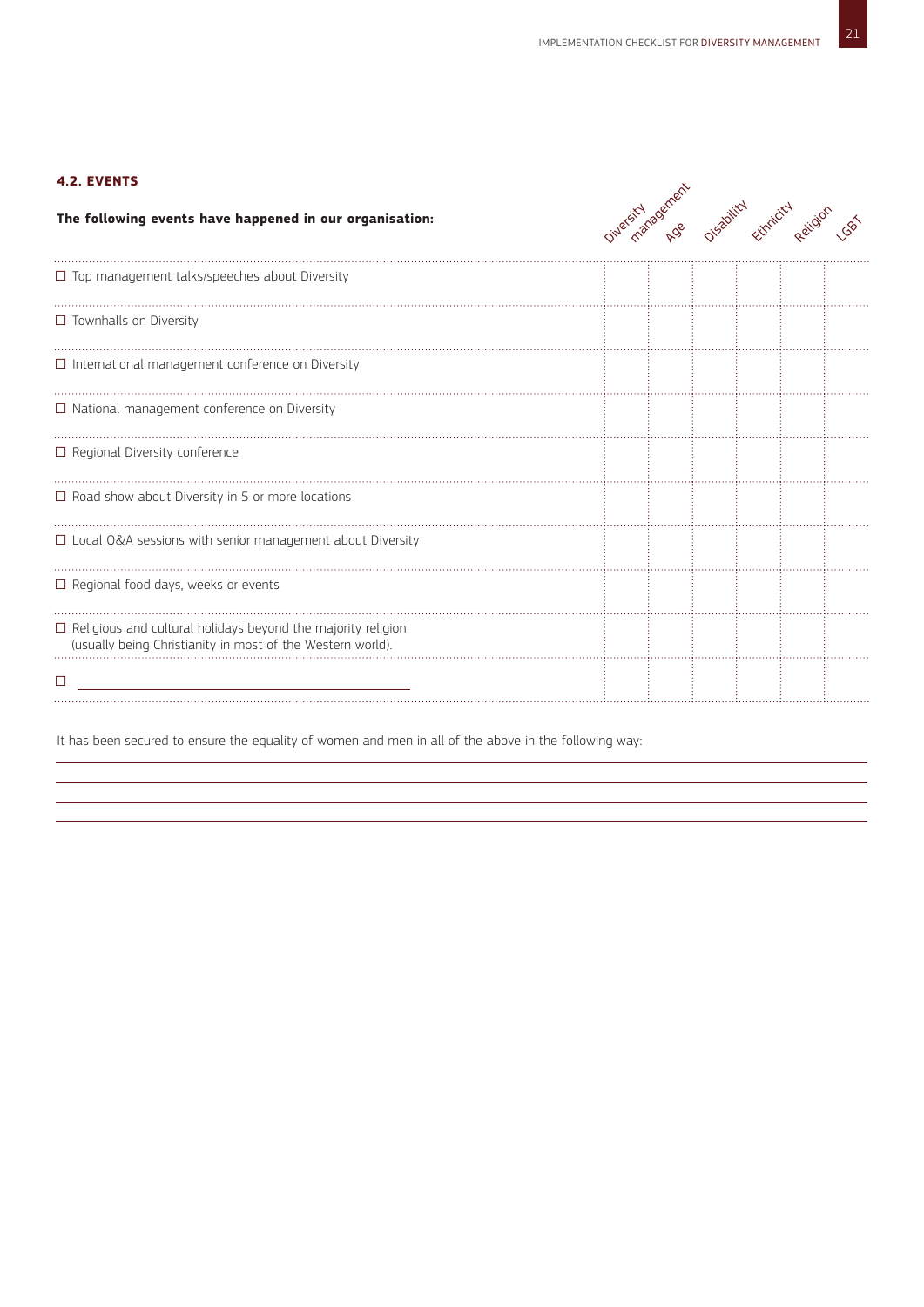### 5. IMPLEMENTATION BOTTOM-UP (MAINLY BEGINNERS)

Credible Diversity management involves the employees of an organisation in open, inclusive, sometimes grass-root activities.

### **5.1. Employee networks / resource groups**

### **Please describe each of your organisation's Diversity-relevant networks within the following table:**

| Name | Target Group(s) | Number of<br>members | Sponsorship          | <b>Communication</b>                                                                                                        | Networking                                           | <b>Resources</b> |
|------|-----------------|----------------------|----------------------|-----------------------------------------------------------------------------------------------------------------------------|------------------------------------------------------|------------------|
|      |                 |                      | Board member         | Listing on the com-<br>pany's website                                                                                       |                                                      |                  |
|      |                 |                      |                      | Regular exchanges<br>with HR/Diversity                                                                                      | Infrastructure<br>: (Meeting place,<br>: Phone line) |                  |
|      |                 |                      | Senior manag-<br>ers | Listing in Personel<br>and Social report-<br>ing                                                                            |                                                      |                  |
|      |                 |                      |                      | Internal interaction<br>with other emplo-<br>yee networks                                                                   | <b>Budget</b>                                        |                  |
|      |                 |                      | HR / Diversity       | Listing in Corporate : Exchange with net-: work time used<br>and Annual report- : works of other : : for network re-<br>ing | companies                                            | sponsibilities   |
|      |                 |                      |                      | Public Involvement                                                                                                          |                                                      |                  |
|      |                 |                      |                      |                                                                                                                             |                                                      |                  |
|      |                 |                      |                      |                                                                                                                             |                                                      |                  |
|      |                 |                      |                      |                                                                                                                             |                                                      |                  |
|      |                 |                      |                      |                                                                                                                             |                                                      |                  |

### **5.2. Mentoring schemes / programmes**

**How many mentoring programmes does your organisation have in place?**

□ Number:

**The primary target group of our organisation's largest mentoring programme is:**

- $\square$  High potentials
- □ Women
- □ Men
- □ Older-aged
- □ Middle-aged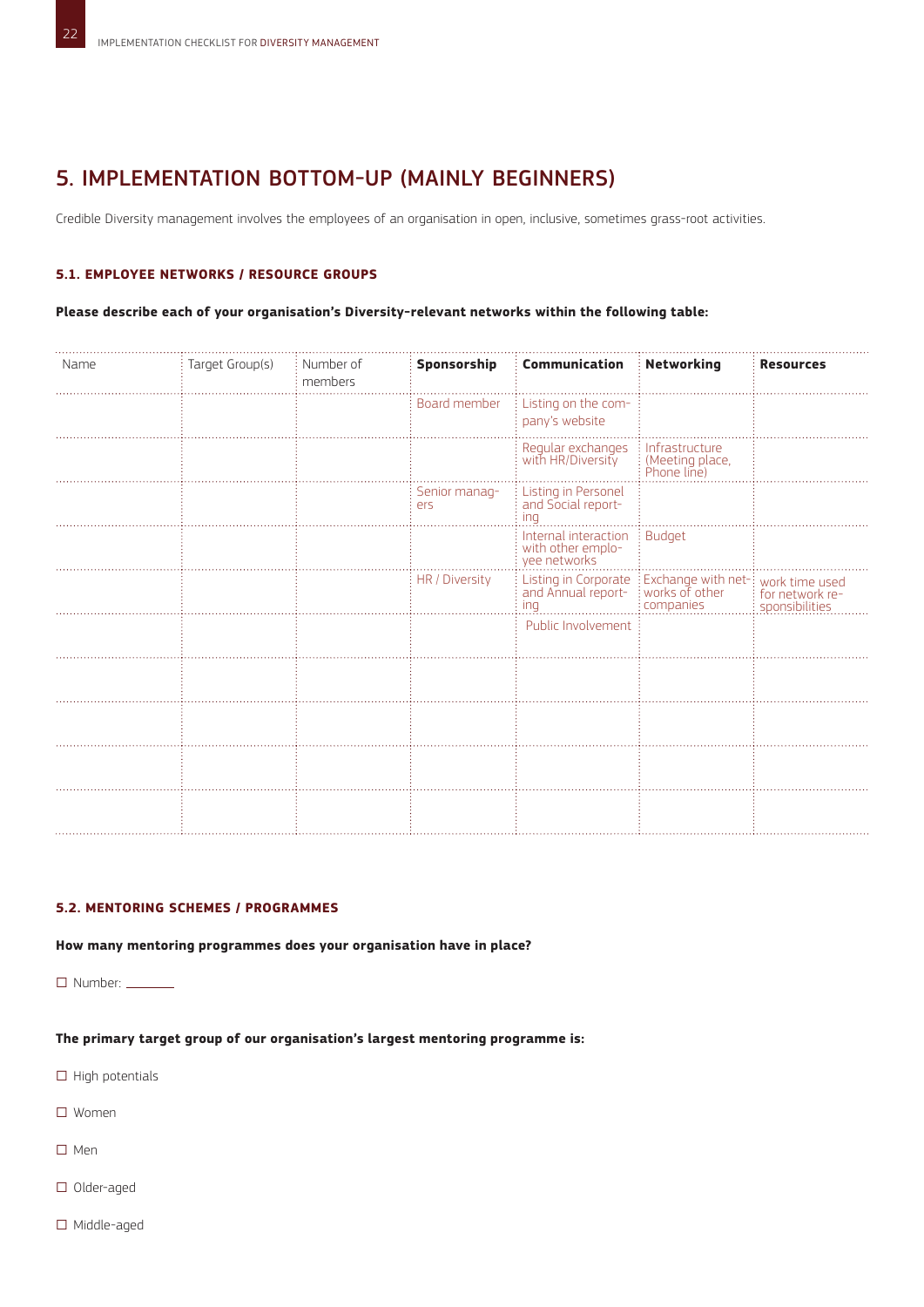| $\Box$ Young-aged                                                                                        |
|----------------------------------------------------------------------------------------------------------|
| $\Box$ LGBT                                                                                              |
| $\square$ Disabled                                                                                       |
| $\Box$ Ethnic minorities / employees with migrational background                                         |
|                                                                                                          |
| The secondary target group of our organisation's largest mentoring programme is:                         |
| $\Box$ High potentials                                                                                   |
| $\square$ Women                                                                                          |
| $\Box$ Men                                                                                               |
| $\Box$ Older-aged                                                                                        |
| $\Box$ Middle-aged                                                                                       |
| $\Box$ Young-aged                                                                                        |
| $\Box$ LGBT                                                                                              |
| $\square$ Disabled                                                                                       |
| $\square$ Ethnic minorities / employees with migrational background                                      |
|                                                                                                          |
| How many tandems participate in this programme (most current year)?                                      |
| $\Box$ Number: $\_\_$                                                                                    |
| $\Box$ This number has increased compared with the previous year                                         |
|                                                                                                          |
| Our organisation's mentoring measures receive the following support from our company:                    |
| $\Box$ Infrastructure (Meeting Place, Phone line)                                                        |
| $\square$ Budget                                                                                         |
| $\square$ Sponsorship by Board member                                                                    |
| $\square$ Work time used for mentoring responsibilities                                                  |
| The following method of communication is the primary platform for interaction between mentor and mentee: |

- □ Face-to-face
- □ Telephone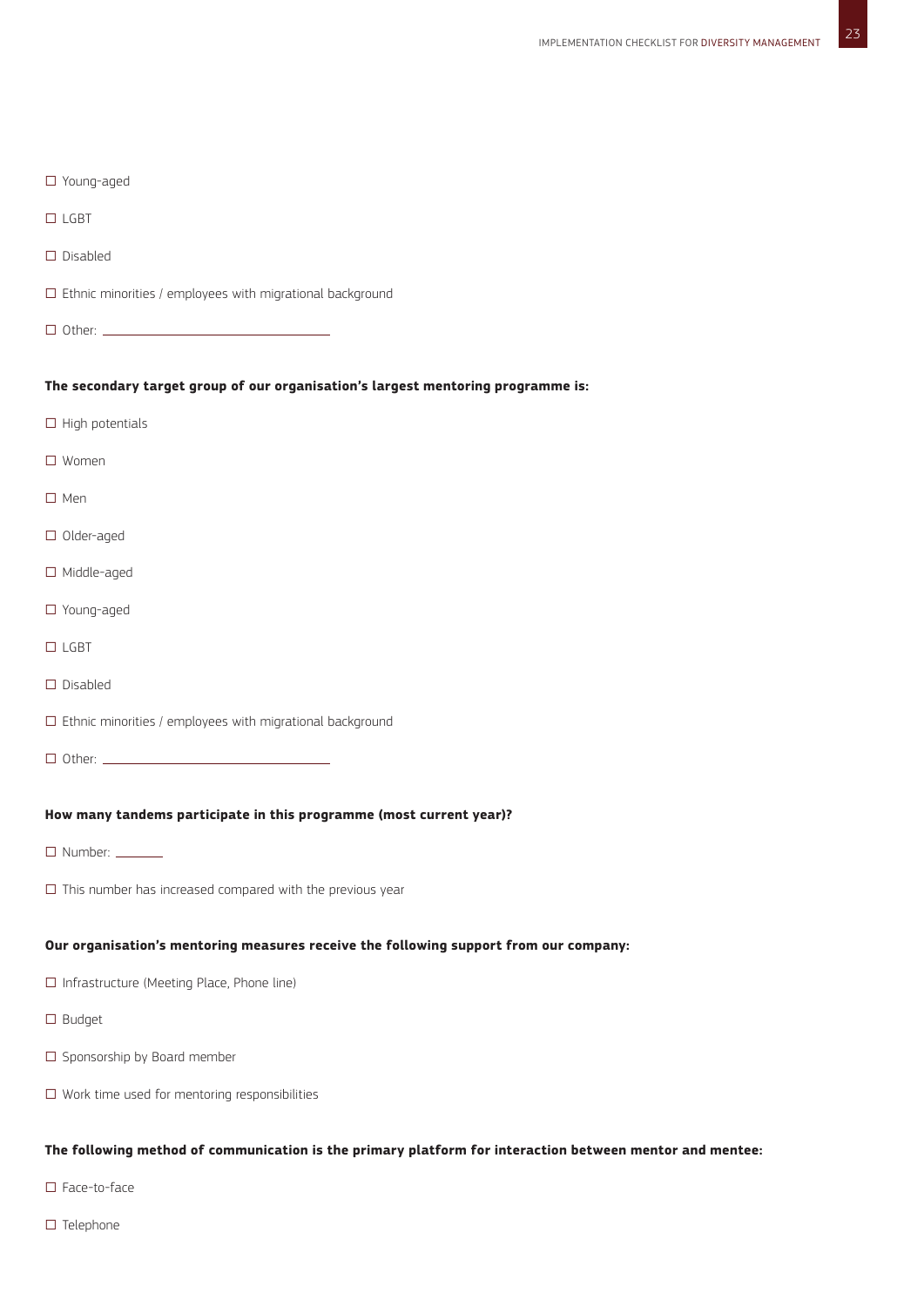### □ Intranet

- □ Email
- □ Other: <u></u>

### **Mentors and mentees interact on average:**

- □ Once a week
- □ Once or twice per month
- □ Less often

#### **The most important expected results/outcomes/benefits include:**

- □ For mentors:
- □ For mentees:
- □ For our company:

### **The most important other INTERNAL mentoring programmes we are currently running are:**

- □ National mentoring programmes
- □ In-Business mentoring programmes
- □ Local/regional mentoring programmes
- $\square$  Specific mentoring programme for middle/upper management
- $\square$  Theme-specific mentoring:  $\square$

### **The focus of the above is on:**

- $\square$  High potentials
- □ Women
- □ Men
- □ Older-aged
- □ Middle-aged
- □ Young-aged
- $\Box$  LGBT
- □ Disabled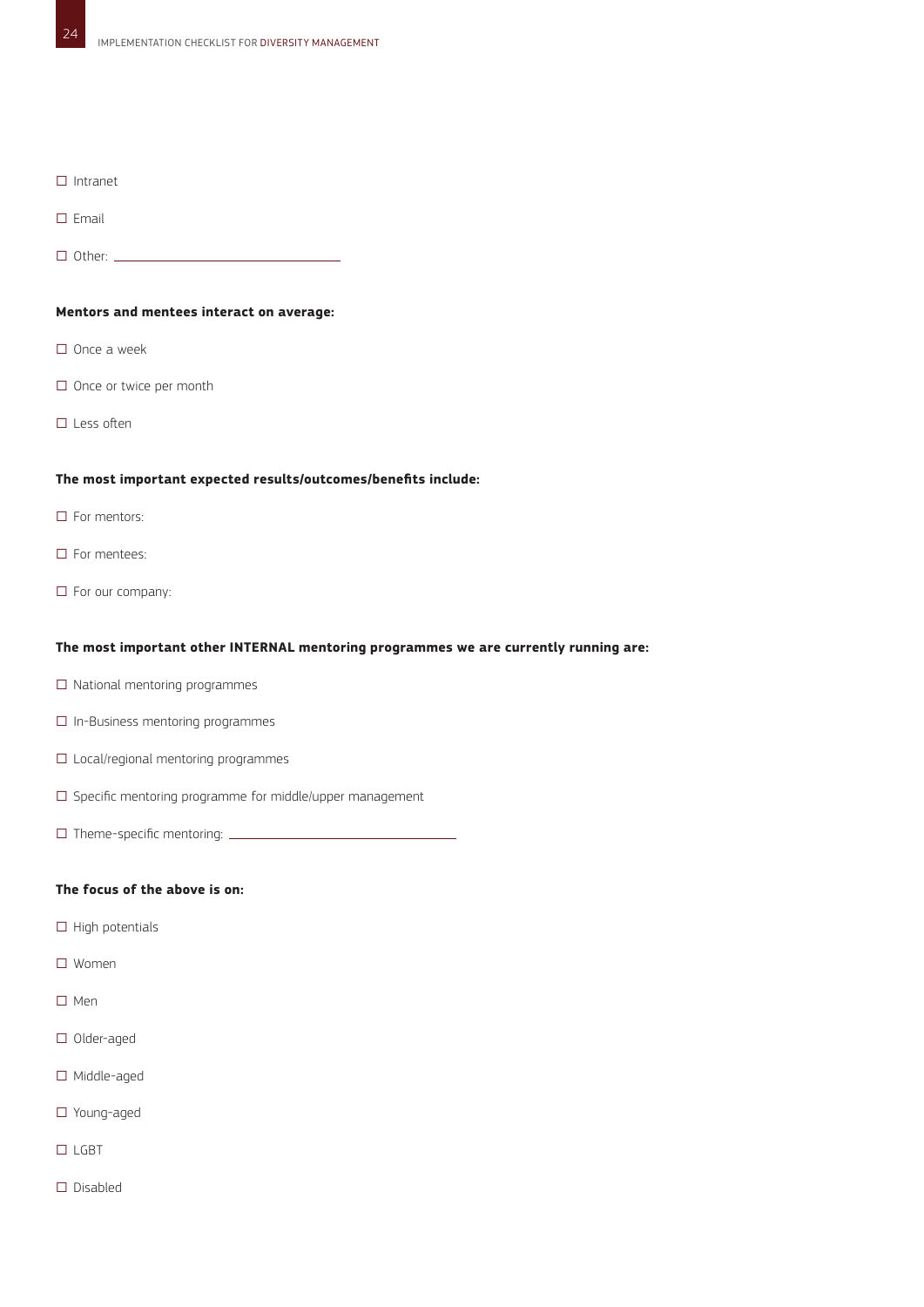|  |  |  |  | $\Box$ Ethnic minorities / employees with migrational background |  |
|--|--|--|--|------------------------------------------------------------------|--|
|--|--|--|--|------------------------------------------------------------------|--|

□ Other:

### **Our organisation currently has additional mentoring measures with other organisations in the following themes:**

- □ Cross-mentoring
- □ Local
- □ Regional
- □ Country-wide
- □ Cross-country mentoring
- □ Cross-generational mentoring
- □ Other:

### **5.3. Positive action, specific development / support programmes**

### **Our organisation has education/support/development programmes for specific Diversity Groups (Positive Action):**

- $\square$  Support of education for discriminated groups
- □ Sponsorship (to facilitate the employability of those seeking employment)
- □ Proposed courses or learning to diverse groups
- □ Support of potentially discriminated employees (i.e. returns from maternity/paternity leave, tutoring/mentoring, newcomers)
- □ Sponsoring Diversity related-research
- □ Other: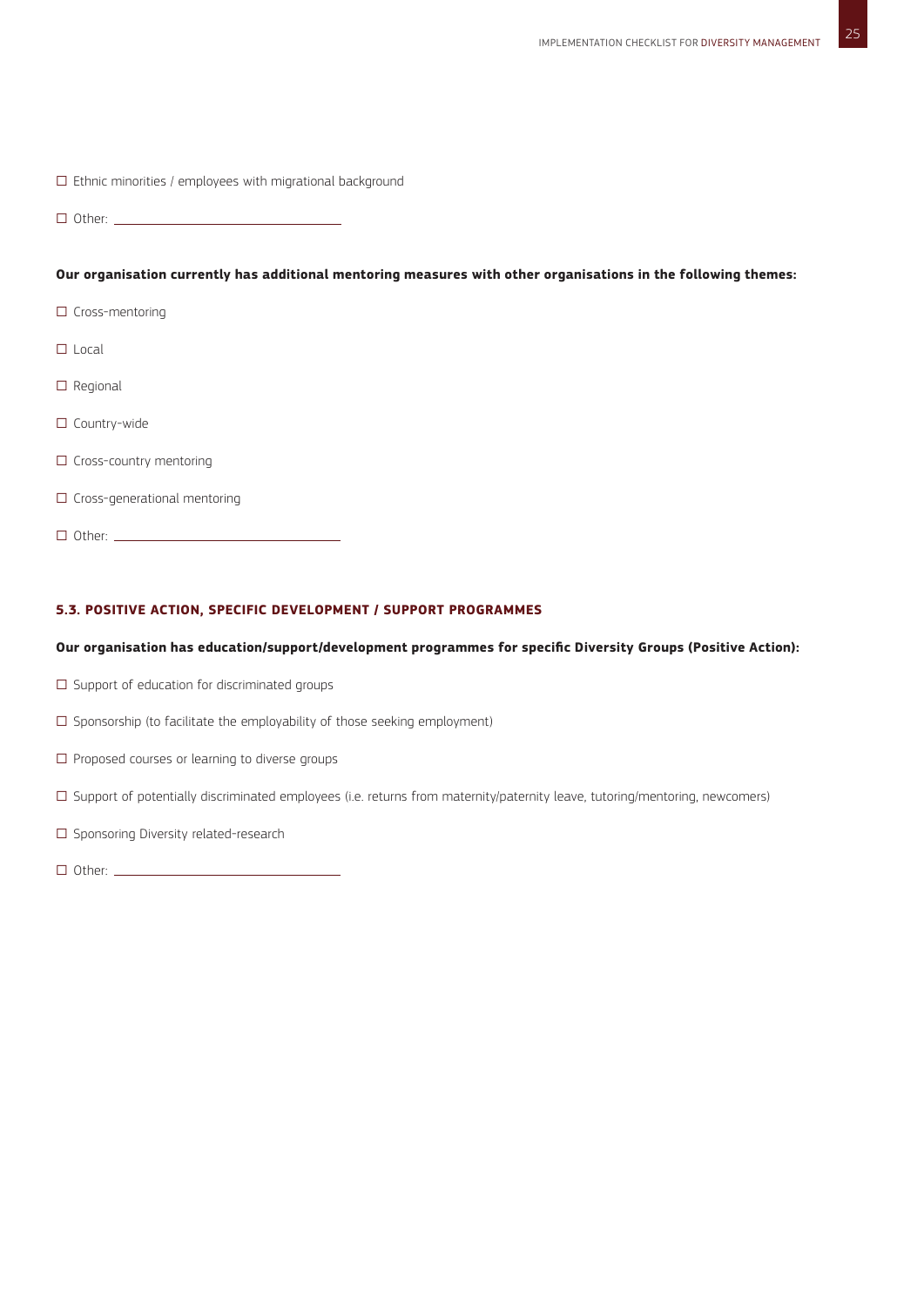### 6. EXTERNAL OUTREACH

Some of the benefits of Diversity management lie in the improved external perception of an organisation that harnesses all the individual potential of its employees. External communication about Diversity management is hence an effective activity.

### **6.1. Dedicated website & online marketing / social networks / blogging**

**Our organisation has a specific internet site/portal about our Diversity management approach integrated in the following section of our corporate website:** 

□ Specific menu item on (general) home page

- □ Specific menu item in the 'about us' section
- □ Specific menu item in the 'products' or 'services' section
- □ Specific menu item in the 'Employee' or 'HR' section
	- Careers
	- O Employment
	- $\begin{array}{c}\n0 \end{array}$
- □ Specific menu item in the 'CSR', 'sustainability', 'social innovation' or similar section

□ Other:

### **Our organisation utilises the following online tools to communicate on Diversity management externally:**



| $\Box$ Facebook account for our Diversity work       |  |  |  |
|------------------------------------------------------|--|--|--|
| $\square$ Membership in LinkedIn groups etc.         |  |  |  |
| $\Box$ Our own Weblog                                |  |  |  |
| $\Box$ Other professional social/virtual networking: |  |  |  |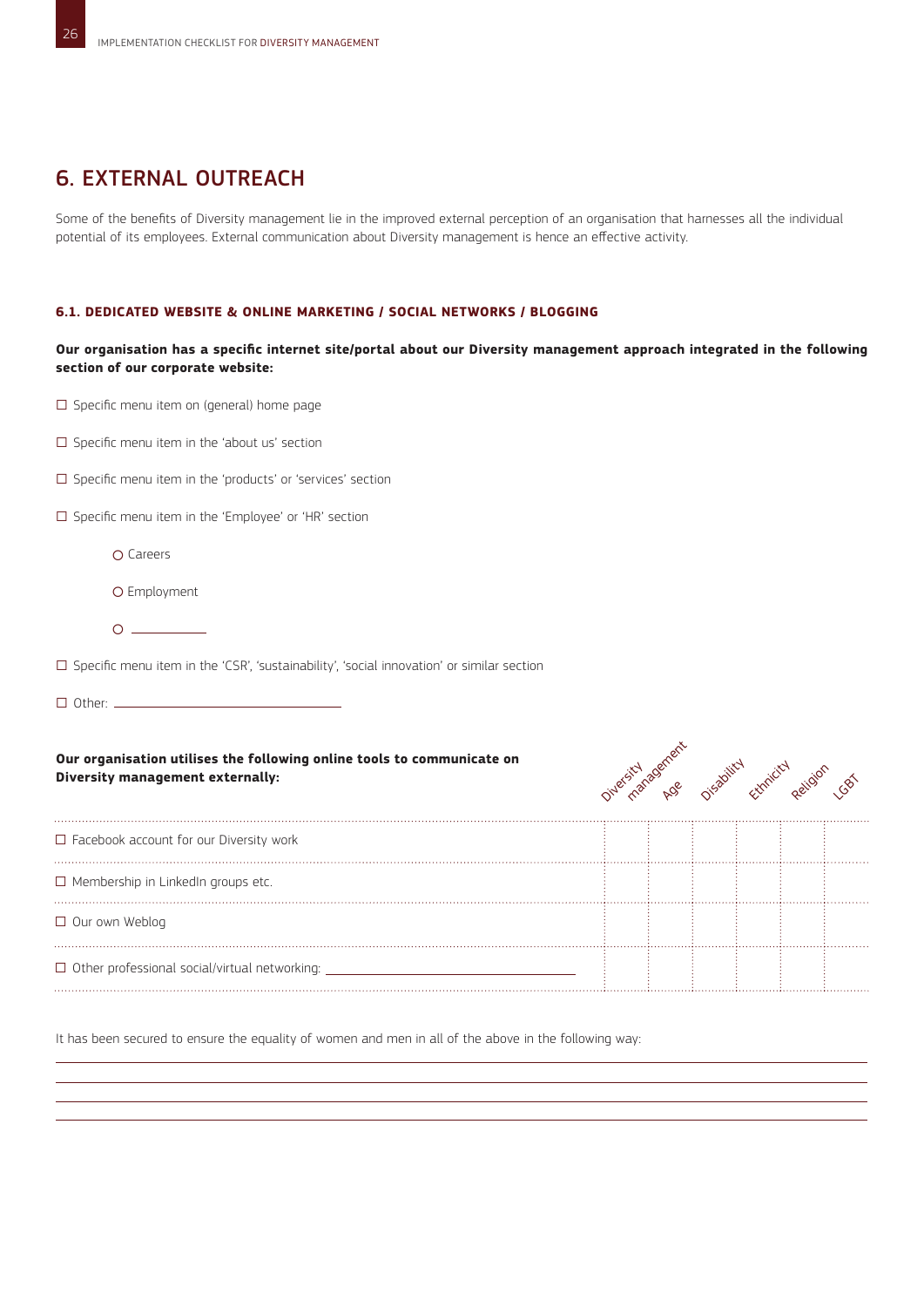### **6.2. Specific external Diversity communication**

**Our organisation has the following external communication campaigns specifically to convey our Diversity commitment, work, progress or achievements:**



| $\Box$ Advertisements in general newspapers (big dailies)                       |  |  |  |
|---------------------------------------------------------------------------------|--|--|--|
| $\Box$ Advertisements in public TV (main channels)                              |  |  |  |
| $\Box$ Large public events                                                      |  |  |  |
| $\Box$ Advertisement in special interest media (women, international, LGBT, HR) |  |  |  |
| $\Box$ Private-Public-Partnerships                                              |  |  |  |
| $\Box$ Direct mailings to network contacts in the field of Diversity            |  |  |  |
| $\Box$ Job Ads tutoring young people for universities                           |  |  |  |
| $\Box$ Other: $\_\_\_\_\_\_\_\_\_\_\_\_\_\_\_\_\_\_\_$                          |  |  |  |
|                                                                                 |  |  |  |

It has been secured to ensure the equality of women and men in all of the above in the following way:

### **6.3. Specific external diversity activities**

**Our organisation supports the following diversity activities (do not include Diversity aspects of existing (general) sponsoring or philanthropy programmes of your organisation, but only those activities, that are specific to Diversity):**

- □ Scholarships for pupils or students from specific groups -->
- $\square$  Academic research networks or projects in the area of  $\rightarrow$
- □ Girls' Days
- □ Gay Pride
- □ International Women's Day
- $\Box$  Cultural / international exchange days / events
- $\square$  Paralympics event and publicity support
- $\square$  Encouragement for employees to volunteer in diverse communities
- □ Encouragement for employees to volunteer in diverse communities and contributing work time for this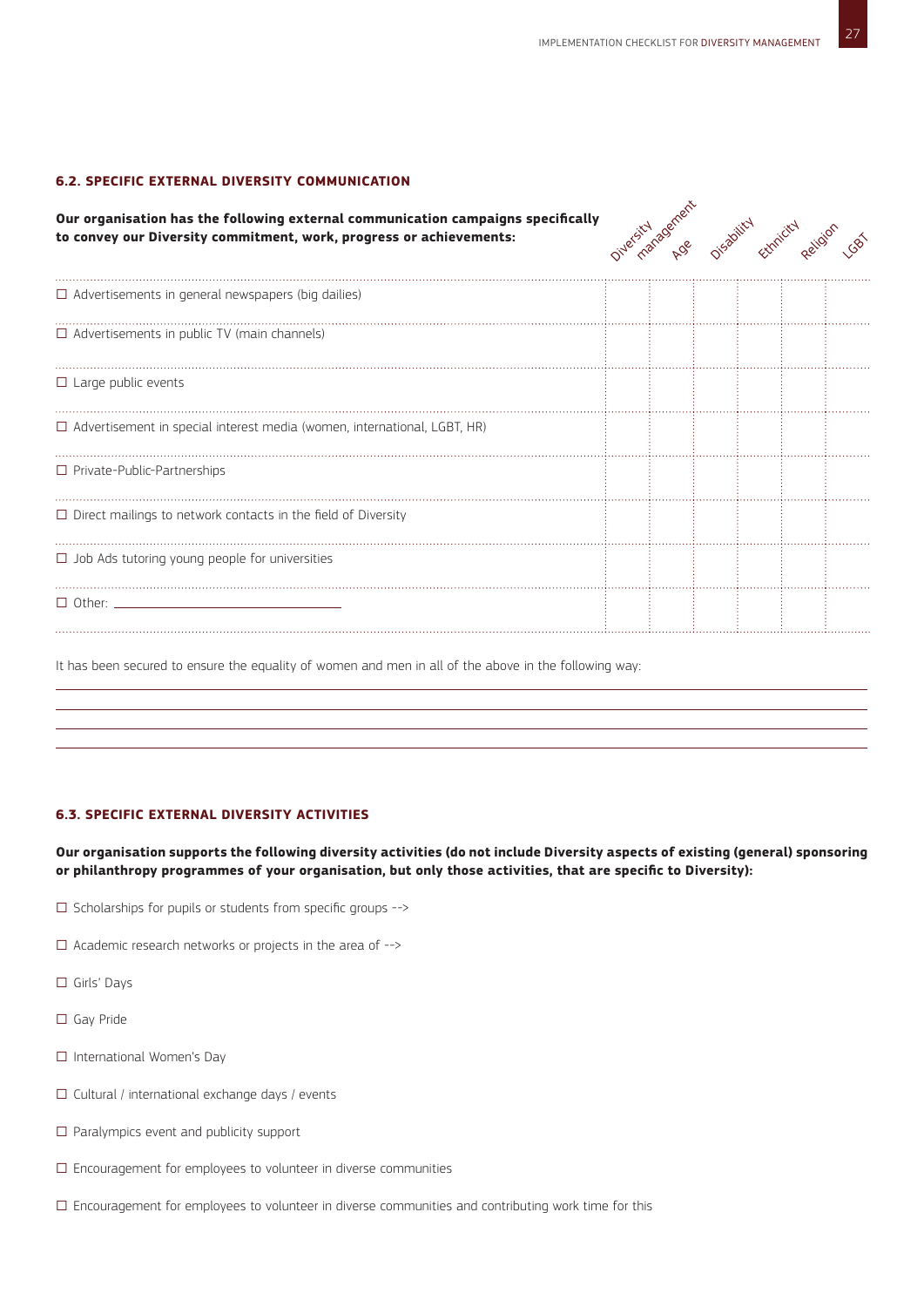- $\square$  Encouragement for managers to volunteer in diverse communities
- □ Encouragement for managers to volunteer in diverse communities and contributing work time for this
- □ Other:

### **6.4. Support for external diversity organisations**

### **Our organisation supports the following external Diversity groups or projects in their fight against discrimination:**

- □ Government Agencies  $\Box$  Think Tanks □ Public Interest Groups □ Research Agencies □ NGO's □ Press / Media campaigns
- □ Other:

### **6.5. Networking / benchmarking**

**Our organisation is involved in the following external networking or benchmarking initiatives in the area of Diversity:**



| $\Box$ Formalised benchmarking                                                   |  |  |  |
|----------------------------------------------------------------------------------|--|--|--|
| $\Box$ Formalised/organised/structured exchange of experience and good practices |  |  |  |
| O International                                                                  |  |  |  |
| O National                                                                       |  |  |  |
| O Regional                                                                       |  |  |  |
| $\Box$ Business conferences                                                      |  |  |  |
| $\Box$ Other: $\_\_$                                                             |  |  |  |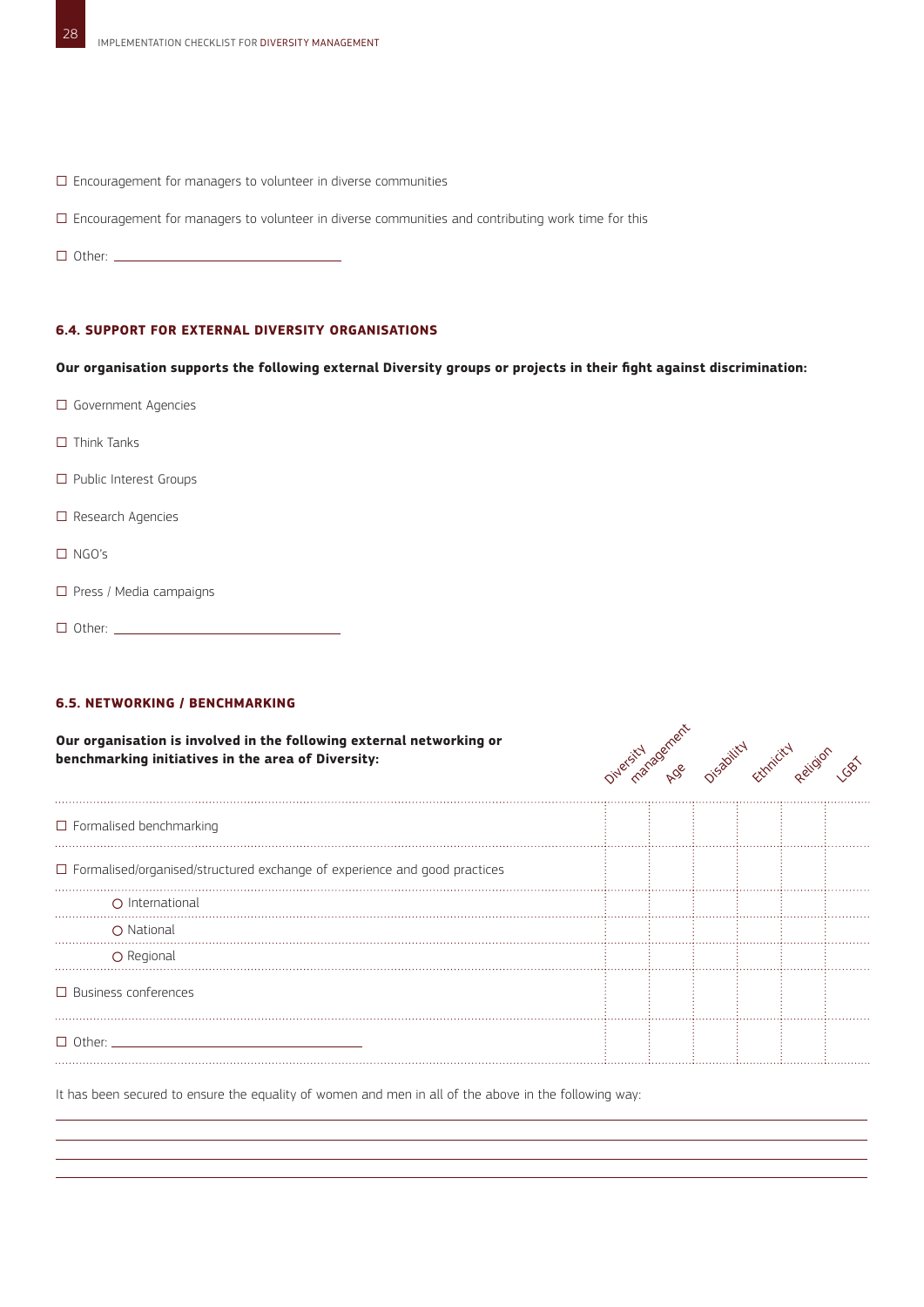### 7. INTEGRATION OF DIVERSITY IN HR …

In order to secure and sustain the outcomes of diversity management and ensure the integration of all different employees in an ongoing way, it is important to embed the principles of Diversity management in each of the many processes that are dedicated to manage the individual human resources of an organisation.

### **7.1. … in HR Marketing / employer branding**

### **Diversity is considered in our HR Marketing Material in the following way:**



| $\Box$ Mentioning our Diversity policy or other commitment in printed HR marketing<br>material (brochures, ads)         |  |  |  |
|-------------------------------------------------------------------------------------------------------------------------|--|--|--|
| $\Box$ Mentioning our Diversity policy or other commitment on our career website(s)                                     |  |  |  |
| $\Box$ Describing several Diversity programmes or other activities in printed HR<br>marketing material (brochures, ads) |  |  |  |
| $\Box$ Describing several Diversity programmes or other activities on our career website(s)                             |  |  |  |
| $\Box$ Accessibility of all material and venues                                                                         |  |  |  |
|                                                                                                                         |  |  |  |

It has been secured to ensure the equality of women and men in all of the above in the following way:

### **Our organisation's HR Marketing Activities are:**



| $\Box$ Pictures of visibly different people are on our event material (stand, booth, etc.)           |  |  |  |
|------------------------------------------------------------------------------------------------------|--|--|--|
| $\Box$ Different employees are consciously selected to represent our company at<br>recruitment fairs |  |  |  |
| $\Box$ Presentations on campus or at recruitment events always include our diversity strategy        |  |  |  |
| $\Box$ Sponsoring student associations that cover some of the diversity themes                       |  |  |  |
|                                                                                                      |  |  |  |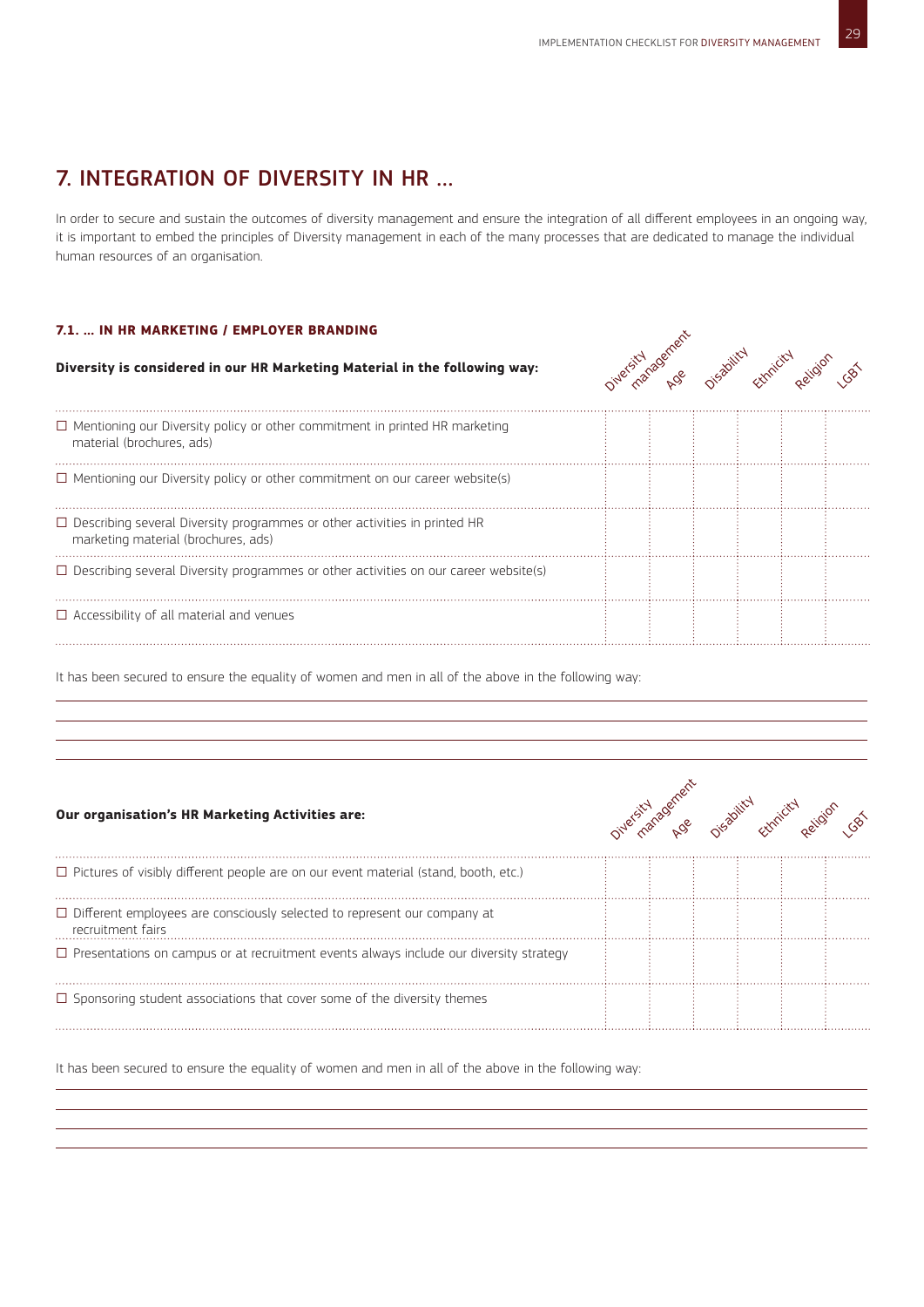### **Our organisation reaches out to broad, diverse labour market segments by:**



It has been secured to ensure the equality of women and men in all of the above in the following way:

### **7.2. … in Recruitment**

#### **The following procedures have been implemented to ensure an objective process of recruitment:**

- $\square$  Job description constructed from a repository of expertise
- $\square$  Formalization of the process of sorting applications
- □ Competency Assessment
- □ Written evidence of reasoned responses to unsuccessful applicants
- $\square$  Innovation: Using the method of skills, identification of potential scenarios
- $\square$  Non-discrimination contract with recruitment agency
- □ Diverse Panel of Interviewing
- $\square$  Guideline to have at least one diverse employee invited
- □ Hiring Goals
- $\Box$  Anonymous CV
- □ Other:

### **Our organisation's recruitment communication considers Diversity in the following way:**

- $\square$  Job advertisements encourage applications in different languages
- $\square$  Job advertisements encourage candidates from diverse backgrounds to apply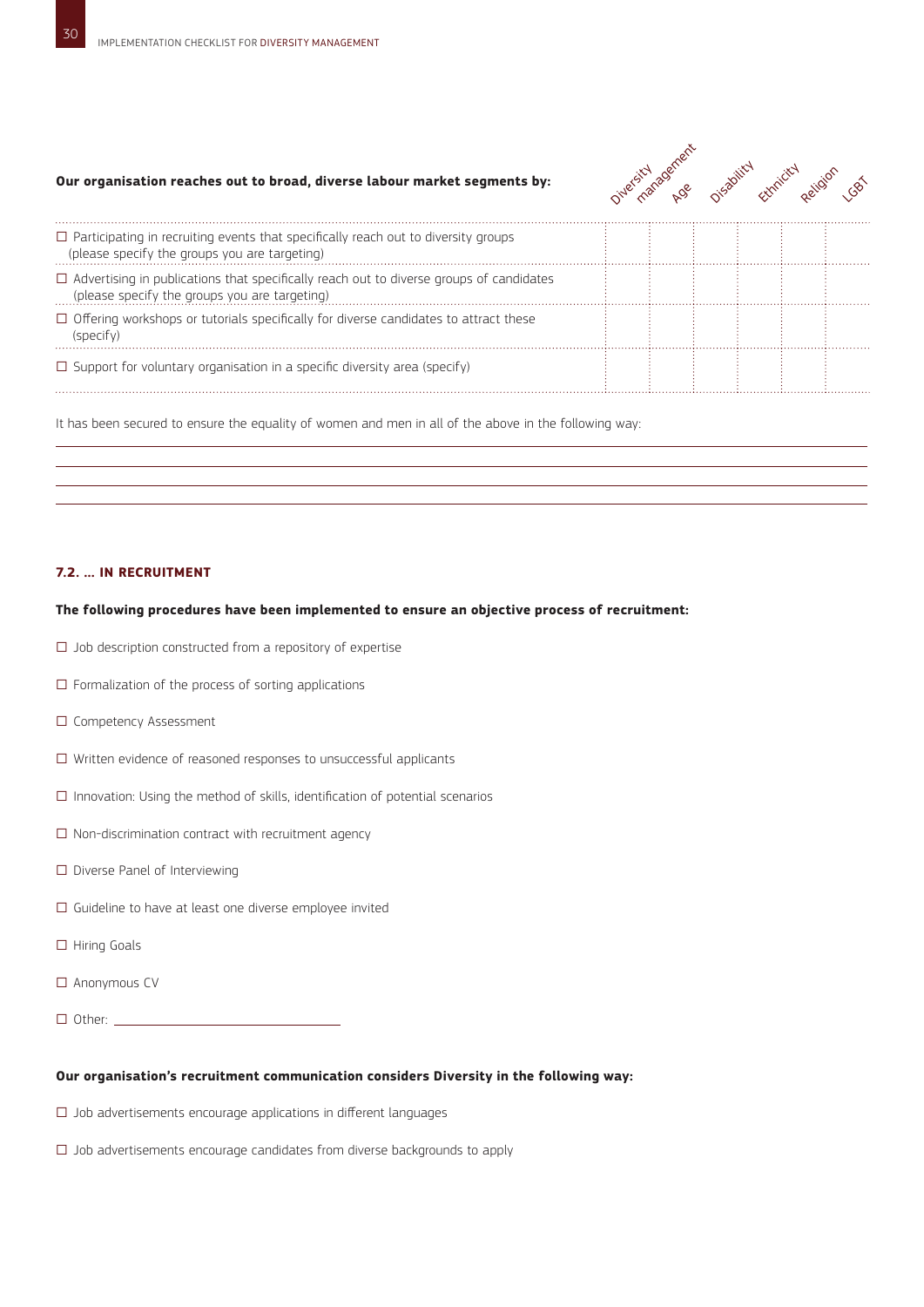### **Our organisation's recruitment process considers Diversity in the following way:**

| Jule Statagement | Disability | Ethnicity |          |      |
|------------------|------------|-----------|----------|------|
|                  |            |           | Religion | 1087 |
|                  |            |           |          |      |

| $\Box$ Monitoring the proportional representation of diverse groups throughout the hiring<br>process                   |  |  |  |
|------------------------------------------------------------------------------------------------------------------------|--|--|--|
| $\Box$ Removing pictures from applications                                                                             |  |  |  |
| $\Box$ Removing birth dates from applications                                                                          |  |  |  |
| $\Box$ Removing family names from applications                                                                         |  |  |  |
| $\Box$ Removing location of birth from applications                                                                    |  |  |  |
| $\Box$ Removing gender from applications                                                                               |  |  |  |
| $\Box$ Removing other private information (marital or parental status,<br>parents' professions etc.) from applications |  |  |  |
| $\Box$ Using a standardised set of questions or exercises for the initial selection                                    |  |  |  |
|                                                                                                                        |  |  |  |

It has been secured to ensure the equality of women and men in all of the above in the following way:

### **Our organisation's recruitment staff and stakeholders are supported in the following way:**



| $\Box$ Recruitment experts / staff receives Diversity training (general and/or specific -<br>please specify)      |  |  |  |
|-------------------------------------------------------------------------------------------------------------------|--|--|--|
| $\Box$ Recruitment experts / staff receive Diversity interview training (general or specific)                     |  |  |  |
| $\Box$ Line managers involved in recruiting receive Diversity training that covers recruiting<br>aspects          |  |  |  |
| $\Box$ Recruitment agencies and search consultants are briefed on Diversity (general and /<br>or specific)        |  |  |  |
| $\Box$ Recruitment agencies and search consultants are required to have Diversity policies<br>in place            |  |  |  |
| $\Box$ Recruitment agencies and search consultants are required to follow industry best<br>practices              |  |  |  |
| $\Box$ A general rules exists that recruitment panels must be mixed<br>(general or according to specific factors) |  |  |  |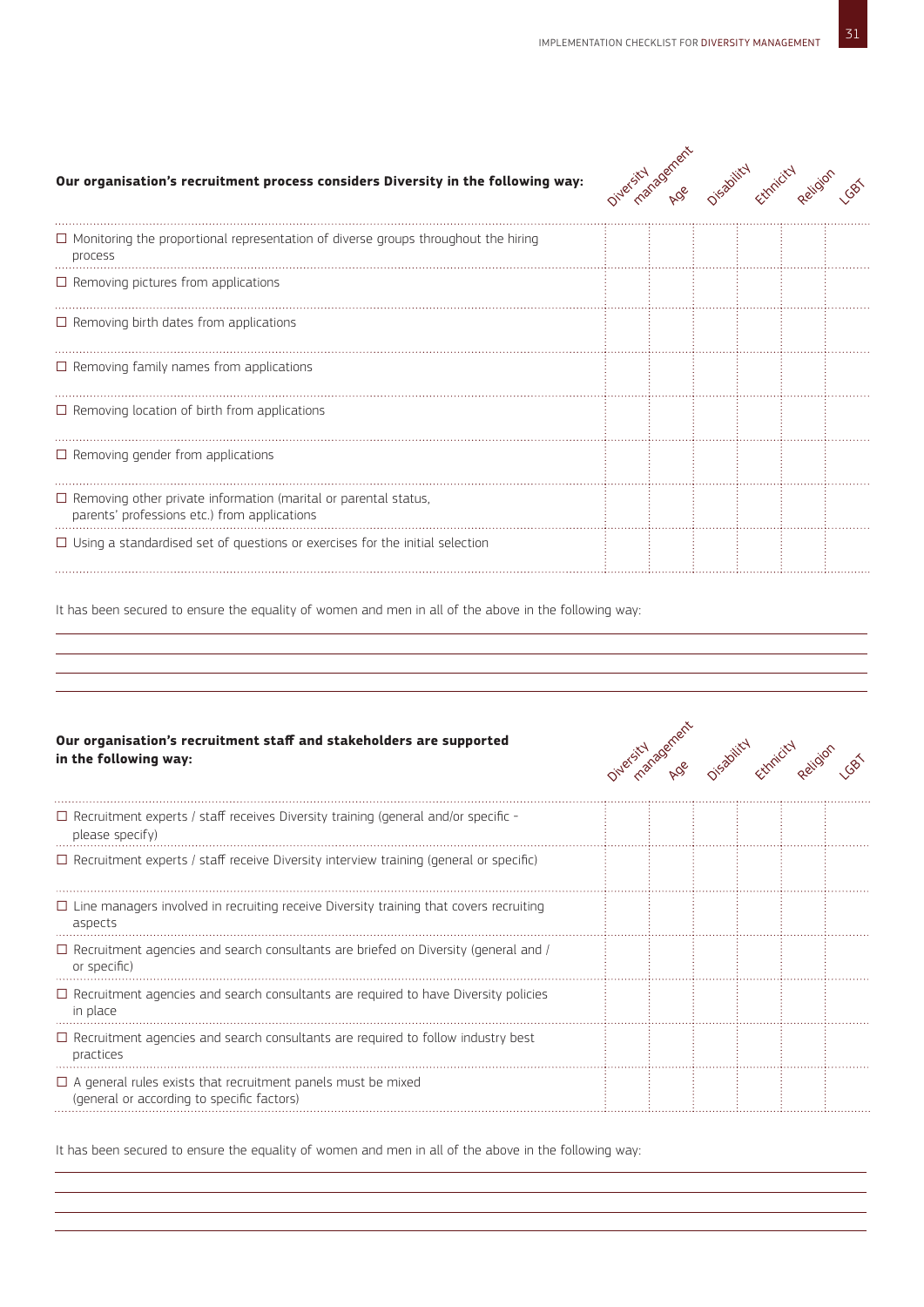### **7.3. … in Employment policies and practices (retention)**

### **Our organisation offers the following flexible work options (at least for the largest employee groups or for a majority of the workforce):**

- □ Part-time work (employees)
- □ Part-time work (managers)
- $\square$  Phased-out/phased-in part-time work before / after or during parental leave
- $\square$  Partial retirement (part-time work prior to retirement)
- □ Job sharing
- □ Part of workweek worked from home (recognised work-time)
- $\square$  Telecommuting / working from a home office
- □ Sabbaticals: vacation, around-the-world trip, voluntary projects, free time (at least 3 months)
- □ Sabbaticals: further training and education, e.g. PhD or MBA (at least 6 months)
- □ Working-life time accounts
- □ Working time accounts (yearly)
- □ Compressed workweek
- $\square$  Flexible starting and ending times
- $\Box$  Flexible break times
- □ Individual shift-work possibilities
- □ Parents receive priority scheduling (vacation, school holidays, etc.)
- $\square$  Time-off or special leave as part of rewards / benefit programmes
- □ Integration during temporary absences (participation in work meetings and/or training during time off)
- $\square$  Readily adapt work schedules to employee needs/desires
- □ Other:

### **7.4. … in Talent & Performance management (assessment, development, promotion and career management)**

### **Our organisation has implemented the following processes to ensure an objective process of career progression:**

- □ Process of Integration
- □ Job Description
- $\square$  Internal (open) postings of vacancies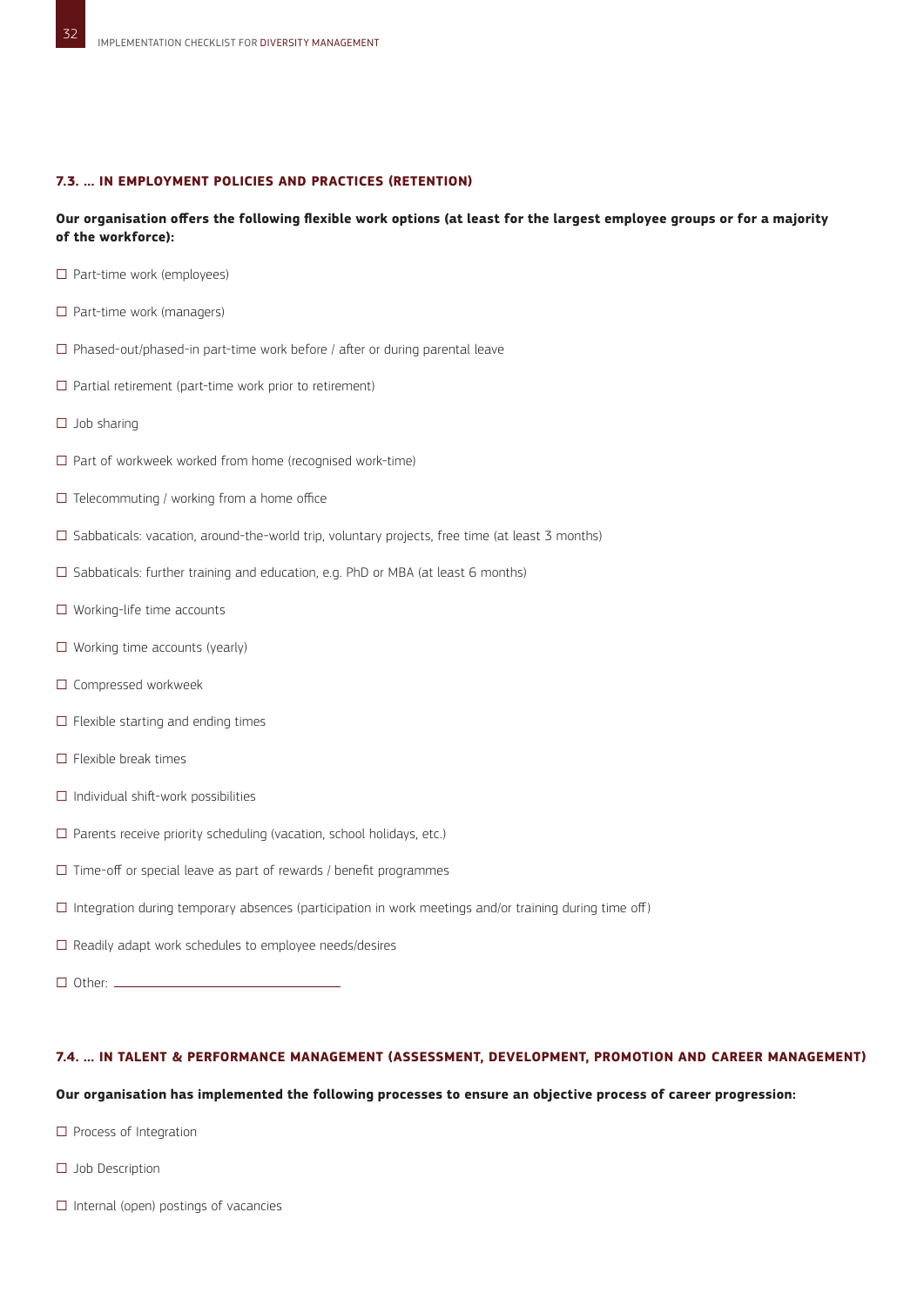- □ Explicit terms of career development
- $\square$  Formal evaluation of each employee (e.g. during the annual review)
- $\square$  Broad dissemination of training opportunities offered by the company
- $\square$  Annual review of training courses or annual comparative analysis
- $\square$  Wage scale integrated with levels of competence and responsibility
- $\square$  Recovery plan in wage inequality
- $\square$  Attention to and processing claims of discrimination
- □ Assessment of potential
- $\square$  Tracking transparency of internal applications and hires
- □ Training tailored especially to Diverse Talent Needs
	- O Training in new professional skills
	- O Training in intercultural relations
	- $\begin{picture}(180,10) \put(0,0){\line(1,0){10}} \put(10,0){\line(1,0){10}} \put(10,0){\line(1,0){10}} \put(10,0){\line(1,0){10}} \put(10,0){\line(1,0){10}} \put(10,0){\line(1,0){10}} \put(10,0){\line(1,0){10}} \put(10,0){\line(1,0){10}} \put(10,0){\line(1,0){10}} \put(10,0){\line(1,0){10}} \put(10,0){\line(1,0){10}} \put(10,0){\line($
- □ Other: <u></u>

### **Competences and assessment/selection criteria reflect Diversity in the following way:**

- $\square$  Diversity is reflected in the general core competences our company uses
- $\square$  Diversity competence / inclusiveness is a specific competence we use to assess our employees
- □ Employee feedback forms part of the overall performance assessment system
- □ Specific employee feedback (360° individual or department specific) forms part of managers' assessment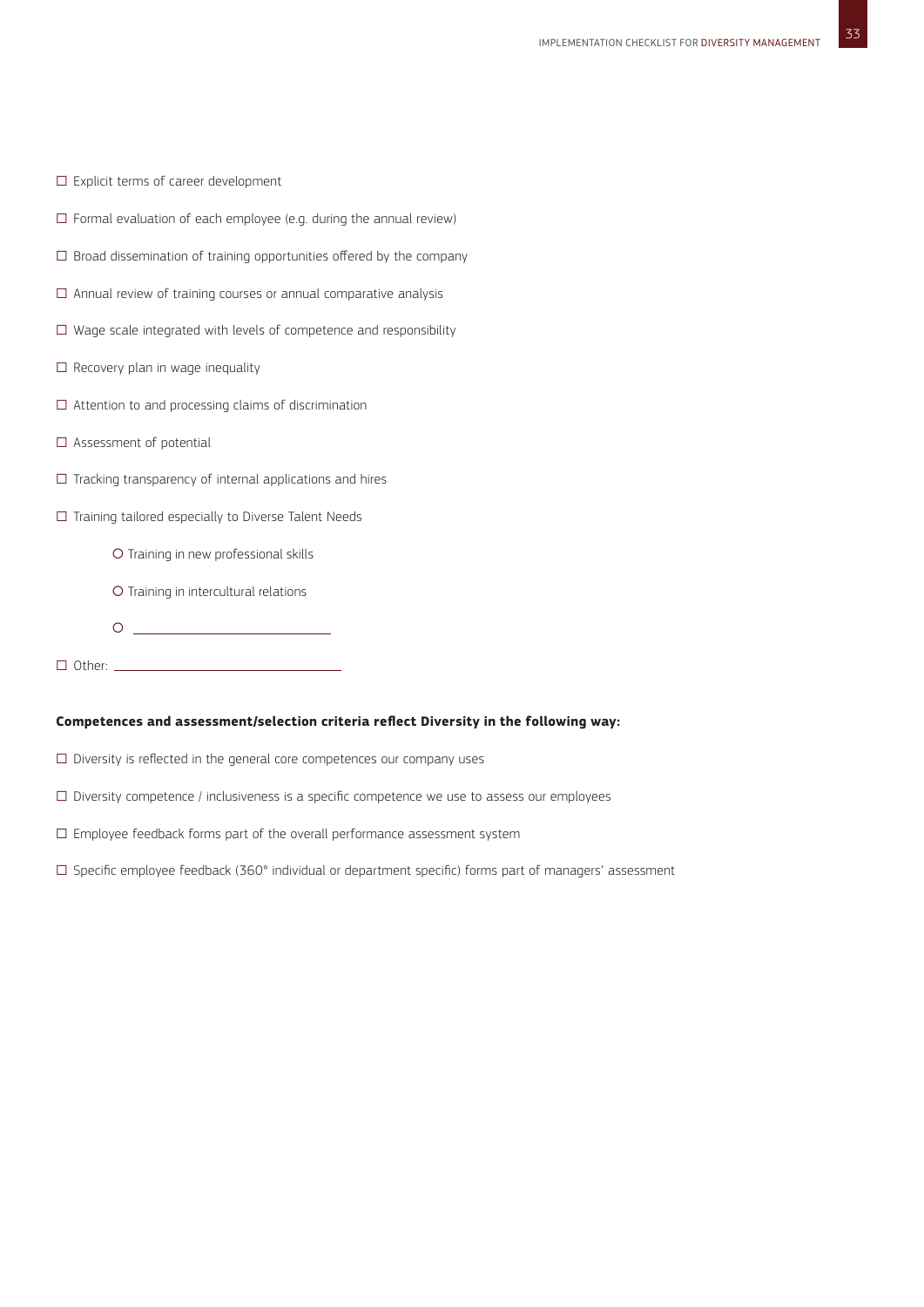### **The talent identification process in our organisation is the following:**



| $\Box$ General focus on identifying diverse candidates in addition to general /mainstream<br>procedure                                                                                     |  |  |  |
|--------------------------------------------------------------------------------------------------------------------------------------------------------------------------------------------|--|--|--|
| $\Box$ Candidates from diverse groups are actively approached to stimulate their career<br>development (or internal applications)                                                          |  |  |  |
| $\Box$ Representational targets for diverse groups in high potential talent pools and<br>programmes                                                                                        |  |  |  |
| $\Box$ We do not identify our high potential talent within a specific age band, e.g. from<br>25 - 35 years in order to avoid negative implications based on individual life phase planning |  |  |  |

It has been secured to ensure the equality of women and men in all of the above in the following way:

### **Diversity is included in Career Management & Planning in the following way:**



| $\Box$ Line managers are briefed to include diverse candidates in the general career /<br>pipeline planning |  |  |  |
|-------------------------------------------------------------------------------------------------------------|--|--|--|
| $\Box$ Career advancement seminars offered for employees from diverse backgrounds                           |  |  |  |
| $\Box$ Monitoring to have career plans in place specifically for candidates from diverse<br>backgrounds     |  |  |  |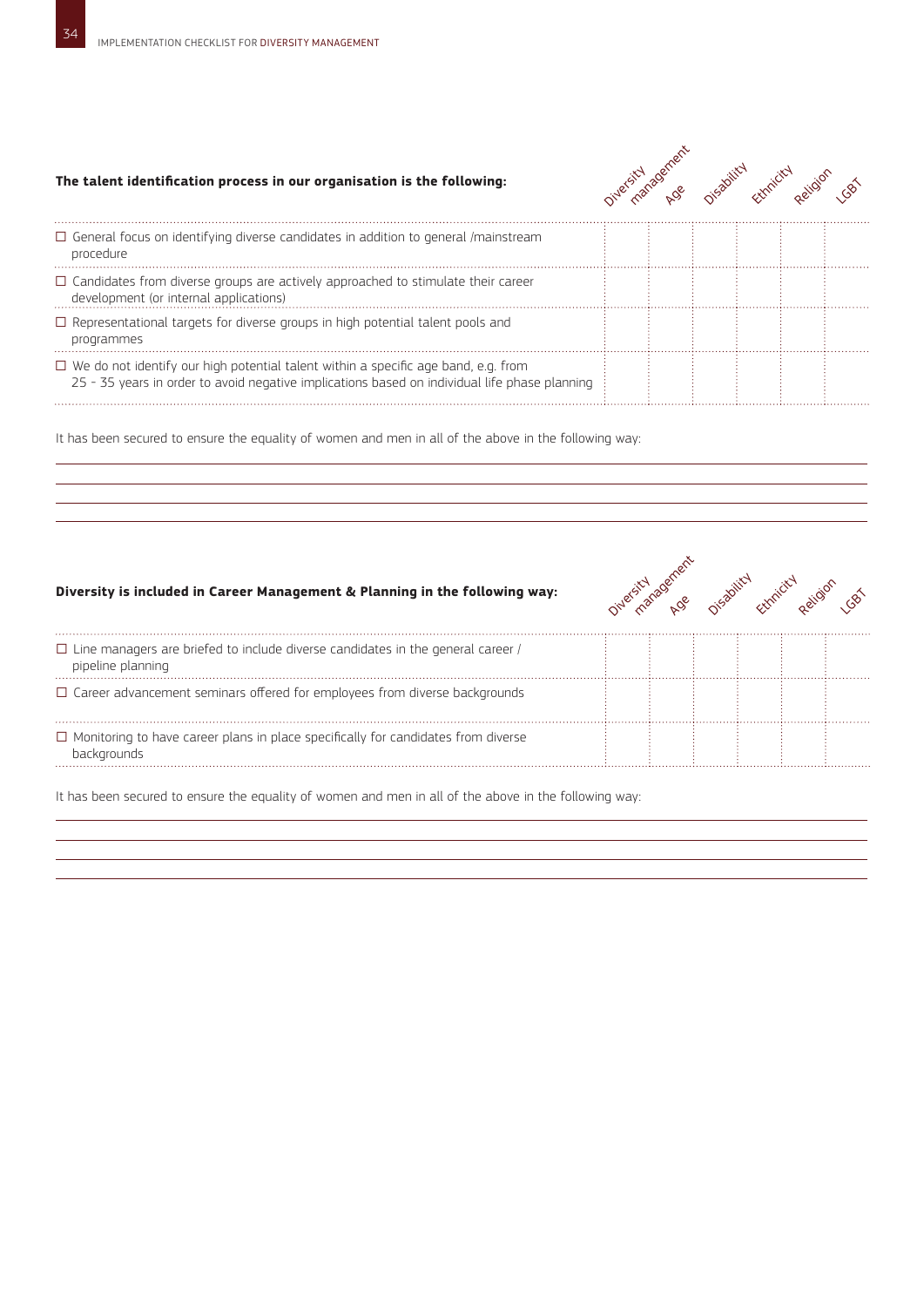### **7.5. … in Compensation & Benefits (pay/recognition/rewards)**

### **The consideration of Diversity in compensation is ensured in our organisation by:**



| $\Box$ Regular (annual or bi-annual) analysis of existing pay gaps relating to one or more<br>dimensions of Diversity, including |  |  |  |
|----------------------------------------------------------------------------------------------------------------------------------|--|--|--|
| O Monetary compensation                                                                                                          |  |  |  |
| O Company stock (options)                                                                                                        |  |  |  |
| O Promotion                                                                                                                      |  |  |  |
| O Non-monetary compensation                                                                                                      |  |  |  |
| $\Box$ Compensation is recalibrated according to outcomes of pay gap analysis                                                    |  |  |  |
| $\Box$ Sources for unequal pay are identified and addressed (to be eliminated in the future)                                     |  |  |  |
| $\Box$ Compensation does not automatically increase with the age of employees or managers                                        |  |  |  |
| $\Box$ Compensation/pay only relates to job criteria being fulfilled and/or set objectives<br>being achieved                     |  |  |  |
| $\Box$ Other: $\Box$                                                                                                             |  |  |  |

It has been secured to ensure the equality of women and men in all of the above in the following way:

□ Our organisation offers benefits to or related to married partners.

□ Those benefits are equally available to registered same-sex partners.

 $\square$  Those benefits are equally available to non-married, live-in partners.

### **In countries without Universal Healthcare, our organisation meets the following healthcare costs for transgender employees:**

□ Hormone Therapy

- □ Doctor's Visits
- □ Costs of Surgery
- □ Other: <u>\_\_\_\_\_\_\_\_\_\_</u>

### **Our organisation monitors Equal Pay in the following way:**

**ロ \_\_\_\_\_\_\_\_\_\_\_\_\_\_\_\_\_\_\_\_\_\_\_\_\_\_\_\_\_\_\_\_\_\_\_**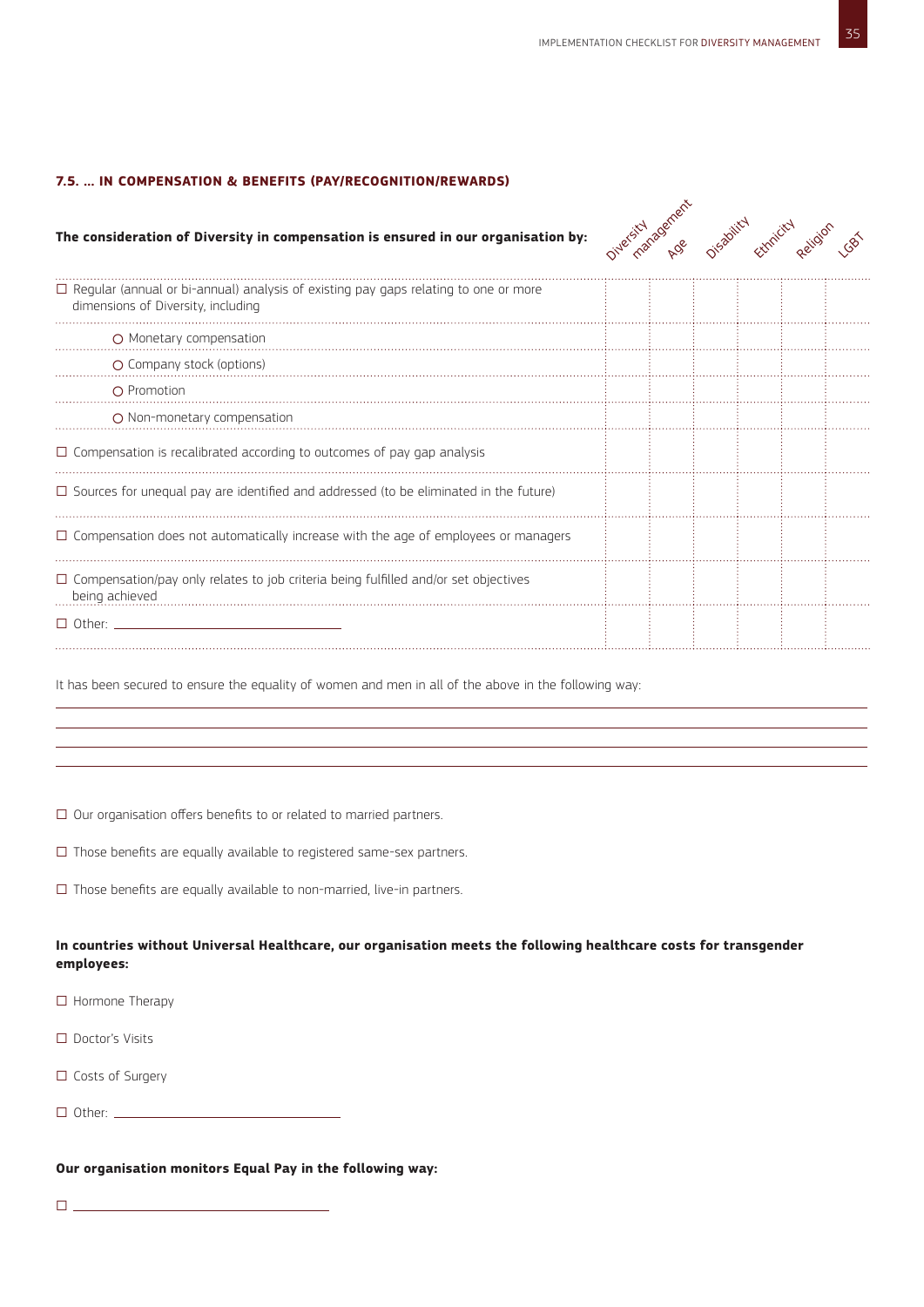### **Our organisation reports / communicates about its Equal Pay audits in the following way(s):**

- □ internally <u>\_\_\_\_\_\_\_\_\_\_\_\_\_\_\_\_\_\_\_\_</u>\_\_\_\_\_\_
- □ externally <u>\_\_\_\_\_\_\_\_\_\_\_\_</u>

### **7.6. … in infrastructural support (child care etc.)**

□ In terms of facilities, our organisation offers separate quiet rooms for reflection and/or praying. (Also known as [all] faith rooms)

### **Our organisation provides approved special software for employees who are:**

- □ Visually impaired
- □ Hearing impaired

### **Our organisation provides the following assistive devices for people with special needs:**

- □ Computer mice for left-handed employees
- □ Ergonomic keyboards
- □ Ergonomic chairs
- □ Left-handed scissors
- □ Other:

### **Our employees receive infrastructural support through:**

- □ On-site childcare
- $\square$  Co-financing of placements in external childcare institutions
- □ Emergency childcare (on-site)
- $\square$  Childcare during vacations (e.g. holiday camps)
- □ Support for parents' childcare initiatives (networks, forums etc.)
- $\square$  Paid leave for care of older family members (eldercare)
- $\square$  Take-home catering from company cafes / restaurants
- □ Everyday services on-site: dry cleaning, shopping services or similar
- □ "Active father" campaigns (fathers are encouraged to participate in the raising of their children; breaking of traditional parental roles)
- $\Box$  Paid paternal leave
- $\square$  Subsidised or company-affiliated memberships with gyms, sport clubs or fitness studios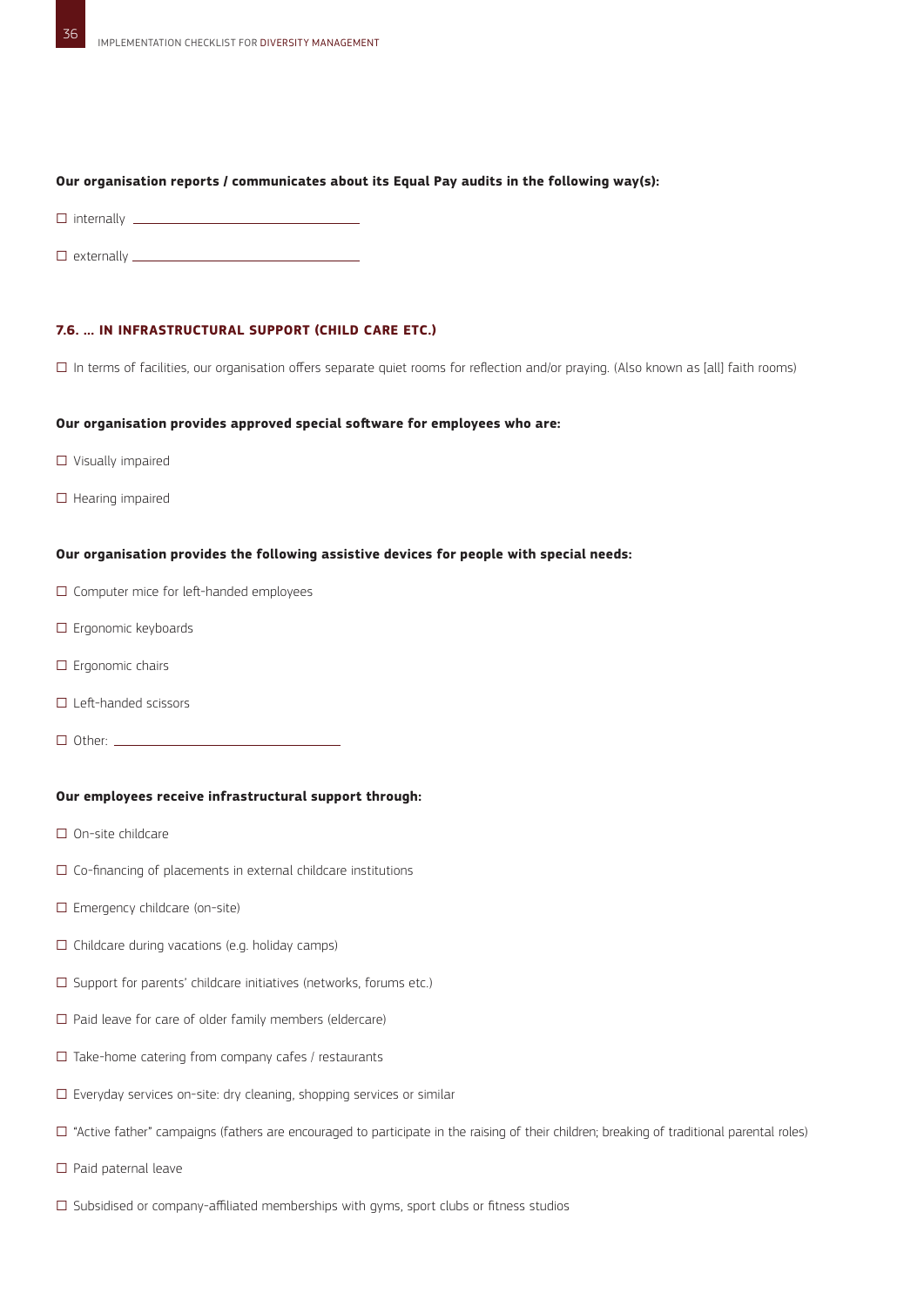- □ Financial assistance for childbirth
- $\square$  Financial assistance partial compensation for childcare, school tuition fees, tutoring
- □ Food tickets
- □ Other: <u>\_\_\_\_\_</u>

□ Our organisation's library includes educational Diversity resources (e.g. books, surveys, web catalogues).

### **7.7. … in mental support (counselling etc.)**

#### **Our organisation offers the following counselling services, seminars and well-being tools:**

- $\square$  Free assistance in finding babysitters, au pairs etc.
- □ Provide free assistance in finding eldercare
- □ Work/Life counselling or coaching for employees
- $\square$  Family-related seminars (preparation courses for expectant parents)
- $\square$  Seminars for fathers (Sensitisation on parental division of labour and raising of children)
- □ Advice or counselling following prolonged sick leave
- □ Stress- and time management seminars
- $\square$  Programmes to foster health competence (e.g. seminars or on-site health centres)
- □ On-site, company-offered sport and fitness
- □ Quiet rooms, relaxation gardens/areas, leisure areas
- □ Counselling during crises (legal issues, divorce, debt)
- $\square$  Pre-retirement assessment and plan for active post-professional life schemes
- □ Other: <u>\_\_\_\_\_\_\_</u>

### **7.8. … in international mobility, rotation, assignments**

- $\square$  Our organisation offers pre-departure culture training for expatriates.
- $\square$  Our organisation offers support for the expatriate's spouse.
- $\square$  Our organisation offers re-entry culture training for repatriates.
- □ Our organisation offers or sponsors language classes in languages other than your main corporate language(s).
- $\square$  Our organisation offers or sponsors language classes in your main corporate language(s)
- $\square$  Some of our key training courses require long travels and staying on-site over weekends.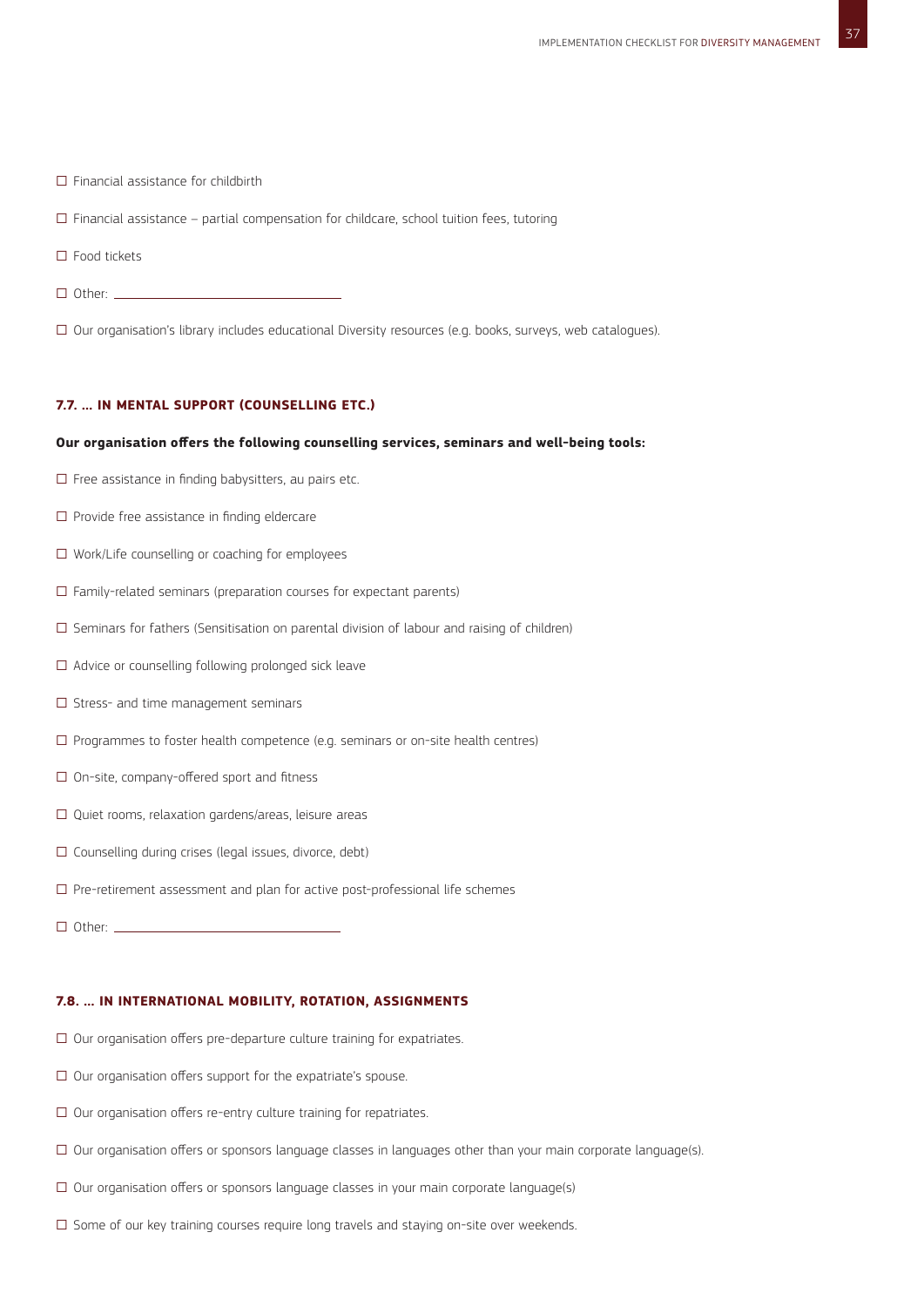### **7.9. … in termination of employment**

### **Our organisation's down-sizing approaches are the following:**

- □ Using social (i.e. non-performance-related) criteria in some cases of down-sizing / right-sizing
- □ Using merit-based, performance-related criteria ONLY to decide about necessary lay-offs
- □ Part-time employees are NOT affected more often than full-time employees by down-sizing
- $\square$  Remote employees are NOT affected more often than office staff by down-sizing
- $\square$  Employees on temporary leave are NOT affected more often than active staff by down-sizing

### 8. INTEGRATION OF DIVERSITY IN COMMUNICATION …

Some of the goals to be reached through Diversity programs can only be reached through the integration of Diversity topics in corporate communication. In the following section it can be checked, how far your company already integrated Diversity in its communication.

#### **8.1. … in Corporate Marketing & Brand Communication**

#### **The following is (specifically) one of our corporate brand values:**

- □ Diversity
- □ Inclusion
- $\Box$  Equality
- □ International/inter-cultural understanding
- □ Respect
- □ Fairness
- □ Honesty
- □ Integrity

 $\square$  Diversity or Inclusiveness is reflected by or embedded in (some of) our brand values through:

### **Our organisation leverages Diversity in brand and general corporate image communication (this does not include product advertisement or promotion) via:**

- □ Diverse Gender imagery in corporate ads and spots
- □ Multi-ethnic imagery in corporate ads and spots
- □ Multi-generational imagery in corporate ads and spots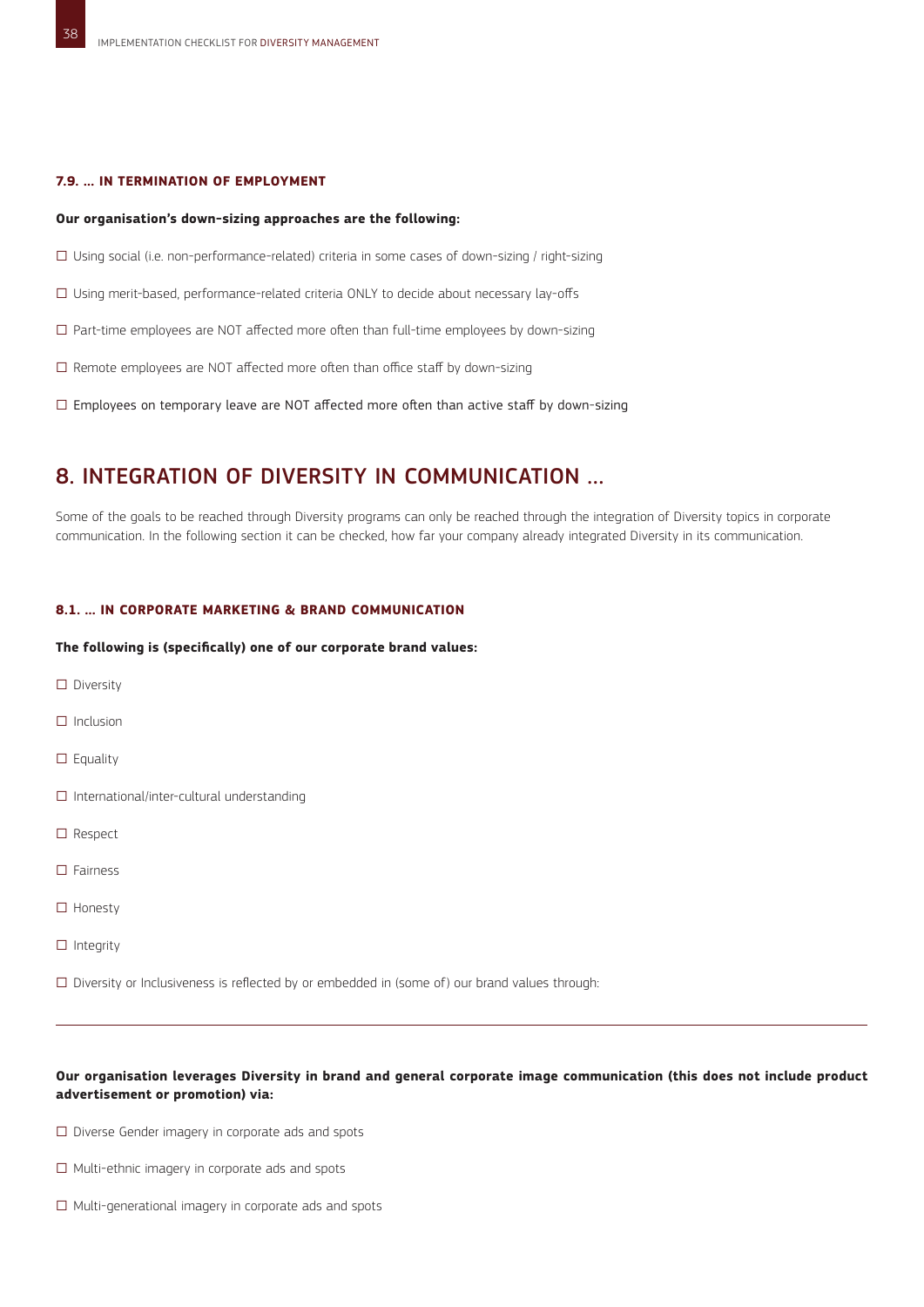- □ LGBT imagery in corporate ads and spots
- $\square$  Disability imagery in corporate ads and spots
- □ Several languages within one communication tool or piece

### **In our B2C business we have integrated Diversity and Inclusion in our marketing and market communication in the following way:**

- □ Different products or product variations from different diversity groups (e.g. old, young, ethnic groups etc)
- $\square$  Different pricing models for different segments according to Diversity
- □ Different communication strategies for different segments according to Diversity
- $\square$  Different sales channels for different segments according to Diversity
- □ Different staff (service, or customer relations) for different segments according to Diversity

### **In our B2B business we have integrated Diversity and Inclusion in our marketing and market communication in the following way:**

- $\square$  Using mixed team to best relate to the diversity of our (corporate) customers
- $\square$  Using Diversity as one of the distinguishing factors when approaching potential clients
- □ Other: <u>\_\_\_\_\_\_\_\_\_</u>

### **Our organisation integrates Diversity (& Inclusiveness) into our Corporate Press/Media work the following way:**

- $\square$  General Diversity information as a theme for Press Releases or Press conferences
- $\square$  Progress on workforce Diversity (numbers) as a theme for Press work
- $\square$  Achievements or successes of individual Diversity projects as a theme for Press work
- □ External achievements/recognition (awards, charter signature, etc.) as a theme for Press work
- □ Special-interest media included in our Press list
- □ Other: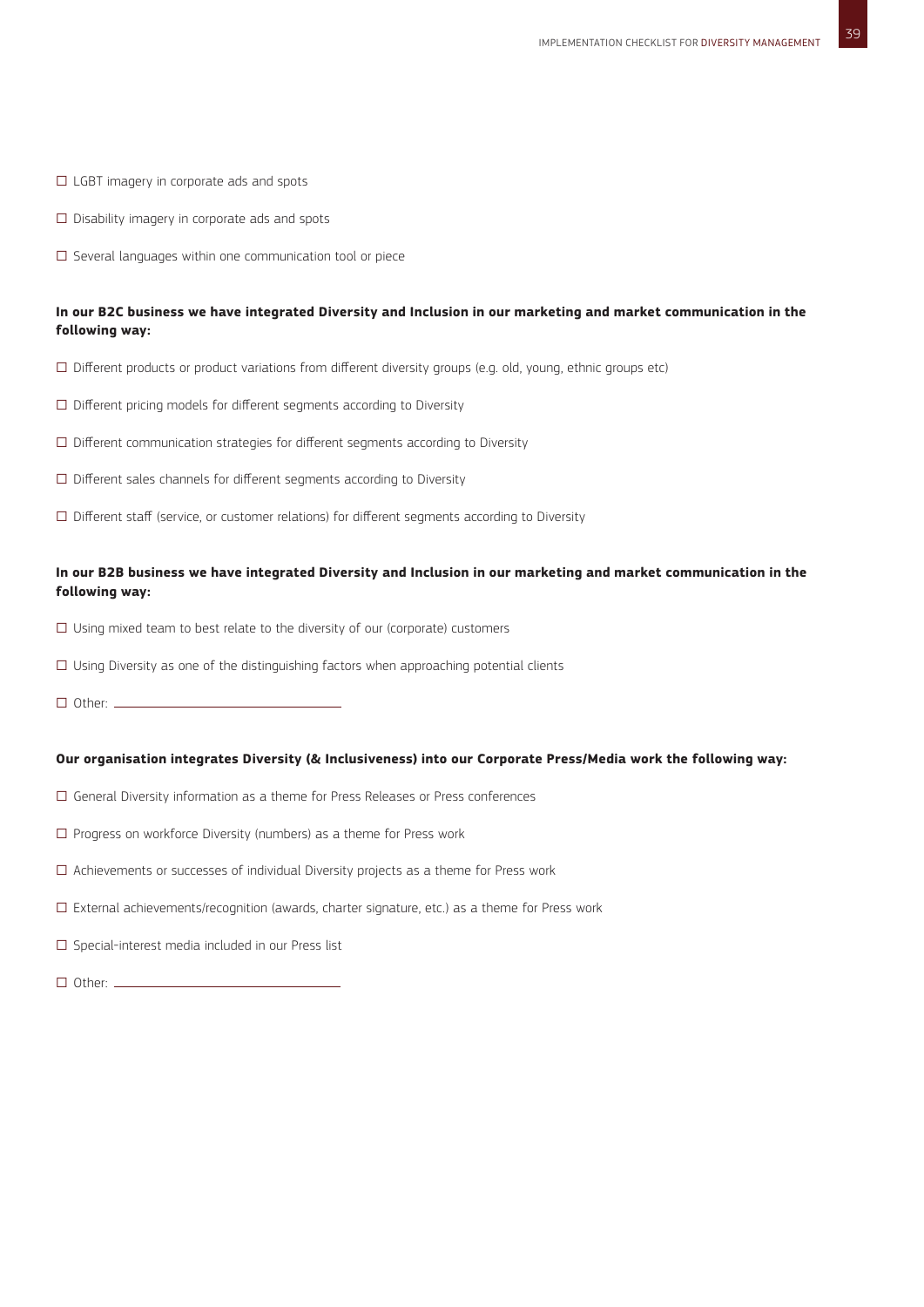#### **Diversity is integrated in our corporate website the following way:**



| $\Box$ One subpage of the career's section with general information (policy, principles)                |  |  |  |
|---------------------------------------------------------------------------------------------------------|--|--|--|
| $\Box$ One subpage to the corporate homepage with general information                                   |  |  |  |
| $\Box$ One section of the corporate homepage with detailed information                                  |  |  |  |
| $\Box$ Other                                                                                            |  |  |  |
| $\Box$ Diversity (and Inclusiveness) is a guiding principle in our selection of Sponsoring<br>partners. |  |  |  |
|                                                                                                         |  |  |  |

It has been secured to ensure the equality of women and men in all of the above in the following way:

### **8.2. … in CSR / sustainability reporting**

### **Diversity is integrated in our CSR/CR/Sustainability reporting in the following way:**

- $\square$  Mentioning of policy or general commitment to Diversity
- □ Describing some selected Diversity programmes or initiatives
- □ Featuring internal results, achievements or other outcomes of Diversity work (case studies, business cases)
- □ Featuring external results, achievements or other outcomes of Diversity work (awards, certificates, charters)
- □ Report on workforce diversity (numbers)
- □ Report on diversity on different management levels
- □ Report on customer diversity
- □ Report on supplier diversity
- □ Report on work-life balance

### **8.3. … in Investor Relations / annual (corporate) reporting**

### **Diversity is integrated in our corporate annual reporting (to shareholders and the general public) in the following way:**

- $\square$  Mentioning of policy or general commitment to Diversity
- $\square$  Describing some selected Diversity programmes or initiatives
- □ Featuring internal results, achievements or other outcomes of Diversity work (case studies, business cases)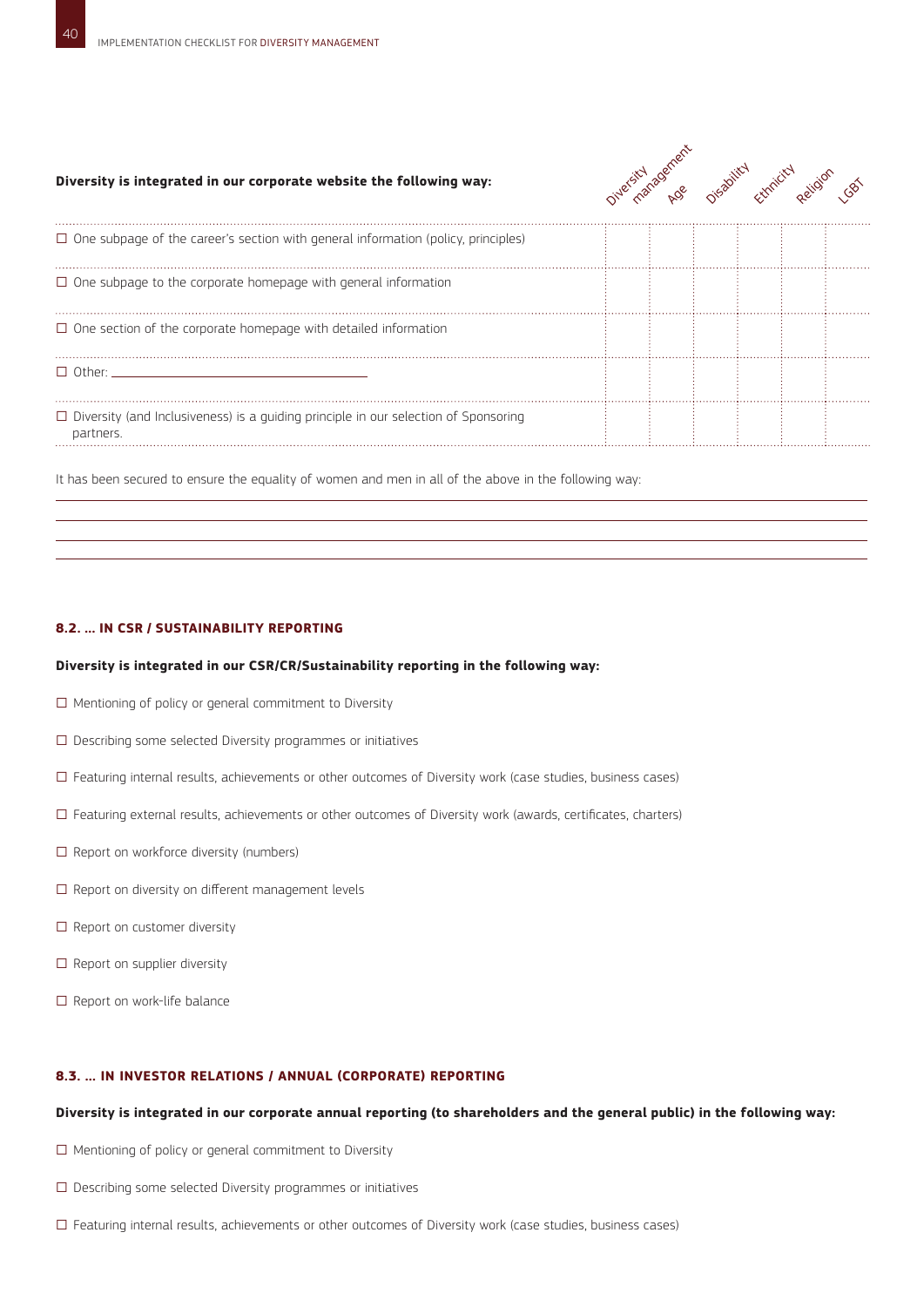- □ Featuring external results, achievements or other outcomes of Diversity work (awards, certificates, charters)
- □ Report on workforce diversity (numbers)
- □ Report on diversity on different management levels
- $\square$  Report on customer diversity
- □ Report on supplier diversity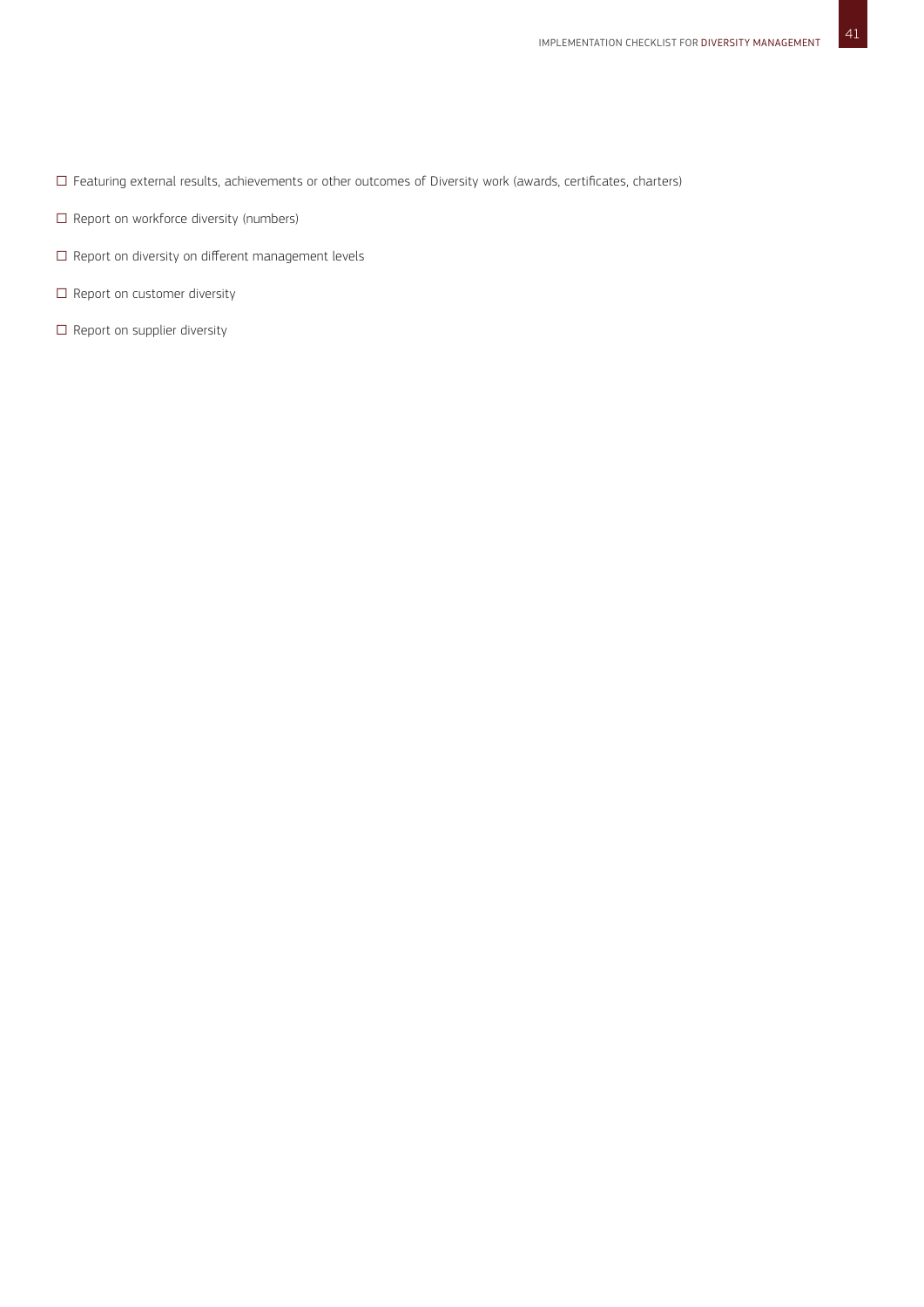### **8.4. … in internal communication**

**Our organisation uses the following tools of internal communication to keep employees informed of Diversity:**



| $\square$ Posters                                                                                                                      |  |  |  |
|----------------------------------------------------------------------------------------------------------------------------------------|--|--|--|
| $\square$ Brochures                                                                                                                    |  |  |  |
| $\square$ Leaflets                                                                                                                     |  |  |  |
| $\Box$ Intranet                                                                                                                        |  |  |  |
| $\Box$ Meetings                                                                                                                        |  |  |  |
| $\square$ Forums                                                                                                                       |  |  |  |
| $\square$ Seminars<br>.                                                                                                                |  |  |  |
| $\square$ Learning modules                                                                                                             |  |  |  |
| □ Employee Surveys                                                                                                                     |  |  |  |
| $\Box$ Internal Newsletters                                                                                                            |  |  |  |
| $\Box$ Information on the signing of the Charter of Diversity (if applicable)                                                          |  |  |  |
| $\square$ Internal Briefings (documents to ensure staff is aware of current developments,<br>i.e. Diversity Successes, Policy Changes) |  |  |  |
| □ White paper (i.e. Diversity Directives, Management Commitment, Policy Statement)                                                     |  |  |  |
| $\Box$ How to manage Diversity' guideline/manual                                                                                       |  |  |  |
| □ Mention or logo on Business Documents                                                                                                |  |  |  |
| $\Box$ Internal advertising campaign                                                                                                   |  |  |  |
| $\Box$ Visible commitments (i.e. Improved access to buildings, Development of partnerships, )                                          |  |  |  |
| $\Box$ Placard or a specific document display on the anti-discrimination of the business<br>process                                    |  |  |  |
| $\Box$ Recruitment communication                                                                                                       |  |  |  |
| $\square$ Communication with customers and / or suppliers                                                                              |  |  |  |
| $\Box$ Other:                                                                                                                          |  |  |  |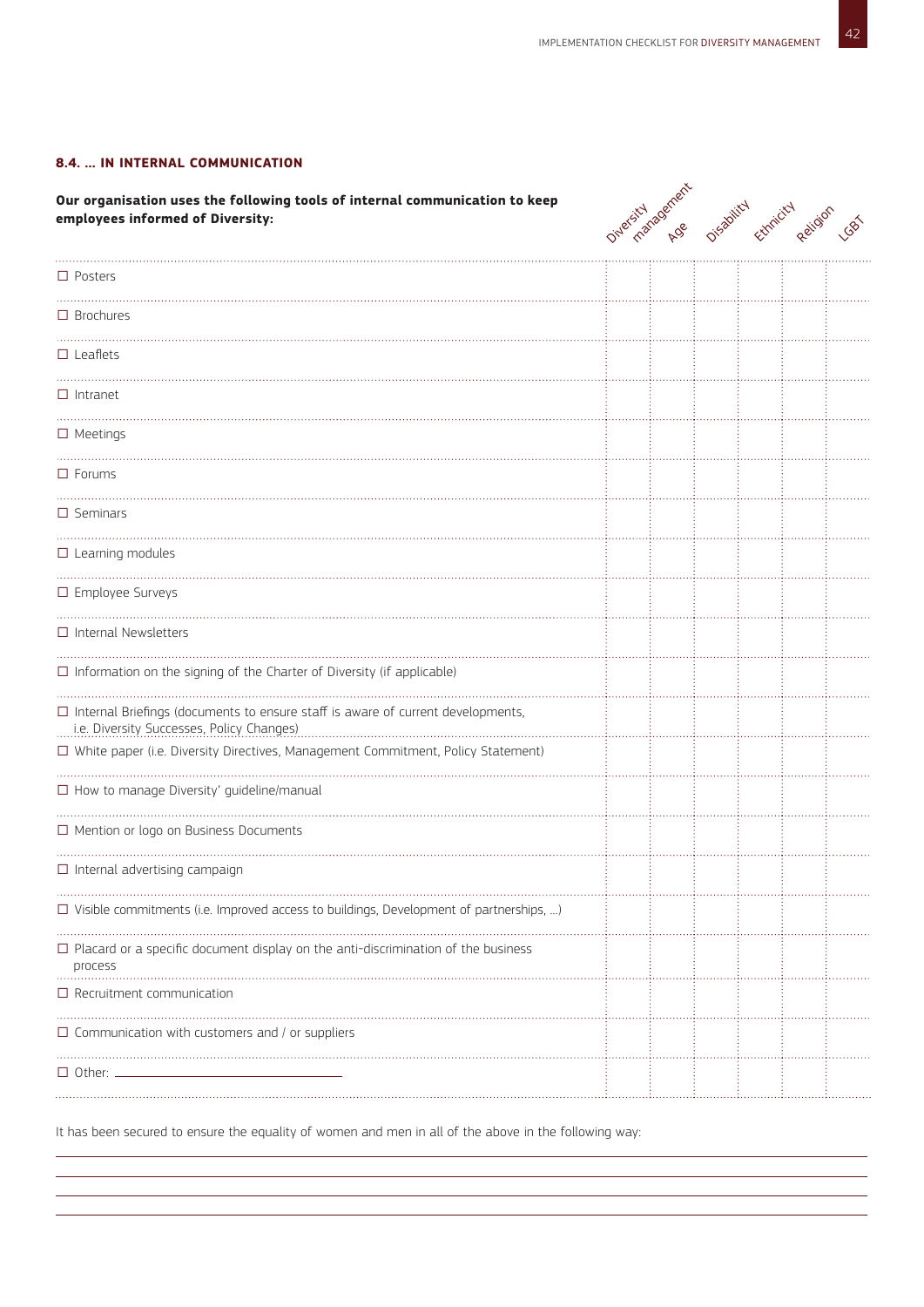### **Diversity is integrated in our internal communication in the following way:**



| $\Box$ Internal communication tools (magazine, TV, intranet) features diversity activities at least<br>four times per year      |  |  |  |
|---------------------------------------------------------------------------------------------------------------------------------|--|--|--|
| $\Box$ Invitations of employees' partners to company events refer to gender-neutral<br>'partners' instead of 'husband or wives' |  |  |  |
| $\Box$ Outstanding achievements in Diversity / Inclusion are show-cased, honored or<br>award by top managers (first level)      |  |  |  |
| $\Box$ Managers regularly receive updates on developments or progress in the area of<br>diversity / inclusion                   |  |  |  |
| $\Box$ Diversity (and Inclusiveness) is a quiding principle in our selection of Sponsoring<br>partners.                         |  |  |  |
| $\Box$ Diversity is presented at town hall meetings occasionally                                                                |  |  |  |
|                                                                                                                                 |  |  |  |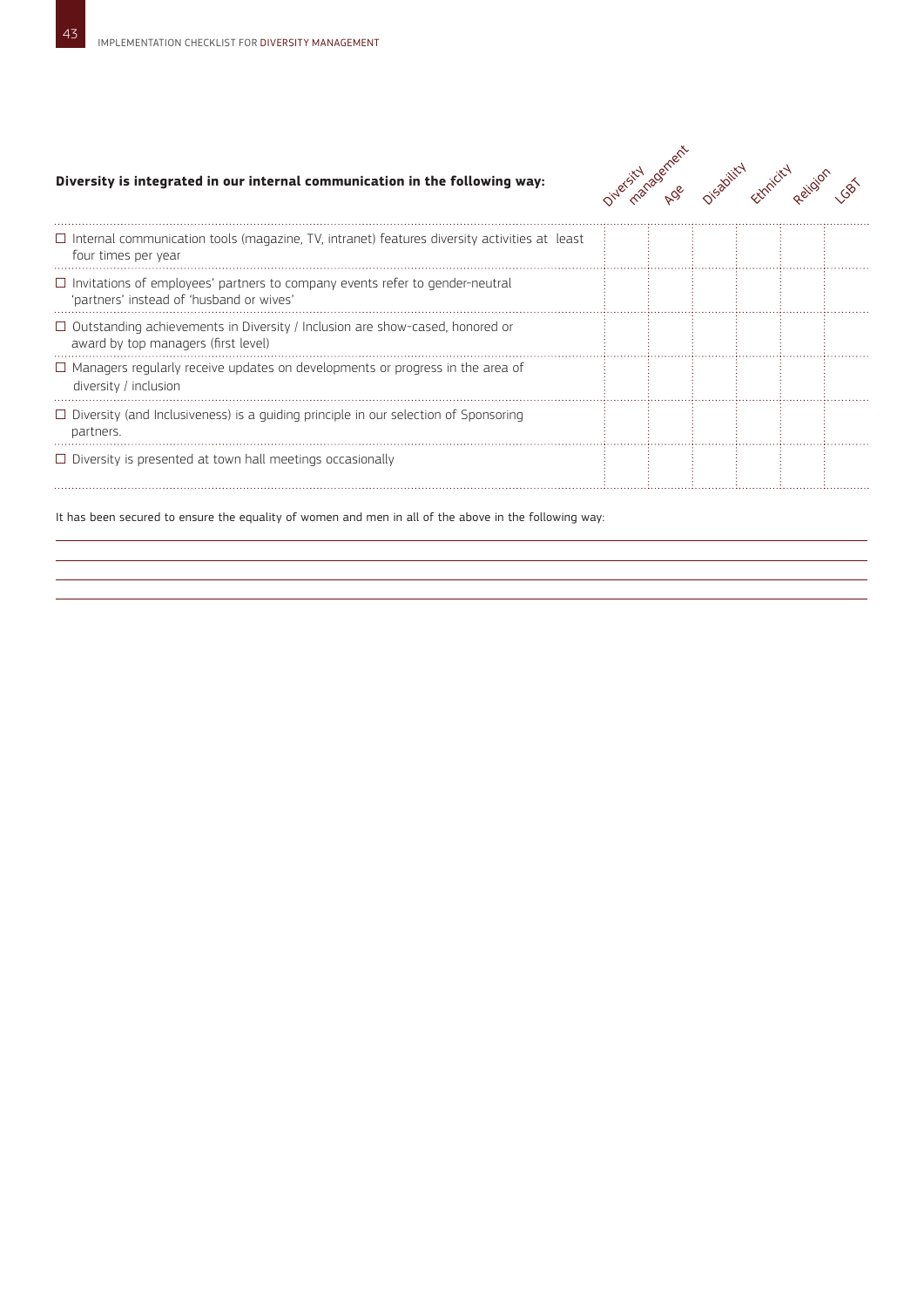### 9. INTEGRATION OF DIVERSITY IN PURCHASING …

A successful diversity strategy does not only include employees and customers, but all stakeholders of an organisation, including suppliers. The following section aims to measure your progress in supplier diversity policies.

- $\square$  Our organisation allows any and all suppliers to provide quotations and bids to our organisation
- □ Our organisation encourages suppliers from diverse backgrounds to register through the corporate website

### **Our organisation conducts audits or monitoring in order to assess any of the following from a Diversity perspective:**

- $\square$  Its existing supplier base across diversity dimensions, specifically  $\_\_$
- $\square$  Identify new/additional suppliers from underrepresented groups

### **Our organisation strives to leverage supplier diversity through:**

- $\square$  Fostering partnerships and innovative collaboration with diverse suppliers
- $\square$  Seeking out cultural or other learning opportunities with diverse suppliers

### **Our organisation reviewed its procurement policies and practices in order to reduce/remove existing barriers to underutilised suppliers by:**

- $\square$  Finding ways to reduce bureaucratic demands
- □ Simplifying procedures
- $\square$  Offering advice on tendering throughout the purchasing cycle
- $\square$  Consistent through-flow opportunities for smaller suppliers
- □ Training to acquire knowledge in intercultural management to optimize relations and communications with suppliers of all over the world

### **Our organisation fosters supplier diversity by providing supplier diversity information to:**

- □ Senior procurement officers
- □ Buyers

 $\square$  Other internal stakeholders (please specify):  $\square$ 

### **Our organisation fosters supplier diversity by providing supplier diversity training to:**

- □ Senior procurement officers
- □ Buyers
- □ Other internal stakeholders